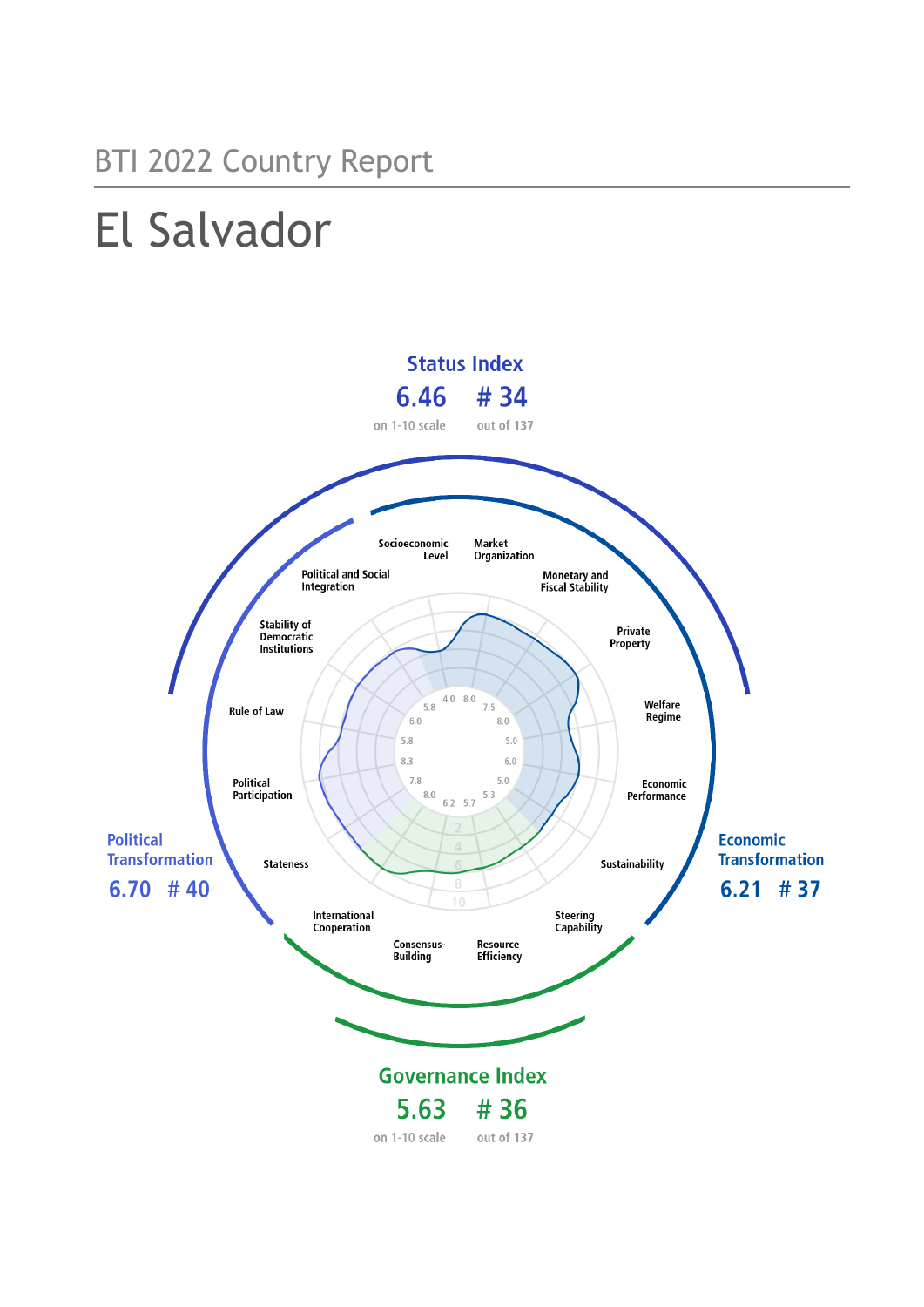This report is part of the **Bertelsmann Stiftung's Transformation Index (BTI) 2022**. It covers the period from February 1, 2019 to January 31, 2021. The BTI assesses the transformation toward democracy and a market economy as well as the quality of governance in 137 countries. More on the BTI at [https://www.bti-project.org.](https://www.bti-project.org/)

Please cite as follows: Bertelsmann Stiftung, BTI 2022 Country Report — El Salvador. Gütersloh: Bertelsmann Stiftung, 2022.

This work is licensed under a **Creative Commons Attribution 4.0 International License**.

#### **Contact**

Bertelsmann Stiftung Carl-Bertelsmann-Strasse 256 33111 Gütersloh Germany

**Sabine Donner** Phone +49 5241 81 81501 sabine.donner@bertelsmann-stiftung.de

**Hauke Hartmann** Phone +49 5241 81 81389 hauke.hartmann@bertelsmann-stiftung.de

**Claudia Härterich** Phone +49 5241 81 81263 claudia.haerterich@bertelsmann-stiftung.de

#### **Sabine Steinkamp** Phone +49 5241 81 81507 sabine.steinkamp@bertelsmann-stiftung.de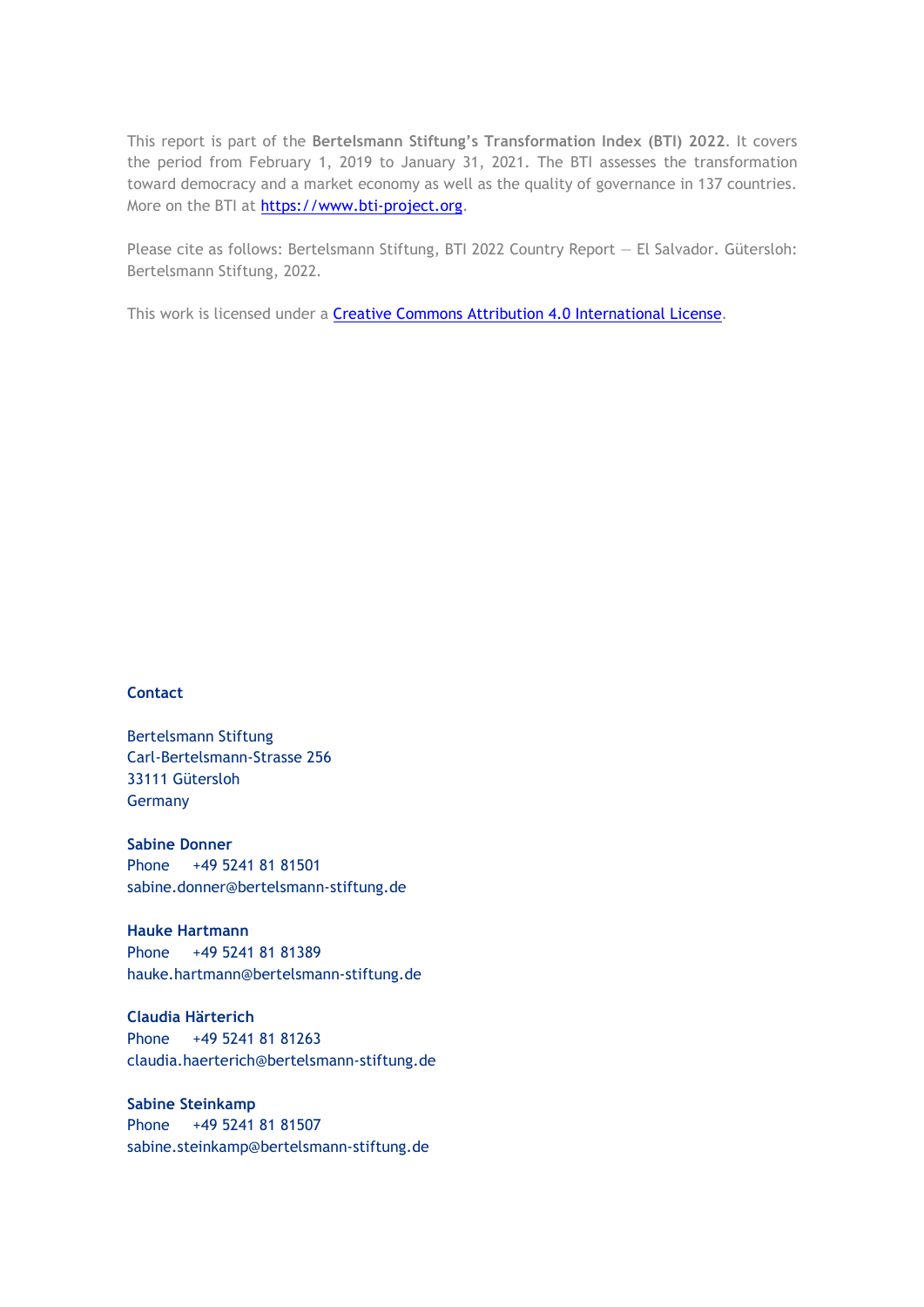#### **Key Indicators**

| Population               | M      | 6.5  | HDI                            | 0.673 | GDP p.c., PPP $\ S$        | 8499 |
|--------------------------|--------|------|--------------------------------|-------|----------------------------|------|
| Pop. growth <sup>1</sup> | % p.a. | 0.5  | HDI rank of 189                | 124   | Gini Index                 | 38.8 |
| Life expectancy          | vears  | 73.3 | UN Education Index             | 0.555 | Poverty <sup>3</sup><br>%  | 5.7  |
| Urban population %       |        | 73.4 | Gender inequality <sup>2</sup> | 0.383 | Aid per capita $\mathsf S$ | 47.4 |
|                          |        |      |                                |       |                            |      |

Sources (as of December 2021): The World Bank, World Development Indicators 2021 | UNDP, Human Development Report 2020. Footnotes: (1) Average annual growth rate. (2) Gender Inequality Index (GII). (3) Percentage of population living on less than \$3.20 a day at 2011 international prices.

## Executive Summary

The first year and a half of President Nayib Bukele's government, in office since June 1, 2019, has highlighted two basic problems that El Salvador faces today: a weakened democratic political system under a president with authoritarian tendencies and an economy that has been distorted by substantial remittance flows and a large informal sector.

The first experience of a full-fledged democracy in El Salvador is about to turn 30 years old. This is the equivalent of a generation, one that was born in the midst of civil war in the 1980s or in the postwar period that began in 1992, and whose understanding of democracy is limited to electoral campaigns and voting for a series of governments that have promised much and delivered little, not always as a result of their own fault. The ensuing disenchantment finally reached a breaking point with the election of an essentially non-party candidate to the presidency in 2019. It should be no surprise that Bukele built his campaign on rejecting past parties and governments, focusing on their complicity with extensive malfeasance schemes two former presidents organized. His simple campaign messages – ambitious public works, anti-corruption measures, youthful enthusiasm – were broadcast via the creative use of social media without even the need for mass rallies.

Since coming to office, his presidential powers have been limited by a legislature still controlled by the established political parties and an unusually assertive Supreme Court. Given Bukele's impulsive nature and disregard for constitutional procedures, he has been engaged in a running confrontation with the opposition that reached its climax on February 9, 2020, when he led a military assault on the legislature to demand approval of a loan. This and other incidents have raised concerns about his commitment to democracy, further put to the test after the February 2021 elections, when his newly registered party gained control of the legislature.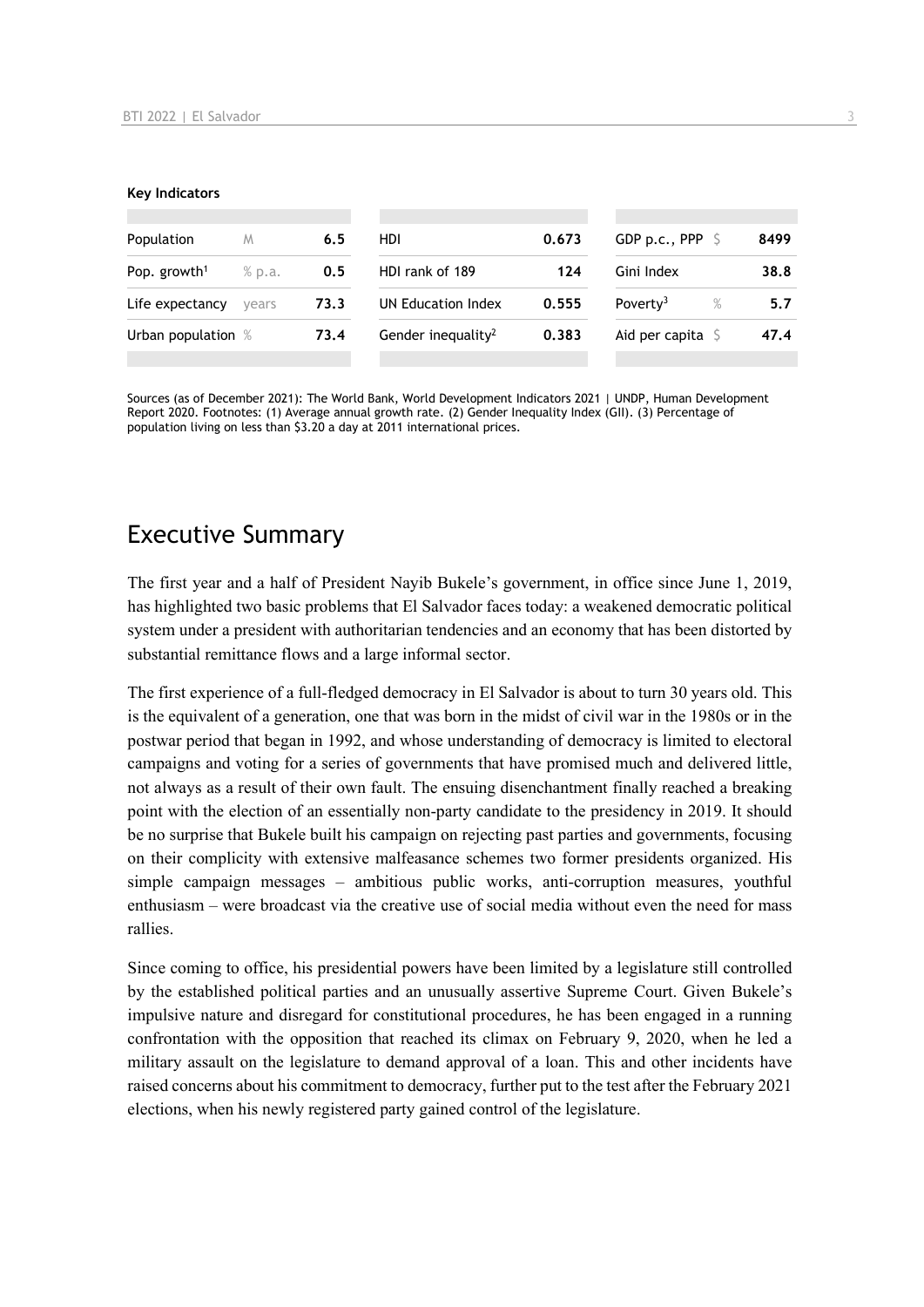The expectations that Bukele has created cannot be easily satisfied due to a number of structural constraints outside of the government's control. Economic growth remains low, and the government's indebtedness is reaching levels that threaten its ability to acquire new loans. Remittances continue to arrive in record levels, but mostly fuel consumption that, in turn, relies heavily on imports of foodstuffs, energy and finished goods for a predominantly service economy with a huge informal sector.

The COVID-19 pandemic is expected to result in an 8.7% contraction of the economy in 2020. The first wave of the pandemic peaked at around 450 new cases daily in late July 2020 and rose again to around 300 daily cases in December of that year. By the end of January 2021, about 1,500 individuals had died of COVID-19. In comparison to other Central American countries, El Salvador has done remarkably well. The impact of the pandemic has put a number of government projects and private investments on hold. The government requested – and was granted – authority to sell up to \$3 billion worth of bonds to provide direct monetary assistance to citizens and companies in need, cover government income shortfalls, and pay for medical supplies and hospital infrastructure to treat seriously ill COVID-19 patients. So far, there is no detailed report regarding how these funds were disbursed. The first commission designated to monitor their use resigned shortly after its first meetings in May 2020 and a second group the legislature appointed presented its report in February 2021. Preliminary investigative reporting indicates that some expenditures favored relatives and political associates of government officials.

## History and Characteristics of Transformation

El Salvador's authoritarian political system headed by military officers began to unravel in the late 1970s, followed by a 12-year civil war (1980 – 1992) that killed tens of thousands of citizens and destroyed a considerable proportion of its economy. When peace was signed in 1992, a new political system came into existence based on political and civil rights, as well as an economy structured around private enterprise and free markets. This was when the political and economic transformation that defines modern El Salvador began to take shape.

For the next 30 years, political debate primarily involved the Alianza Republicana Nacionalista (ARENA) on the right and the Frente Farabundo Martí para la Liberación Nacional (FMLN) on the left. ARENA became the mainstay of private enterprise, fiscal responsibility and monetary stability (when its government introduced the U.S. dollar as legal tender). Its four presidents (1989 – 2009) oversaw an initial period of rapid economic growth and lowered customs duties. After 2000 economic growth was less pronounced and practically stopped during the 2008 world economic recession, after which it has been very modest.

In 2009, the FMLN's candidate won the presidential election amid concerns that the new government would undercut the free-market policies of the ARENA years. Instead, the two successive FMLN governments  $(2009 - 2019)$  focused on assisting the disadvantaged sectors of the population via increased spending on education and health which, together with government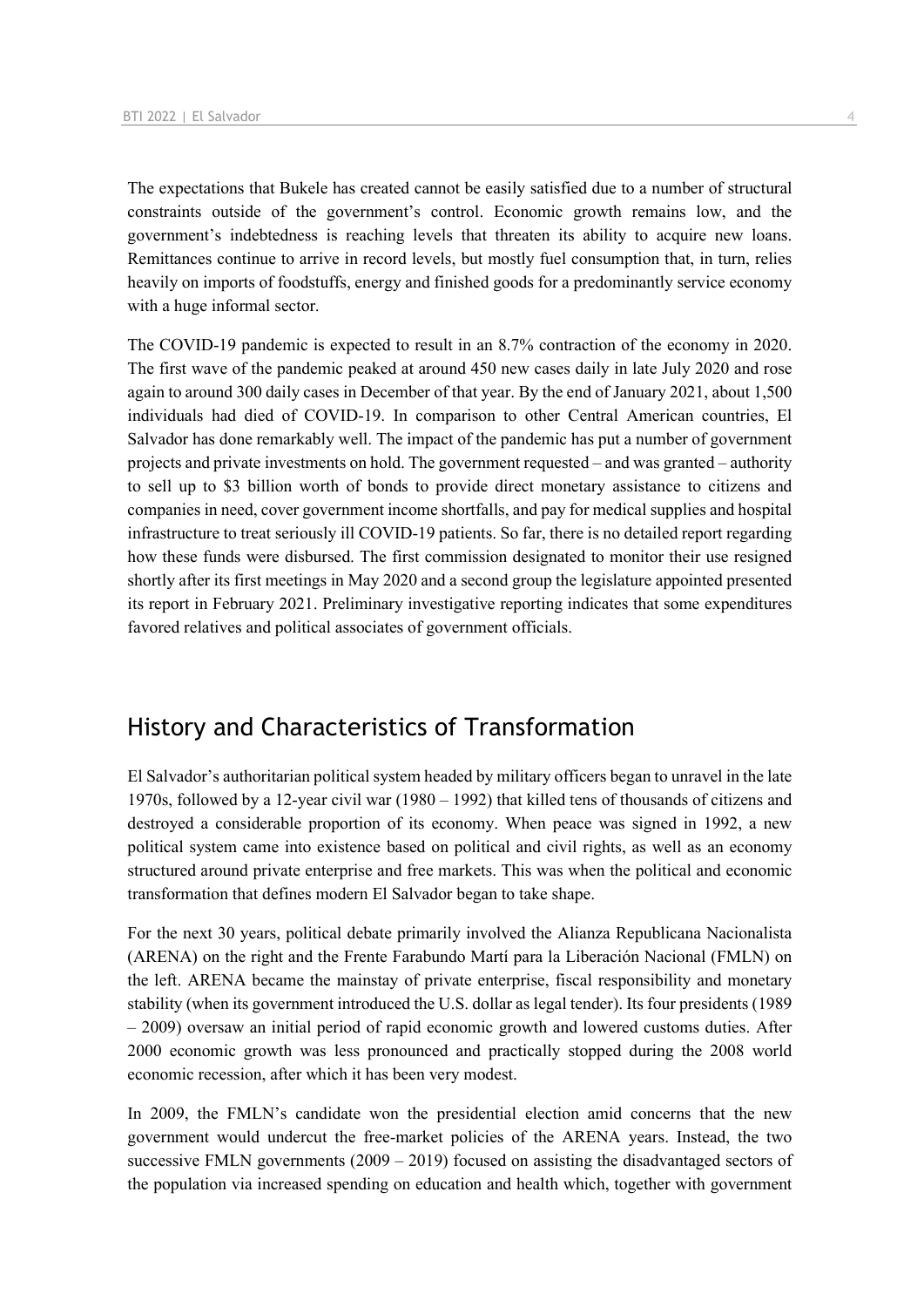support for pension plans, put increased pressure on government finances. By 2017, government debt and budget deficits reached a point that was deemed untenable, and a law was passed requiring the government to prepare budgets with limits on deficit spending and indebtedness. Successive rounds of electoral campaigns and abundant, unfulfilled promises of better things to come eventually discredited the two main parties and opened the door for an alternative candidate – Nayib Bukele – in the 2019 presidential election.

Low economic growth contributed to limited opportunities for young people entering the job market and compounded the country's social inequities. In addition, there was an explosion of social and criminal violence in the postwar years associated with gangs and organized crime. Most agree that social and economic disadvantages are the root problem, aggravated by a large number of children and young people who have been left to fend for themselves after their caregivers (parents mostly) have emigrated in search of better opportunities abroad. Remittances sent by those who have migrated offer economic support to some of those left behind but are no substitute for parental figures of authority and a stable family structure.

As concerns about social and economic problems have monopolized most of the political debate, other equally important issues have been sidelined. The country is one of the most environmentally degraded on the continent, the result of high levels of population density together with nonsustainable farming practices (peasant farming on slopes and chemically-intensive production of crops for export, for example). Water shortages are bound to increase as urban populations grow unabatedly while reliance on food imports is very high.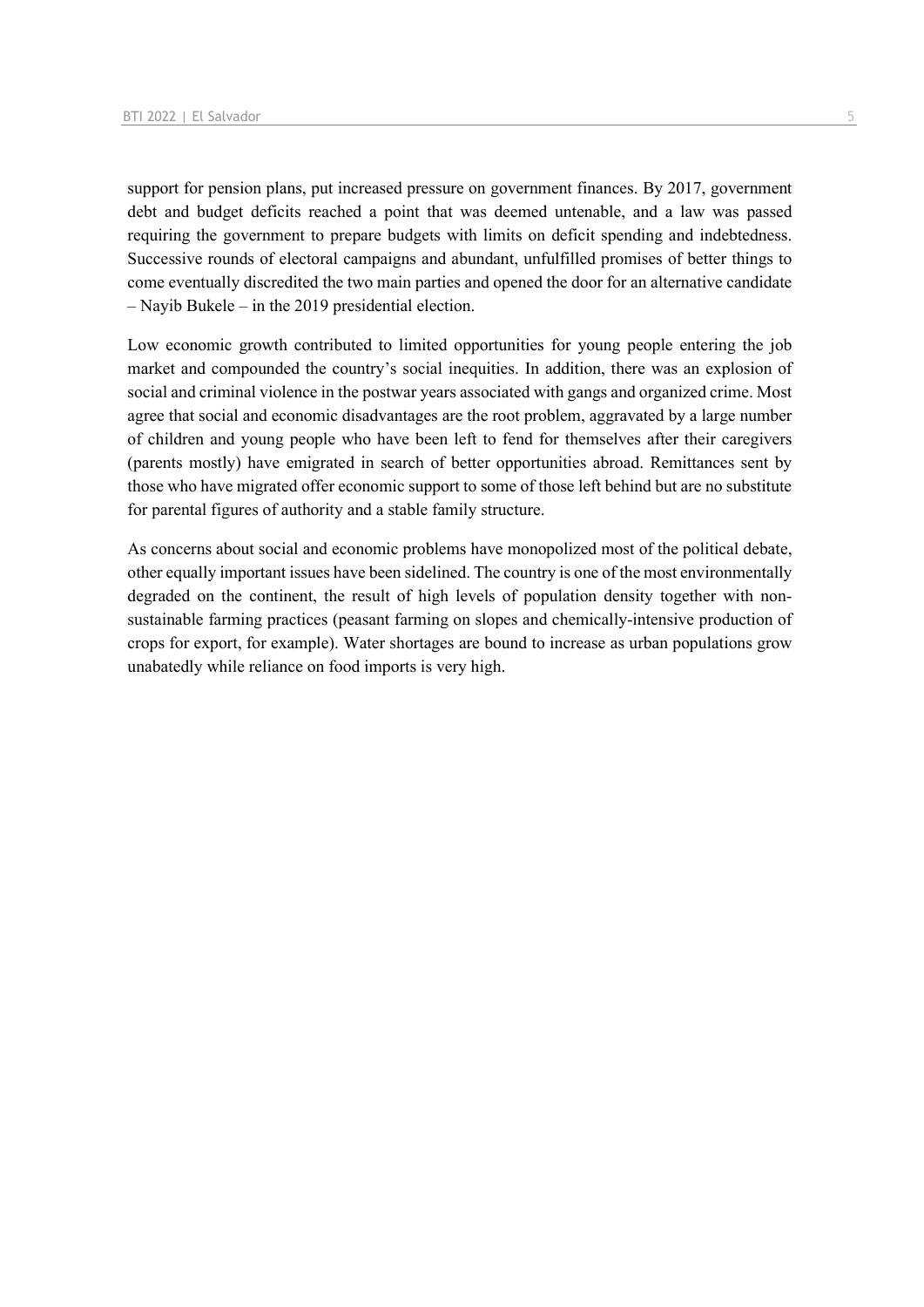The BTI combines text analysis and numerical assessments. The score for each question is provided below its respective title. The scale ranges from 1 (worst) to 10 (best).

## Transformation Status

## I. Political Transformation

#### **1 | Stateness**

The state's monopoly on the use of force in principle covers the entire territory, but there are particular pockets where crime levels are persistently high enough to suggest a significant loss of state control over population and territory and its ability to guarantee basic rights. This is the case, especially, in the greater metropolitan area of the capital, San Salvador, where all three main gangs have a strong presence. One of them has expanded its operations to most of the rest of the country.

Since coming to office in mid-2019, the government of El Salvador headed by President Nayib Bukele has made reducing homicides and other crimes one of its highest priorities. To this end, Bukele announced a "territorial control plan" a few weeks after assuming office that seeks to reduce and eventually eliminate the presence of armed non-state actors in the country's major urban areas, in reference to gangs and criminal organizations. The plan includes isolating prison populations by cutting off mobile phone services, involving more army troops in policing duties and providing more education and vocational training for youth at risk, for which the government has requested additional financing.

Homicide rates have decreased since the plan went into effect. After peaking in 2015 at more than 100 homicides per 100,000 people, the numbers dropped again to around 50 in 2018. In 2019, they dropped again to 36.0 and in 2020 to a record low of 19.8. However, there is still debate as to whether the measures themselves are the cause or whether the government has been engaged in secret negotiations with gangs to reduce violent acts in exchange for more lenient conditions for their jailed leaders. Since the gangs still exist and continue to operate their rackets, extracting protection money from businesses and individuals and engaging in retail drug sales, the government does not have a monopoly of the use of force in the entirety of the country's territory. In all of 2019, a total of 193 individuals died in armed confrontations with the authorities, a slight decline from 2018. In addition, 30 police officers and soldiers were killed while on or off duty.

#### **Question** Score

Monopoly on the use of force 7 $\frac{22}{10}$  $106$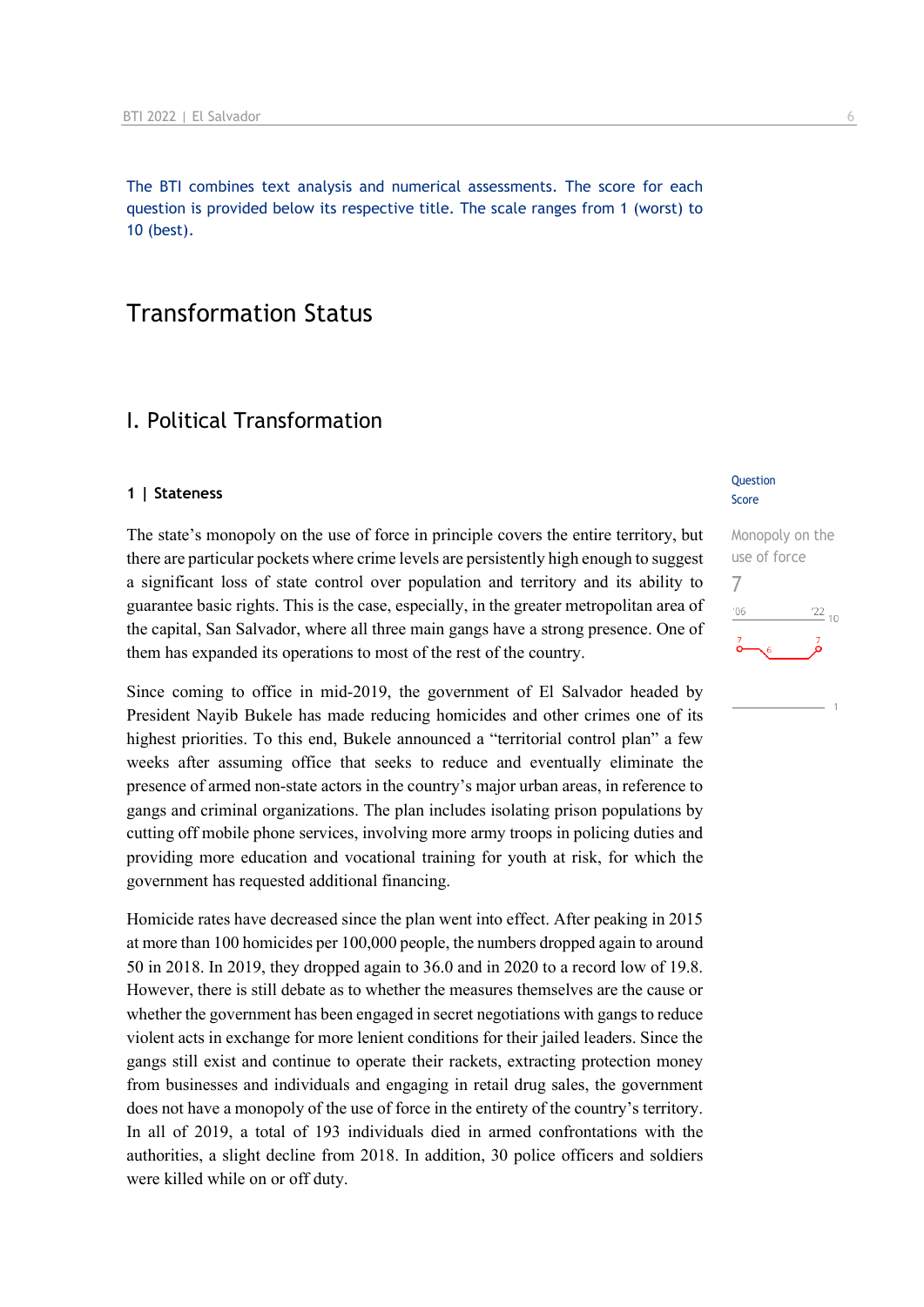A large majority of the population identifies with the Salvadoran nation-state as it is currently organized. Citizenship rights are universally respected, and no group or individual is denied access to a passport or the national ID card (Documento Único de Identidad), which is sufficient proof of identity to undertake any legally binding public or private transaction. The state has modernized many of its procedures to enable online operations and to improve accessibility to government services. At the same time, a considerable proportion of the population has emigrated and the remittances they send, together with other forms of engagement with people in the country, mean that pressure to expand citizenship rights is increasing, especially for minority groups (the LGBTQ+ community, populations with special needs), much as is happening in many parts of the developed world.

The Salvadoran state has been nominally secular since the late 19th century. However, institutional and popular religiosity have been on the rise in recent years, exerting influence over electoral and political outcomes in ways that rarely occurred previously. The most salient of these is the absolute prohibition on abortions, even if a mother's life is in danger, as a result of a constitutional amendment in 1998. More recently, attempts to legally recognize civil unions between same-sex couples were rejected on religious grounds.

Expressions of religious beliefs during official functions are of a primarily symbolic nature, such as religious imagery or verbal references to divine entities. However, the recent canonization of Archbishop Óscar Romero, the country's first and only saint, has enhanced the role of religious institutions in public life. Evangelical churches have also proliferated. Although most are very small, taken together, they represent an important voting bloc, and the few large churches exert a clear political influence.

Since the signing of the peace accords in 1992, a considerable amount of the Salvadoran state's operations have been privatized: telecommunications, retirement funds, banks, and electricity generation and distribution. Important state functions in the areas of health, education, public safety and justice, and public works, while clearly defined and constitutionally mandated, have always been underfunded. Spending on education, for example, has been consistently well below the level of 6% of GDP international development agencies consider necessary. Rural areas have traditionally been neglected more than population centers, especially with regard to health services. Two situations have made things worse: the change of government in 2019 and the COVID-19 pandemic (as of March 2020).

The new government headed by President Nayib Bukele, who took office on June 1, 2019, replaced a large swath of high- and mid-level government officials with relatively underqualified young individuals, a majority of whom have no prior experience in public administration and little knowledge of – or regard for – constitutionally mandated procedures. In addition, the measures enacted by the government as of March 2020 when the COVID-19 pandemic began were haphazard and insufficient and complicated by insistent accusations of corruption in emergency





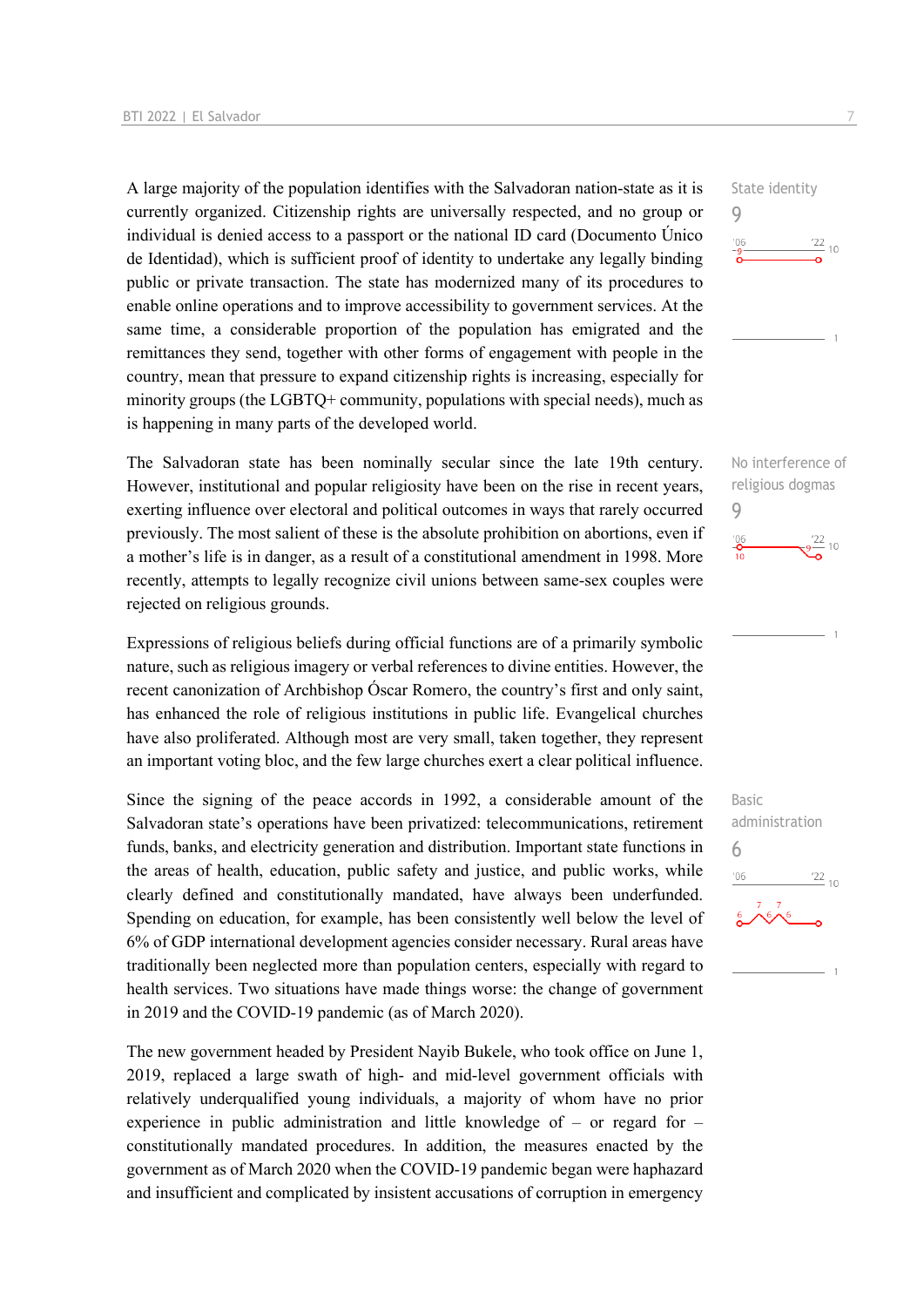purchases and contracts. The pandemic has placed considerable strain on public institutions and finances, already burdened by President Bukele's highly personal style of government and by frequent standoffs between the legislative and judicial branches of government and the presidency.

#### **2 | Political Participation**

Since the end of the civil war in 1992 and the constitutional reforms that were part of the peace agreement, elections have been held regularly and peacefully, every five years for president and every three years for legislators and municipal authorities. The electoral authority (Tribunal Supremo Electoral) is composed of representatives of the main political parties and has generally done its job well: since 1992, there have been no significant challenges to electoral results and changes in electoral procedures have made it easier to vote (for example, including photographs of candidates on printed ballots). In addition, independent (non-party) candidates can now run for office and the constitution of municipal councils is now determined proportionally, according to voting results (previously the winner took all council seats and the office of mayor).

Under these electoral practices, political representation at the national and local government levels has changed over time. The business-friendly government of the ARENA party held the presidency from 1989 to 2009, followed by the left-wing FMLN party from 2009 to 2019, and finally a populist candidate, Nayib Bukele, the former mayor of the capital city, overturned them both by winning the February 2019 election for president with over 50% of the vote and thereby avoiding a runoff. His election was especially relevant because he was not able to register his party (Nuevas Ideas, or New Ideas) in time and had to run under the banner of a small right-wing party.

Perhaps the biggest problem that the electoral system faces at this moment is voter participation. In the 2019 presidential elections, 5.2 million individuals were eligible to vote but only 52% actually did so. Thus, President Bukele, who received 53.1% of the votes, was elected by about 27% of the voting-age population. Still, the results were a political revolution that eradicated the essentially two-party system that had been in place since 1992: the ARENA party (in alliance with three minor parties) received nearly 32% of the vote and the FMLN only 14.4%. Low voter turnout was most likely a reflection of disenchantment with the traditional parties.

It is currently possible for expatriates (some two million people) to vote, but they must register at the nearest Salvadoran consulate or by email, have a valid Salvadoran ID and provide an address where they will receive ballots. Since most expatriates are undocumented in their country of residence, they are reluctant to provide personal information. In the presidential election of 2019, only 5,948 Salvadorans living abroad in 18 countries registered to vote. Of those only 3,808 actually voted.

Free and fair elections 9 $\frac{22}{10}$  $-06$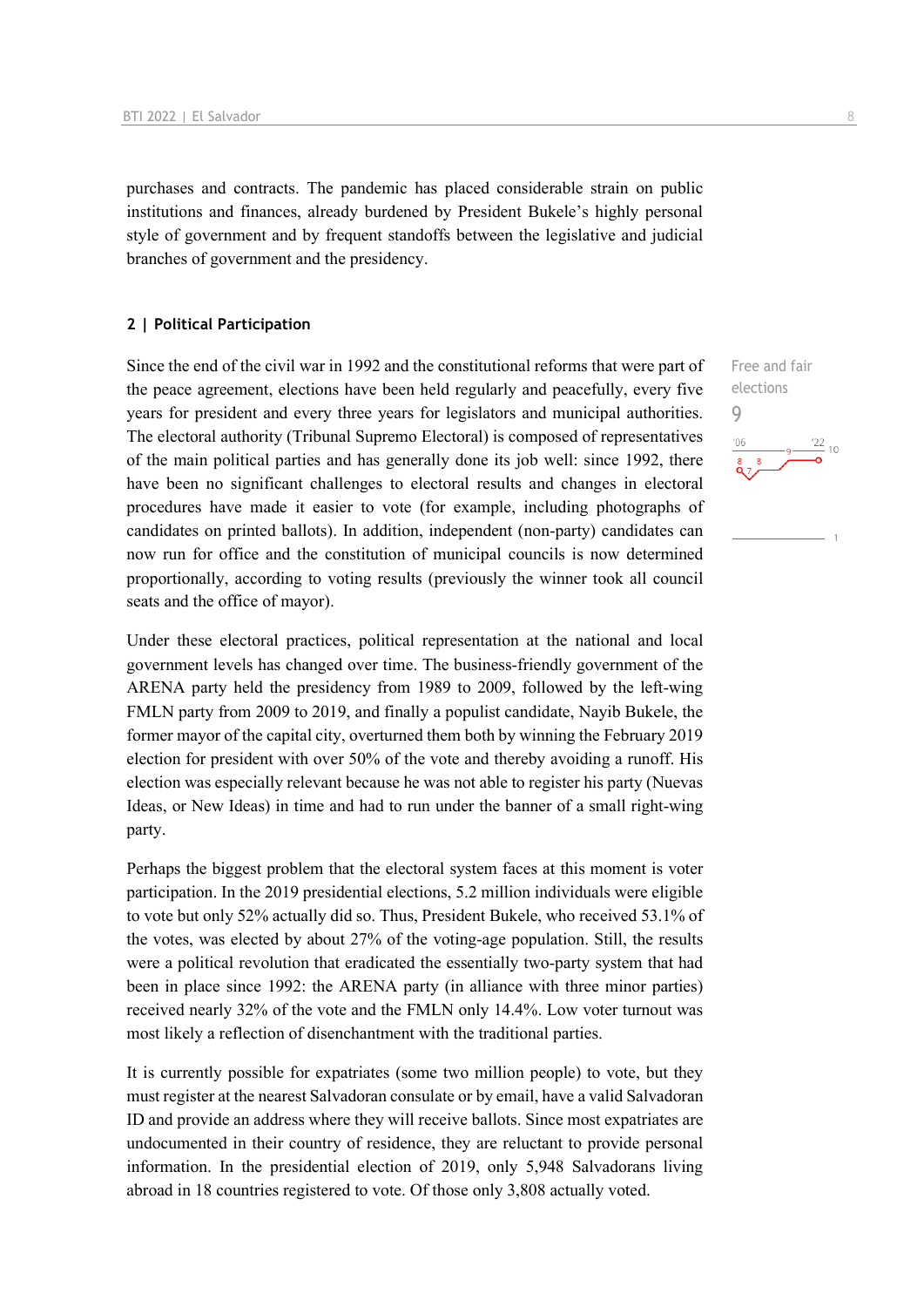Since the successful exclusion of the military from politics after the 1992 peace accords, there are no overt veto powers or political constraints on elected government officials. Pressure groups (lobbies) still exist but they are different from the ones that existed prior to the war. For example, the historically important agrarian interests (coffee, cotton, sugar), whose representatives used to have the final say in many aspects of government policy, have now largely been displaced by a private sector that is heavily involved in services and offshore production for export. Since there is broad consensus regarding the legitimacy of private property and free enterprise, there have been no occasions when disgruntled business interests have challenged the stability of the political system.

Civil society concerns also act via institutional procedures. For example, civil society organizations lobbied for years to pass a law to prohibit all metal mining in the country, which a number of transnational companies countered. The latter eventually lost out and were forced to leave the country.

More recently, the government of Nayib Bukele has involved the armed forces in a number of activities, which have been criticized as a return to past practices: increased involvement in policing activities, a prominent role in enforcing COVID-19 restrictions on movement and the use of soldiers to take over the legislature in February 2020. However, these initiatives did not originate in the armed forces, which can thus be considered essentially obedient to civil authorities.

Freedom of association and movement were generally respected until the COVID-19 pandemic measures were imposed on the country in March 2020. At the same time, El Salvador is the Central American country with the lowest level of protest movements in the past years, which could be interpreted as a reflection of a functional political system and of civil society organizations that can channel popular demands effectively.

The arrival of COVID-19 in the country in March 2020 placed limits on a number of civil rights. The first measures the government enacted in mid-March to counter the pandemic were suspension of the freedom of assembly, suspension of non-essential work activities and closure of the international airport (it reopened in October 2020); around 3,000 Salvadorans travelling abroad were unable to return home until May 2020. At the end of March, a strict national lockdown was imposed; people were allowed to leave their homes only to buy food and medicine and those who were detained for violations were summarily sent to quarantine centers (together with those who returned from abroad). These measures were strongly criticized as disproportionate and arbitrary, which the president himself thought would make them effective.

Restrictions were lifted gradually, and, by August 2020, most economic and administrative activities were allowed with restrictions (mandatory mask wearing, social distancing). As of January 2021, a second national lockdown was being contemplated in response to the second wave of COVID-19 infections.

Effective power to govern 9  $-06$  $\frac{22}{10}$ 

Association / assembly rights 8 $\frac{22}{10}$  $^{\prime}06$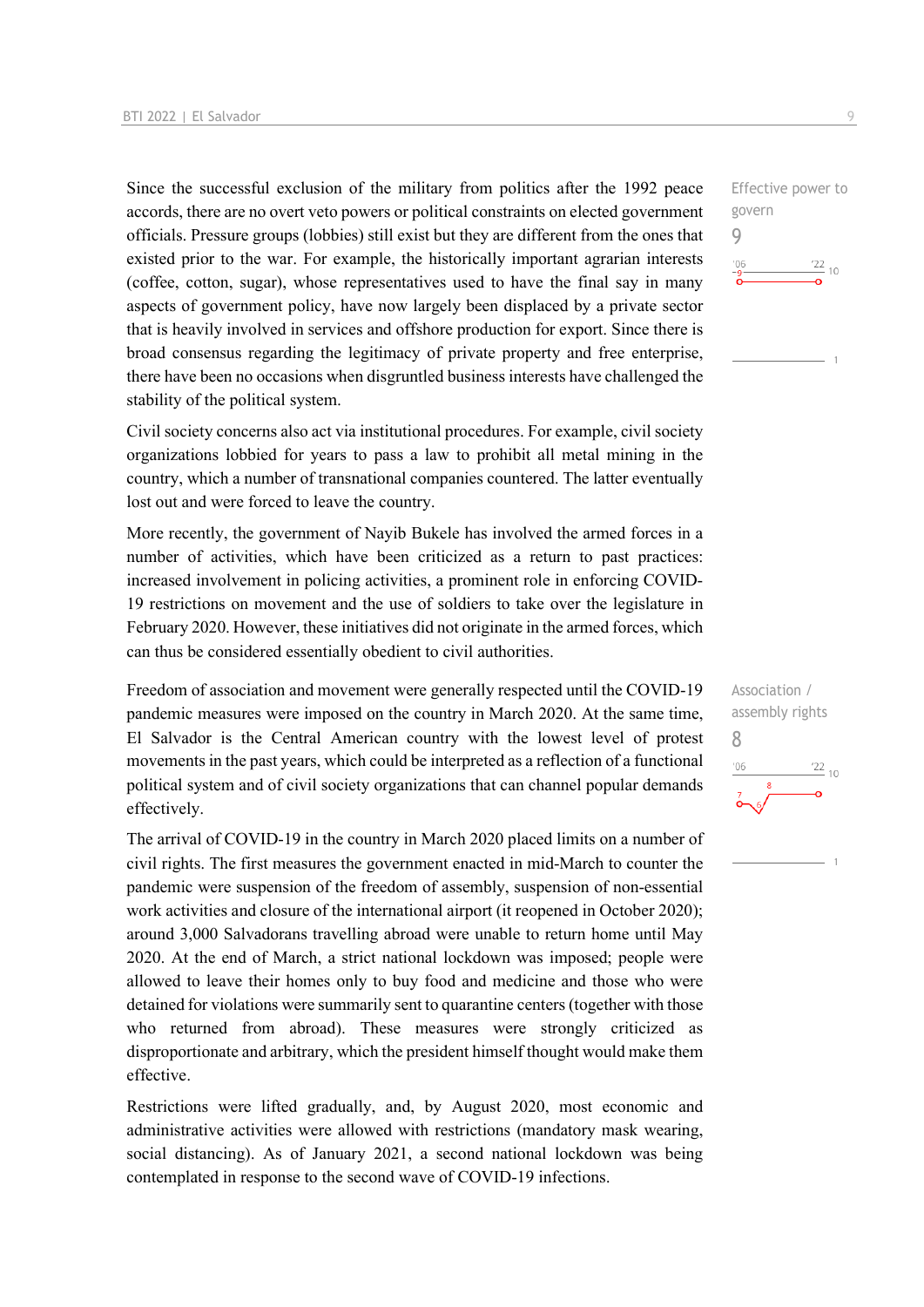In general, constitutionally mandated freedom of expression is respected but a couple of situations have caused concern since Nayib Bukele assumed the presidency in June 2019. First, Bukele has been irked by investigative reporting of his handling of the pandemic, corruption associated with his appointees in government and his contentious relationship with the legislature and the judiciary. As a result, some media outlets have been denied access to information and press conferences. Equally troubling, the more critical media (especially digital newspapers) have been subject to threats of special audits under accusations of money-laundering for receiving funds from abroad and for supposedly defending specific business interests.

Second, a new government-funded daily newspaper was launched in October 2020. State institutions (the armed forces, the port authority, ministries, etc.) pay for its advertisements and its reporting and editorial content are uniformly favorable to the government. One government-controlled TV channel, which broadcasts educational and cultural content, will reportedly become a mouthpiece for government news and opinion. All of this is in addition to the monies spent regularly by the government (by all previous governments, too) on billboards, advertisements and televised video clips.

A new dimension in political debates is social media, which President Bukele has used effectively since he was a candidate for office. Since assuming the presidency, he has tweeted frequently, calling out opposition politicians, other branches of government, investigative journalists and diverse NGOs working in human rights and corruption. Electoral results bear out the success of his media strategy.

#### **3 | Rule of Law**

Since the signing of the Peace Accord of 1992 until 2019, the separation of powers was largely respected while the ARENA (business-friendly) and FMLN (nominally left-wing) Parties were in control of the executive. There was a basic consensus over the role of the private sector in job creation and the state as a provider of social services. However, the election of Nayib Bukele to the presidency in February 2019 as the candidate of a minority party created an unprecedented situation: he had to govern with a legislature in the hands of the opposition until the legislative and municipal elections of February 2021. Given his confrontational style of governing, his relationship with the legislature has been tense.

When the legislature delayed approval of an international loan in support of his public security strategy, he took over the legislative venue on February 9, 2020, for less than an hour (it was not in session) with a body of soldiers and police officers in a show of force that led to nothing. Subsequently, the legislature questioned the minister of defense, but no specific measures were taken to censure the president.



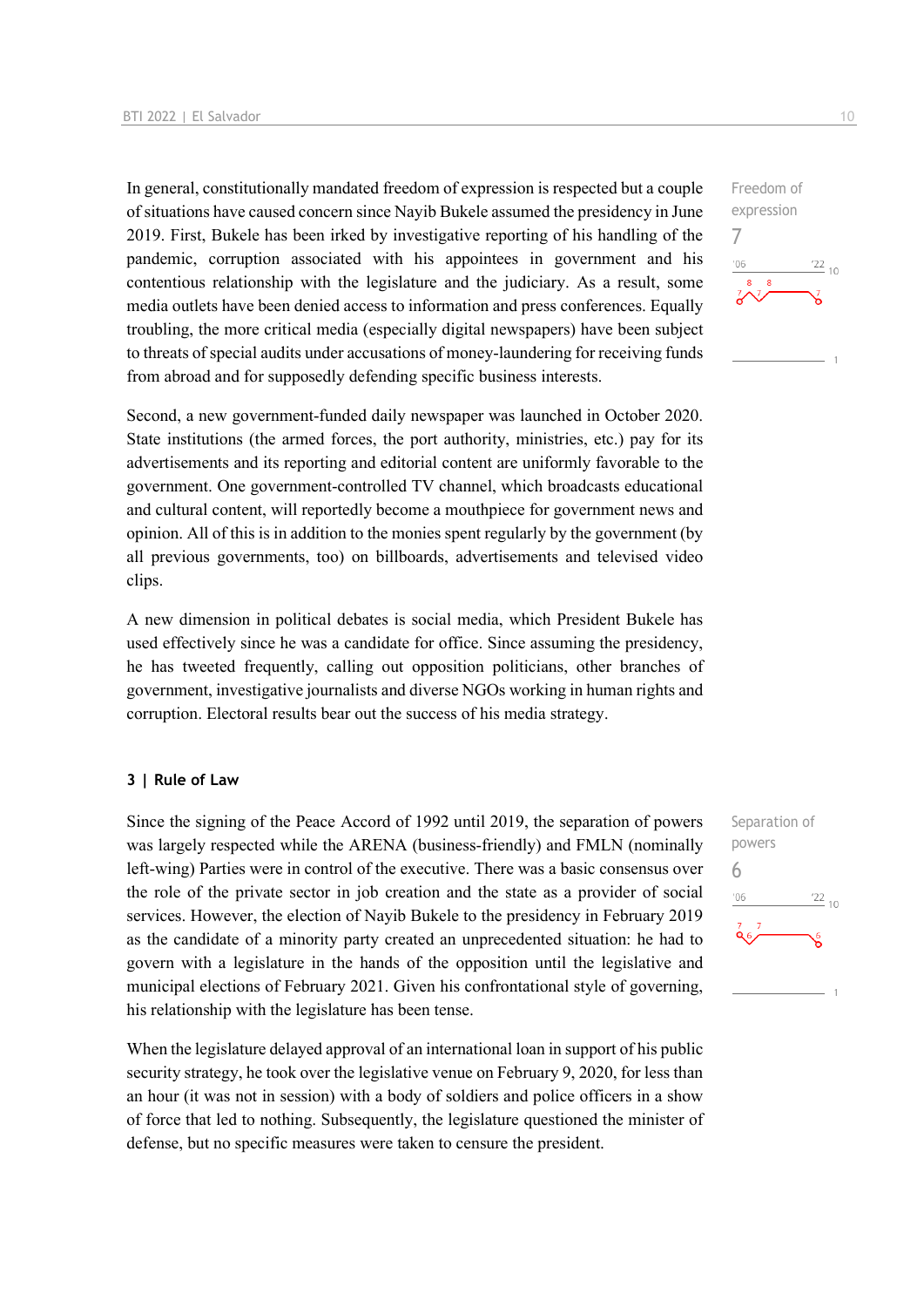Lockdown and quarantine measures designed to confront the COVID-19 pandemic were approved by the legislature but disregarded by the president, who proceeded to decree his own measures, leading to confusion that even involved the Supreme Court. Of particular concern have been restrictions on individual movement, which the president attempted initially to forcefully restrict as part of the quarantine measures, but which the Supreme Court ruled he had no authority to impose. In the end, the country did not have comprehensive, duly sanctioned legislation to confront the pandemic until the legislature approved a law in October 2020, which the president vetoed. However, his veto was overridden, and the Supreme Court ruled that the law must be published under the authority of the legislature. The executive has also denied the legislature access to spending records on matters related to COVID-19.

The judicial activism of the Supreme Court that began some twenty years ago has intensified, especially after the enactment of laws and decrees dealing with the COVID-19 pandemic. The Constitutional Chamber of the court struck down an executive order allowing for the arrest of people who defied lockdown restrictions, a ruling which the president said he would not obey; the court also decreed that the president's unilateral extension of the lockdown was unconstitutional and should have been accomplished via legislative action. Subsequently, in August 2020, the president said that, were he a dictator, he would have the court's justices "shot" for rejecting his decree to reopen the economy. In general, the Supreme Court has been called upon to decide in cases where the legislative and the executive have been at odds and thus, even if its decisions are not always obeyed, its presence has been considerably enhanced.

However, the fifteen Supreme Court justices are elected for nine-year periods via a two-thirds majority of the legislature. At present, five justices will be re-elected or replaced in 2021, another five in 2024 and the last five in 2027. What is politically important is that four of the five justices of the constitutional chamber – the one that rules on the constitutionality of laws and has been at the center of the confrontation between the legislative and executive branches of government – will remain until 2027 and could conceivably act as a counterweight to President Bukele's disregard for constitutional provisions.

The lower courts continue to be swamped by backlogs of pending cases and access to justice, especially in rural areas, is still a problem. Inefficiency is compounded by corruption and insufficient funding, not to mention the high rates of violent crime that need to be addressed judicially. As a result, impunity is widespread and the judicial system is perceived as not being up the task of delivering timely and equal justice for all, which is compounded by a lack of support when it comes to politically sensitive cases. For example, a local judge is investigating the massacre of nearly 1,000 people at the hands of the army in the village of El Mozote in December 1981, but the judge has consistently been denied access to military archives.

Independent judiciary

 $'22_{10}$ 

6 $^{\prime}06$ 

 $\frac{6}{2}$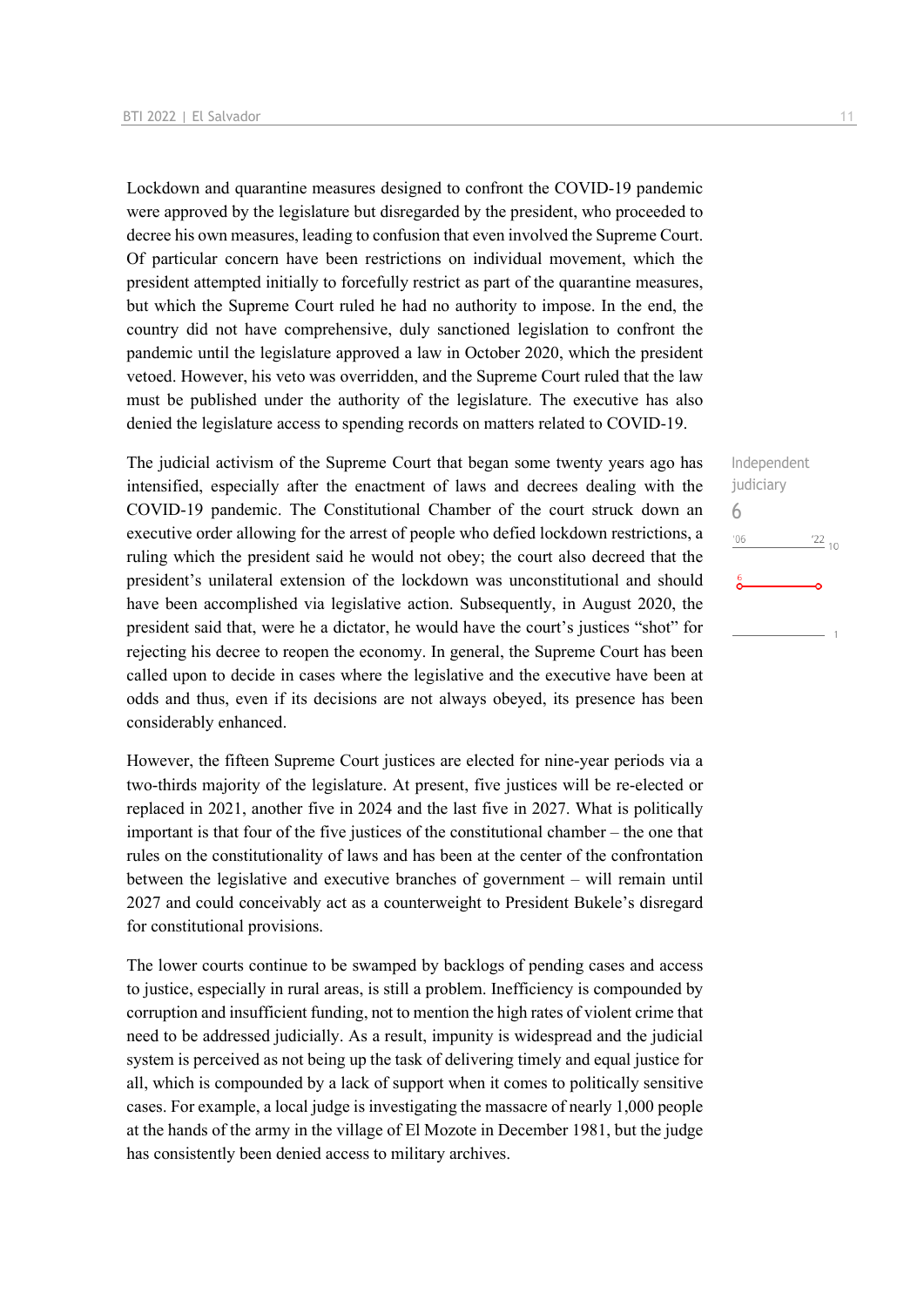The most egregious recent cases of corruption involved two former presidents – Saca  $(2004 - 2009)$  and Funes  $(2009 - 2014)$  – but they were prosecuted once they left office. Saca is serving a prison sentence, while Funes fled the country. Most cases of criminal activity by lesser officials have also been prosecuted once they left office. Few have been successful. However, since President Bukele assumed office, an assertive legislative body controlled by opposition political parties and independent journalists engaged in investigative reporting have attempted to call out corrupt practices, especially since the beginning of the COVID-19 pandemic.

Most cases involve the use of monies the legislature authorized to fight the pandemic, which have been spent under emergency provisions that do not require regular bidding processes. A commission of five individuals from among academia and the private sector that the government set up to oversee the spending of COVID-19 emergency funds resigned a few weeks after being appointed because they were not receiving the information that they had requested to do their jobs. Access to public documents is also denied to journalists and academics in clear disregard of the law.

Otherwise, the judicial system has limited experience and capacities trying cases of public corruption. The attorney general's office usually begins investigations of public corruption after they have been uncovered by investigative reporting and is practically obliged to proceed. The current attorney general (whose term ends in November 2021) has been active in investigating corruption in the current government because he has the backing of a legislature controlled by opposition parties. If Bukele's supporters win control of the legislature in the February 2021 elections and appoint the next attorney general, prosecution of public corruption will be much more difficult.

The respect of civil rights is one of the most important legacies of the 1992 Peace Accord. Constitutional provisions and the office of the human rights ombudsman confirm this commitment to basic civil rights. In reality, there is still considerable room for improvement. Discrimination against members of the LGBTQ+ population is still common. The law does not prohibit nor punish homosexual relations – in fact, sexual orientation and gender identity have been included recently in the penal code's hate crime provisions – but society still strongly rejects same-sex marriage and civil partnerships. Women's reproductive rights are severely affected by a total ban on abortions; some cases of long prison sentences have received international news coverage. In addition, violations of COVID-19 restrictions of movement were punished severely with arbitrary detentions and confinements by the police. Some people were injured in the process.

At the same time, there has been a noticeable decrease in the number of homicides since President Bukele assumed office in mid-2019. The homicide rate, already in decline since 2016, was 36 per 100,000 in 2019 but fell to 20 per 100,000 in 2020. There were twenty days on which no homicides at all occurred in 2020. The government says its policy of "territorial control" is responsible for this improvement,

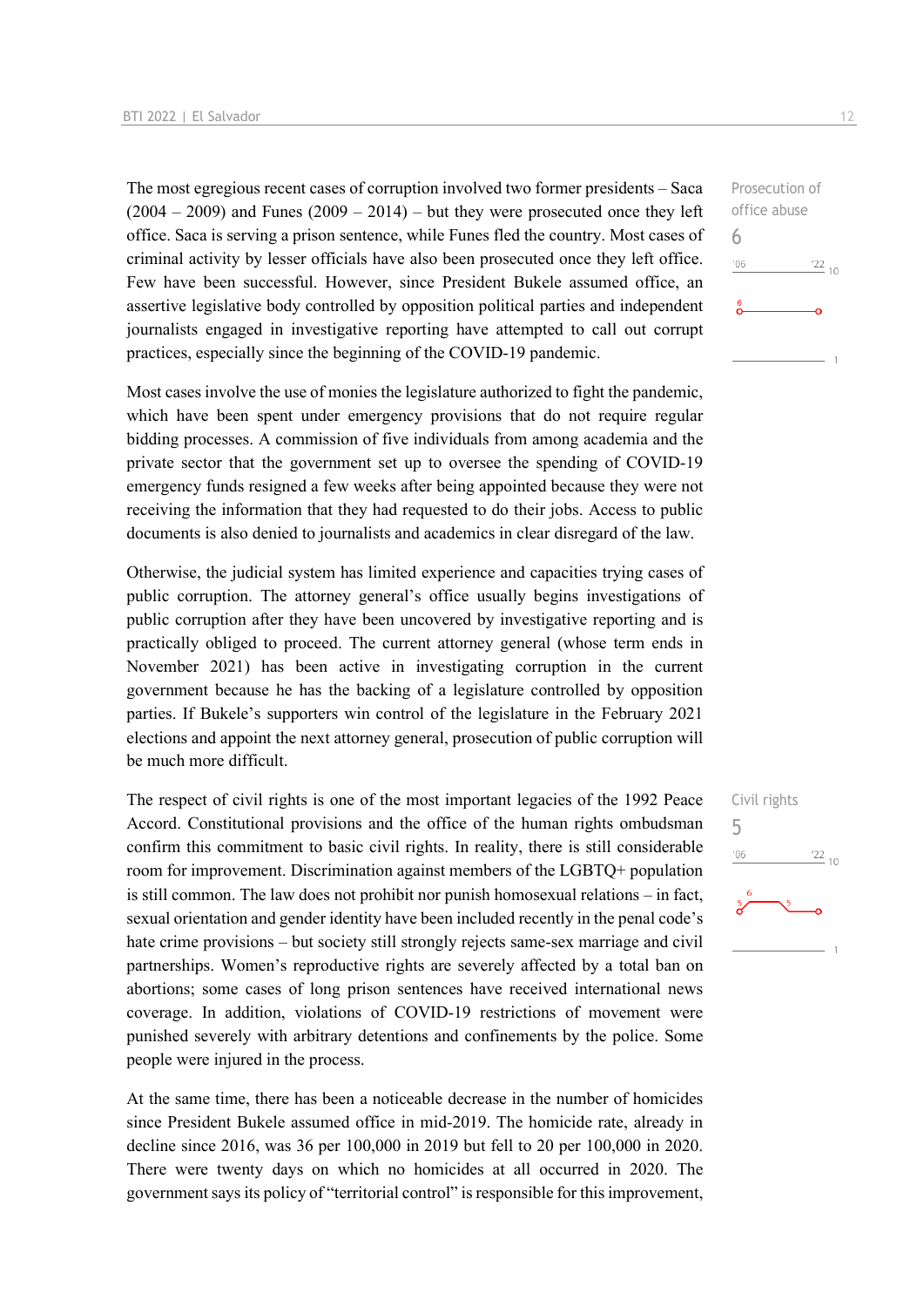but recent investigative reporting suggests that the government has negotiated with gangs to reduce intra-gang violence in exchange for better jail conditions for imprisoned gang leaders and political support in the upcoming legislative elections in February 2021.

The respect and exercise of civil rights is generally linked to economic and social inequalities. Police engage in intimidation when dealing with low-income suspects and the court system proceeds slowly if a person does not have the right lawyers or connections. This is especially true in cases involving suspected gang membership, which are mostly associated with youth living in low-income areas. The use of army troops to assist the police only makes respect for civil rights more difficult.

#### **4 | Stability of Democratic Institutions**

The introduction of constitutionally sanctioned political norms and practices beginning in the mid-1980s led to the creation of a pluralist democracy in El Salvador that has been regarded as one of the most successful post-civil-war transitions in recent times. However, the election of Nayib Bukele as president in 2019 has placed the entire political system in jeopardy, especially since COVID-19 struck the country in March 2020. Bukele had already criticized the legislative branch of government for delaying the approval of funds for his public safety policy objectives, which culminated on February 9, 2020, when he personally led a brief takeover of the Legislative Assembly to demand a vote on a budget bill.

Since then, the legislature and the president have been engaged in a confrontation over who should establish policy with regards to the COVID-19 pandemic and other issues such as deficit spending, government contracts and the role of the army. The Supreme Court has also been involved, siding mostly with the legislature. This unprecedented situation has resulted in a lack of a coherent policies to respond to the pandemic and no indication that the standoff will end before a new legislature is sworn in by May 2021, if then.

All in all, events over the past two years have made it clear that democratic institutions are only as strong as the will of leaders and people to abide by them. These events also underline the importance of outside (international) actors, who were instrumental in establishing the country's democratic institutions and which now are key more than ever to their continued existence.

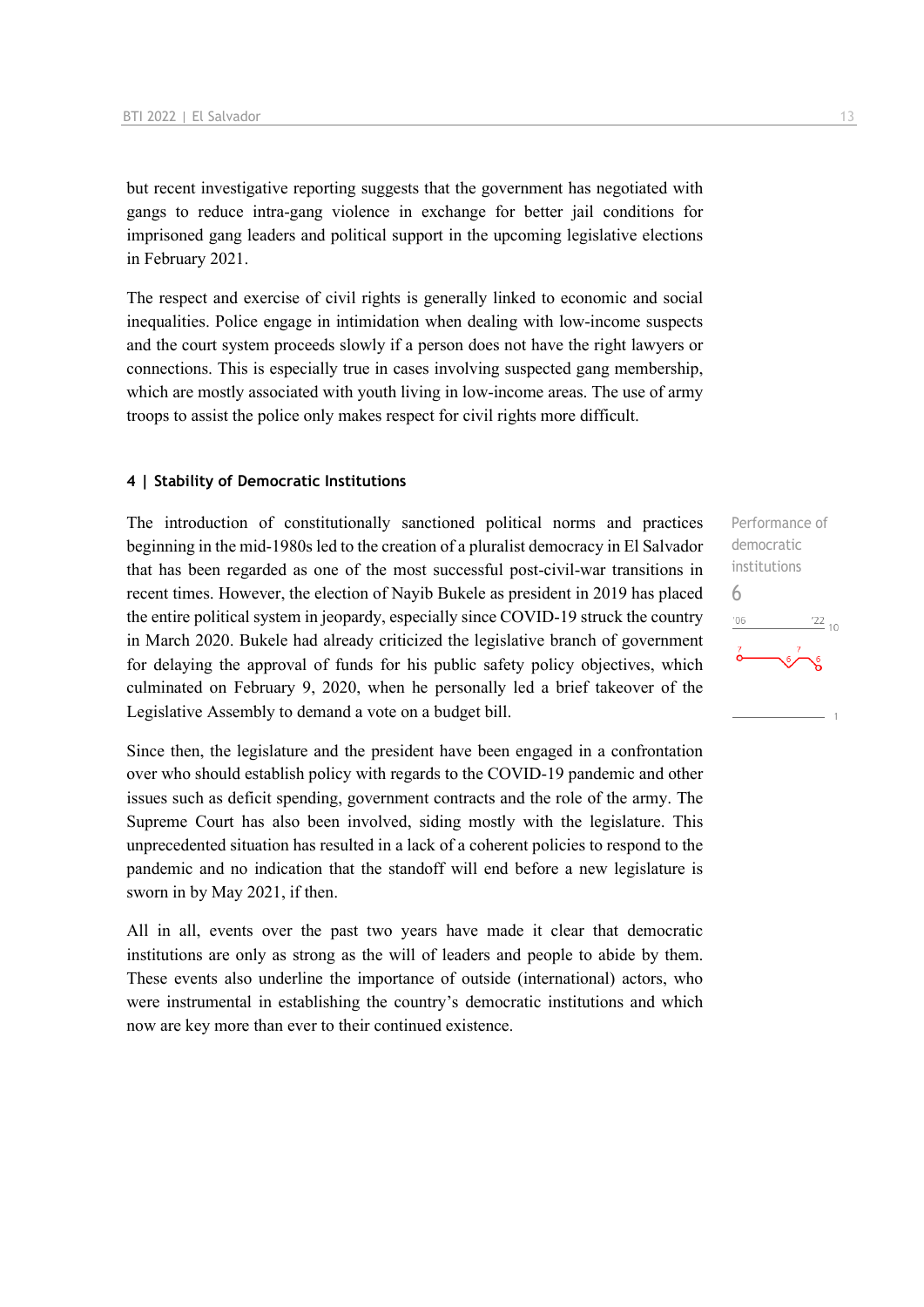Before the election of Nayib Bukele as president in 2019, the institutions of government derived from the constitution of 1983 and the reforms enacted in 1992 as part of the Peace Accord were widely accepted. The executive occasionally vetoed bills approved by the legislature and the legislature sometimes overrode them. All in all, El Salvador was held up as an example of a successful transition to a democracy built on institutions and the rule of law.

With Bukele in the presidency, the respect for democratic institutions has faltered: the president has disregarded legislative veto overrides; he has disregarded Supreme Court rulings on the legality of executive decrees; he has failed to address the legislature to present his constitutionally mandated yearly report; his ministers have failed to appear before legislative commissions investigating government expenditures; and he famously invaded the legislative chamber with troops and police on February 9, 2020. Just as worrisome is his appointment of a committee to revise the constitution, as well as his close alliance with the armed forces based on promises of promotions and increased budget outlays in exchange for expressions of personal loyalty.

#### **5 | Political and Social Integration**

Until 2019, the party system established in the 1990s was characterized by low fragmentation, moderate polarization and a certain volatility typical of competitive presidential systems. It involved a right-wing party (ARENA) associated with the private sector and a left-wing party (FMLN) that emerged from the guerrilla movements after the Peace Accord; these two parties shared control of the legislature and the executive. In 2019 Nayib Bukele, essentially a non-party candidate, won an overwhelming electoral victory (53% of the popular vote) for the presidency by criticizing and rejecting most of the political establishment as corrupt and incompetent and promising a new beginning, free of corruption and inspired by new ideas.

His movement – actually called "Nuevas Ideas" (New Ideas) – is now a formally constituted political party that, according to opinion surveys, over 60% of the electorate prefer in the February 2021 legislative and municipal elections. The elections that took place shortly after the end of the review period confirmed this trend toward a radical revamping of the party system; with a two-thirds majority in parliament, Bukele can enact any number of laws and reform the structure of government and political activity.

In December 2020, Bukele expressed one of his more extreme beliefs: the civil war and the Peace Accord were shams that produced nothing good for the Salvadoran population but only benefited the leadership of the established political parties and the guerrilla armies. This was an appeal to a voting population which was born during or after the war and has no particular affinity to any of its contending factions.

 $\frac{22}{10}$ 

Commitment to democratic institutions

Party system

 $\frac{22}{10}$ 

5

 $-06$ 

6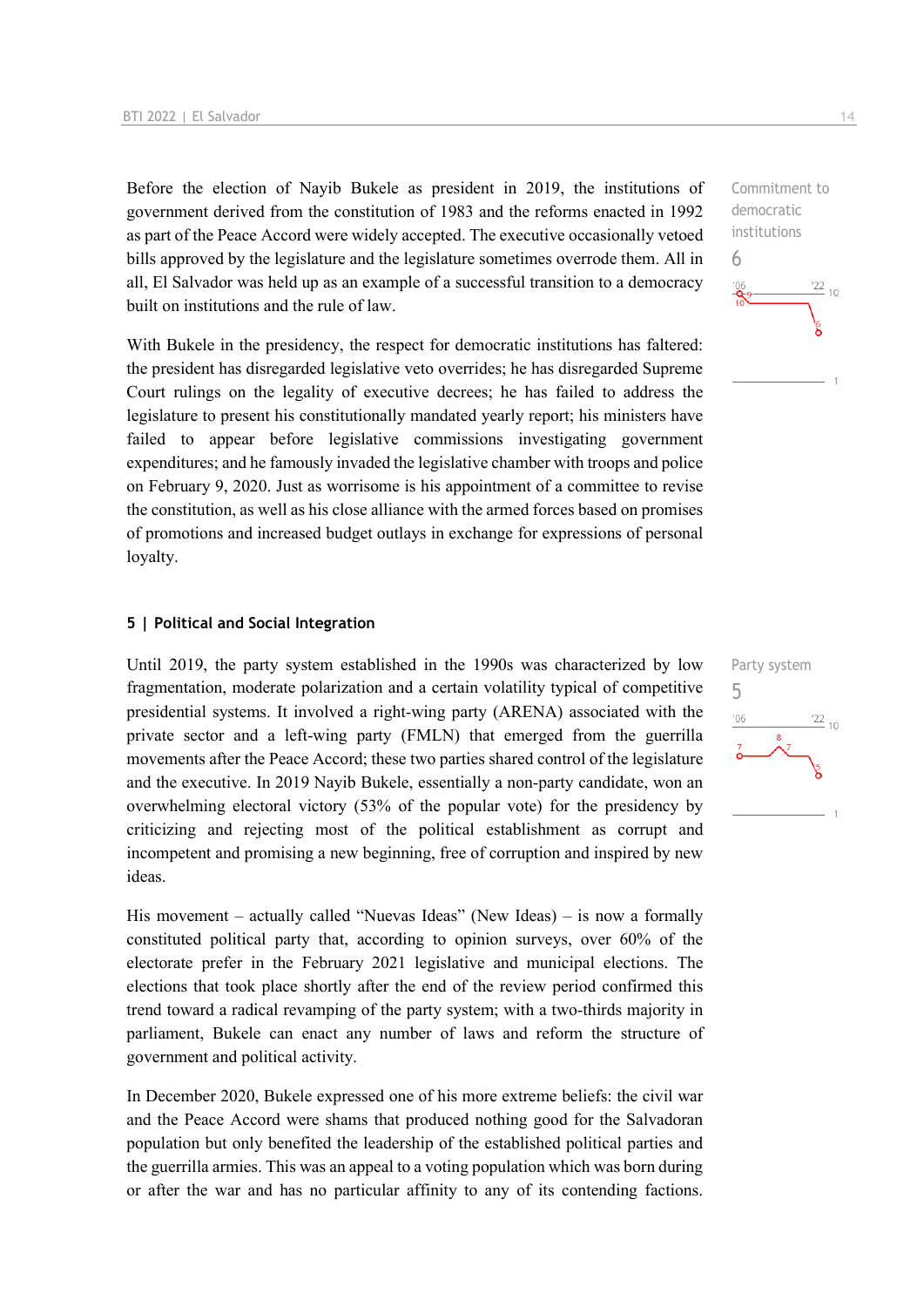Although the winds of change are blowing, there are no guarantees that the old political practices will end: nepotism, patronage and personal loyalties are as present (if not more so) under President Bukele as they were during previous administrations.

The most visible and influential interest groups are those that represent the private sector – particularly industrialists, merchants and bankers – all of which have longstanding business associations, especially the Salvadoran Association of Private Enterprise (ANEP) and the Salvadoran Chamber of Commerce and Industry. Agrarian interests, once dominant, have largely been displaced as the economy and the population have become more urban-centered.

Labor unions mostly operate in the construction industry and to some extent in offshore production enterprises but have mostly gone unnoticed during the last few decades compared to their activism in the years prior to the civil war, when they also had a political agenda. In addition, a considerable proportion of the labor force is selfemployed or works in the informal sector, where few associations exist.

Unionized government employees mostly work in the education and health sectors but have not been openly active in pressing for increases in salaries. Professional organizations have a more important voice. The medical profession, for example, has been vocal since the arrival of the COVID-19 pandemic and the legal profession has a voice in a number of judicial appointments.

A variety of civil society organizations continue to exert pressure on behalf of societal demands: including women's and gender rights, defense and availability of water resources and transparency and accountability of government operations. However, these associations are usually small and underfunded, and represent precisely those community groups most affected by social inequality. In addition, they have little in common with the more powerful business and professional interests, resulting in weak cooperation patterns.

In general, Salvadorans associate democracy with elections and individuals liberties, which they view positively, but are critical when political rivalries turn into mutual accusations of corruption and incompetence or when the people's representatives are unable to reach agreements on important issues.

The most recent survey of attitudes toward democracy (December 2020) by the public opinion institute of the Universidad Centroamericana (UCA) discovered that nearly two-thirds of those interviewed considered that the country was democratic and eight out of 10 considered democracy the best form of government. Democracy was associated with free speech, individual liberties, equality before the law and the right to elect government officials. But very few referred to the operations of democratic systems (separation of powers, judicial autonomy, accountability) and a little over one-third of respondents did not know what democracy meant at all.



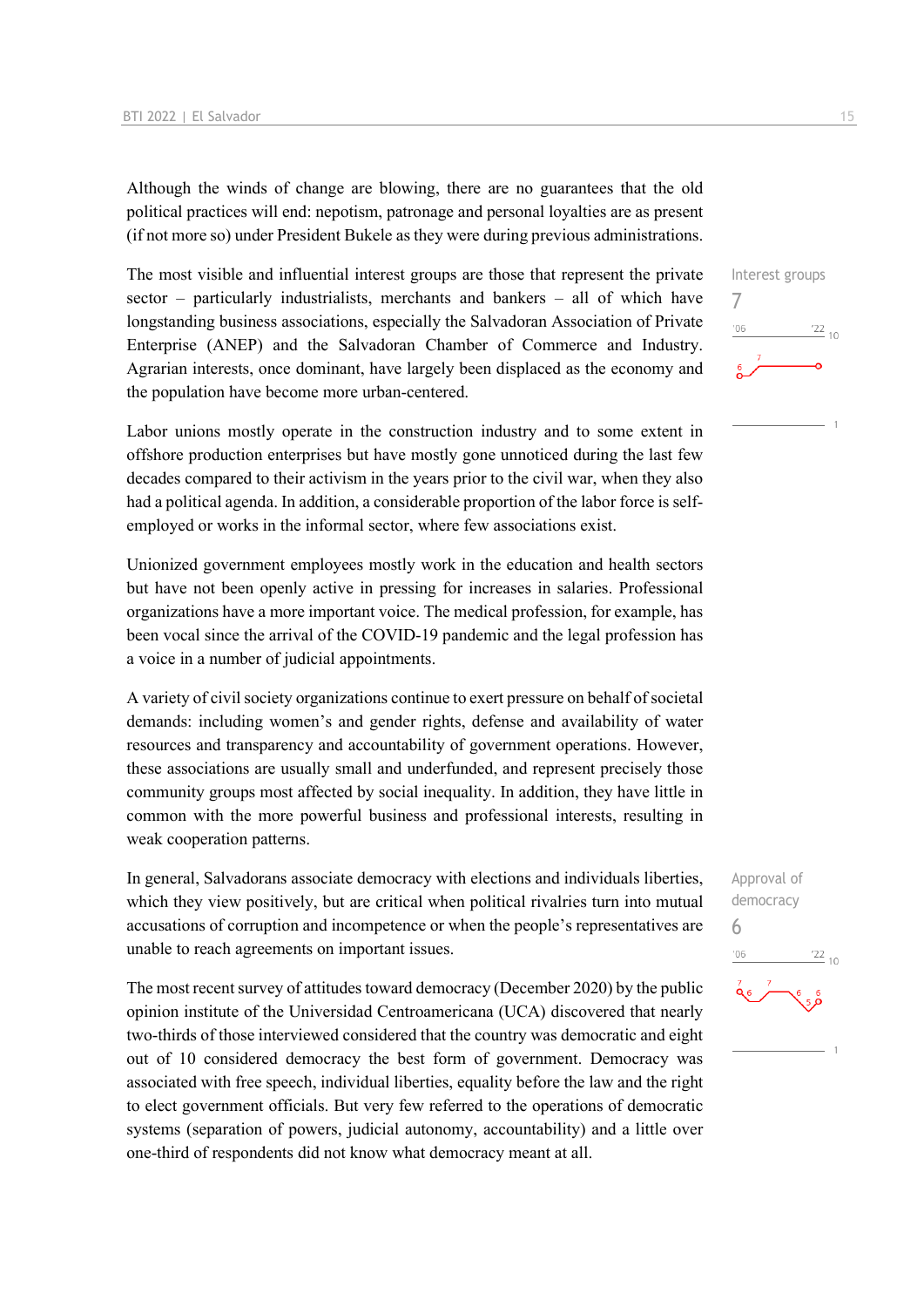Still, expectations around the promise of elections have increased: in 2018, six out of 10 respondents claimed that elections were a waste of time, while in 2020 the proportion was inverted: four out of 10 thought so. Nine out of 10 agreed that elections represent the will of the people. A little over one-half of respondents expressed confidence in the February 2021 legislative and municipal elections, which is a 10-point increase over what they stated regarding the 2019 presidential elections. A little under half thought fraud might be involved.

Overall, these data might indicate a temporary recovery. The results of the most recent Latinobarómetro poll of 2018 showed approval for the electoral system at only 12%, the judiciary at 14%, the legislature at 10%, and political parties at 6%. The 2018/19 LAPOP shows better approval ratings, but they are all lower than previous similar polls: approval for the electoral system is at 45.6%, the legislature at 41.3% and political parties at 28.8%. At the same time, respondents to both polls rate the armed forces slightly higher: according to Latinobarómetro, at 27% approval compared to LAPOP at 60.1%.

The latest survey to analyze the levels of interpersonal trust in El Salvador was Latinobarómetro in 2018, which reported that only 13% of Salvadorans believed that others could be trusted. It is not clear whether the COVID-19 pandemic in 2020 altered this perception but most surveys and opinion pieces in the media suggest that the government is primarily responsible for handling the pandemic, both as a consequence of the traditional reliance of people on government responses to national emergencies, as well as the role which the current president has created for himself as the principal or sole provider of solutions (in true populist fashion).

Since the end of the civil war in 1992, the rights and freedoms enjoyed by Salvadorans have been translated into an abundance of local initiatives to improve living conditions, some of them sponsored by religious organizations, others by civic groups. Charitable and professional organizations have tried to help, but the magnitude of the pandemic crisis and the few resources available means that there is little they can do, especially given the highly contagious nature of COVID-19, which limits human interactions. Even more important are remittances Salvadorans living abroad send to their relatives that allow many to overcome poverty and weather the pandemic. However, those who do not receive remittances are most likely less well off than previously.

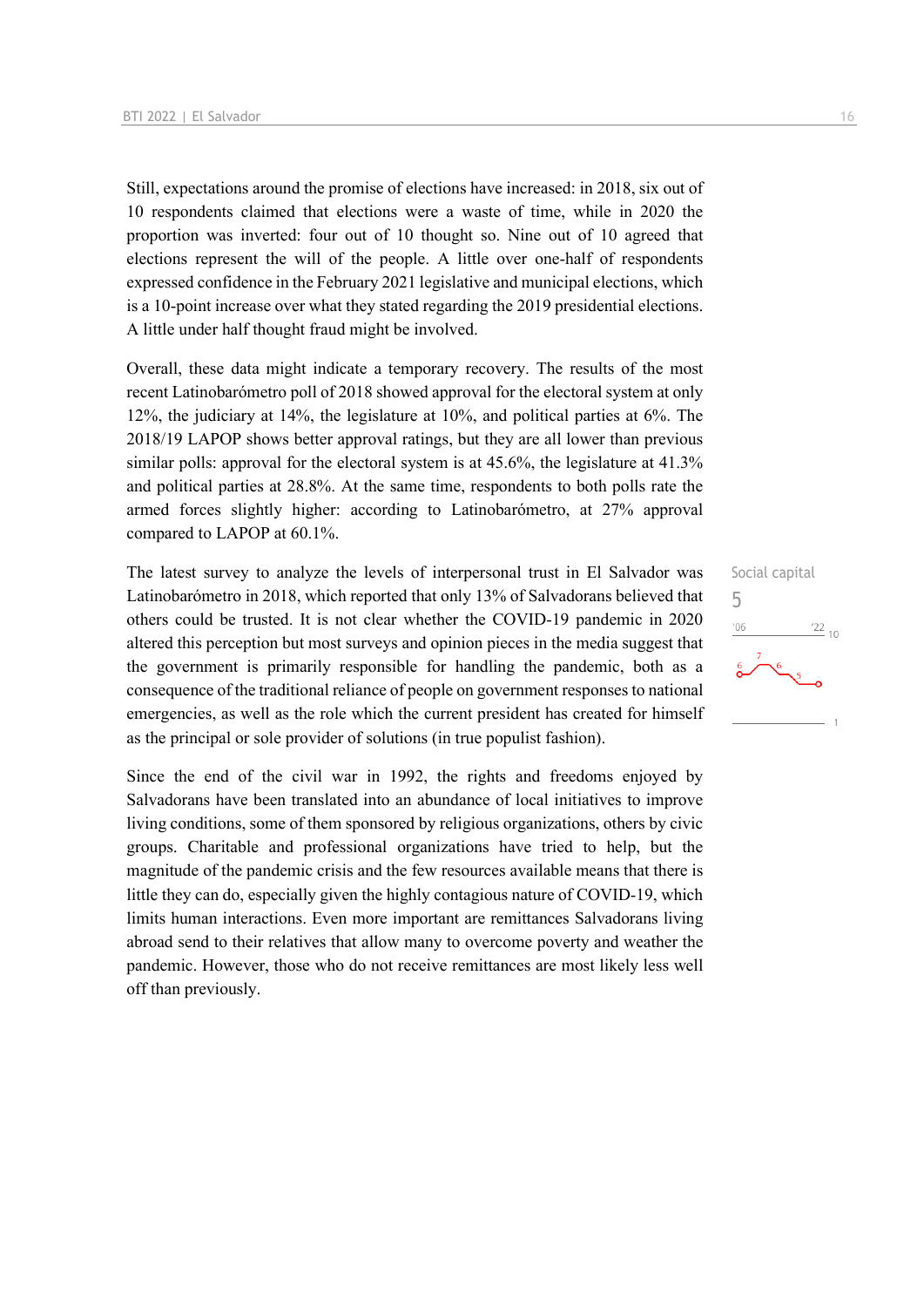### II. Economic Transformation

#### **6 | Level of Socioeconomic Development**

Despite improvements, poverty and inequality are still rather pronounced and partly structurally ingrained. El Salvador's poverty rate has declined slowly over the years in a context of very low annual economic growth rates, which have rarely surpassed 2.5% in the last two decades. According to the World Bank, the poverty headcount ratio declined from 40% in 2008 to 31.8% in 2015 and dropped still further to 22.8% in 2019. This reduction in poverty is largely due to remittances, which the neediest people in the country receive. Poverty is structurally associated with the informal sector, which employs between 65% and 70% of all working individuals. The people in this sector have been especially hard hit by the economic contraction – estimated at 8.7% of GDP in 2020 – caused by the lockdown and other measures in response to the COVID-19 pandemic.

El Salvador's HDI will certainly be affected by COVID-19. Since 2009, it has increased only minimally from 0.656 to 0.673 in 2019, which places El Salvador 124th between Iraq and Tajikistan. Despite improvements, inequality remains pronounced and is a structural reality that has proved resistant to easy or quick solutions. The overall loss in HDI due to inequality was 21.4% in 2019, somewhat in the middle regionally and globally. However, over the long term, the Gini index has fallen from 54.5 in 1998 to 38.6 in 2018, according to the World Bank (which makes El Salvador first in the region, ahead of Uruguay). Less pronounced but significant are improvements in the gender inequality index from 0.482 in 2005 to 0.383 in 2019.

| <b>Economic indicators</b> |          | 2017     | 2018     | 2019     | 2020    |
|----------------------------|----------|----------|----------|----------|---------|
| <b>GDP</b>                 | S M      | 24979.2  | 26020.9  | 26896.7  | 24638.7 |
| GDP growth                 | $\%$     | 2.3      | 2.4      | 2.6      | $-7.9$  |
| Inflation (CPI)            | %        | 1.0      | 1.1      | 0.1      | $-0.4$  |
| Unemployment               | $\%$     | 4.4      | 4.0      | 4.0      | 7.0     |
|                            |          |          |          |          |         |
| Foreign direct investment  | % of GDP | 2.0      | 1.6      | 2.6      |         |
| Export growth              | $\%$     | 3.4      | 1.6      | 6.2      | $-21.2$ |
| Import growth              | $\%$     | 1.4      | 2.6      | 2.9      | $-10.2$ |
| Current account balance    | ŚΜ       | $-464.6$ | $-859.2$ | $-165.4$ | 120.9   |

#### **Question** Score

| Socioeconomic |                 |
|---------------|-----------------|
| barriers      |                 |
|               |                 |
| '06           | $\frac{22}{10}$ |
|               |                 |
|               |                 |
|               |                 |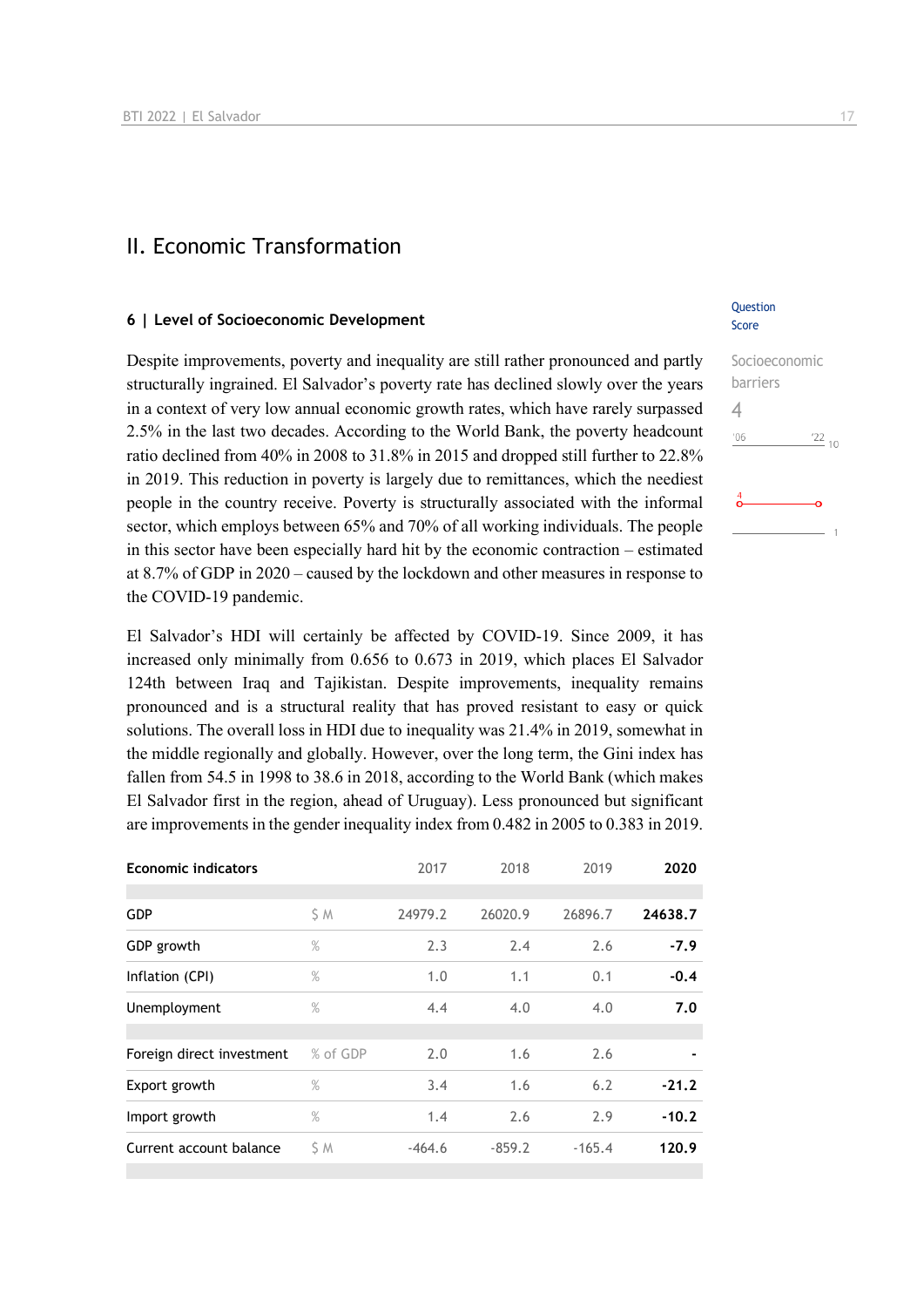| <b>Economic indicators</b> |          | 2017    | 2018    | 2019                     | 2020    |
|----------------------------|----------|---------|---------|--------------------------|---------|
|                            |          |         |         |                          |         |
| Public debt                | % of GDP | 70.5    | 70.4    | 71.3                     | 89.2    |
| External debt              | S M      | 17179.4 | 16724.7 | 17379.4                  | 18333.7 |
| Total debt service         | S M      | 3813.9  | 3540.5  | 5632.5                   | 5166.3  |
|                            |          |         |         |                          |         |
| Net lending/borrowing      | % of GDP | $-0.6$  | $-0.6$  | $-0.9$                   |         |
| Tax revenue                | % of GDP | 17.8    | 18.1    | 18.1                     |         |
| Government consumption     | % of GDP | 16.1    | 16.1    | 16.2                     | 19.4    |
| Public education spending  | % of GDP | 3.7     | 3.6     | 3.4                      |         |
| Public health spending     | % of GDP | 4.6     | 4.5     | $\overline{\phantom{a}}$ |         |
| R&D expenditure            | % of GDP | 0.2     | 0.2     | $\overline{\phantom{a}}$ |         |
| Military expenditure       | % of GDP | 1.0     | 1.1     | 1.2                      | 1.5     |

Sources (as of December 2021): The World Bank, World Development Indicators | International Monetary Fund (IMF), World Economic Outlook | Stockholm International Peace Research Institute (SIPRI), Military Expenditure Database.

#### **7 | Organization of the Market and Competition**

The 1983 constitution contains provisions on the rights to private property and economic freedom under the proviso that they enhance social well-being (Articles 102 and 103). Since the end of the civil war in 1992, successive governments on both the right and the left have respected these constitutional provisions. The economy was dollarized in 2000, which eliminated any possibility of currency exchange controls and restrictions on capital flows or repatriation of earnings. The election of Nayib Bukele as president in 2019 is not expected to alter this situation.

The Heritage Foundation's 2020 index of economic freedom ranks El Salvador 90th (category "moderately free") out of a total of 180 countries (between Tanzania and Montenegro). Most of the problems associated with business ventures have to do with cumbersome bureaucratic procedures: numerous and time-consuming steps to set up a business and the monetary cost to do so. According to Doing Business 2020, it takes 16.5 days, nine procedures, and 43.3% of GNI per capita.

In general, very modest economic growth has been the result, in the Heritage Foundation's opinion, of a low productive base and an uncompetitive wage structure. The fact is that around two-thirds of the work force is employed in the informal sector and remittances have become a structural component of the economic system. At the Market organization 6 $\frac{22}{10}$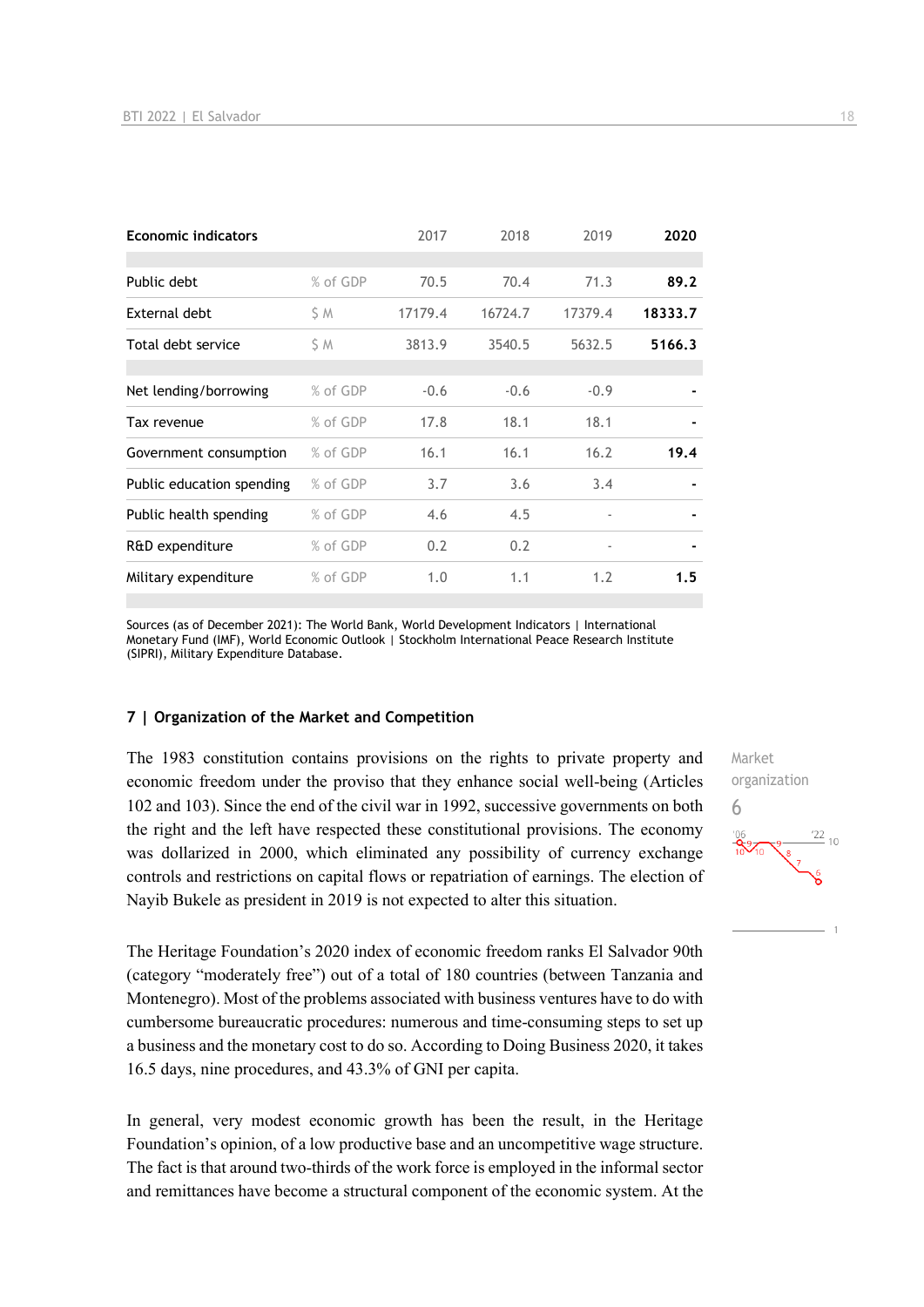same time, the formal sector is highly concentrated in a handful of powerful (mostly family-owned) holdings that play a dominant role in retail shopping, automobile sales and construction.

Monopolies are explicitly prohibited by the constitution (except under state or municipal control when deemed socially necessary). The Superintendency of Competition (SC) was set up in 2006 to enforce a competition law approved shortly beforehand. The SC, which is a member of the International Competition Network (ICN), is authorized to fine companies that violate the competition law and can prevent mergers of companies if their combined weight exceeds a certain maximum. The SC's two most recent cases involved telecommunications firms.

Monopolies in the distribution and sale of consumer goods are difficult to establish, given the unrestricted access to goods on the world market. However, there have been cases of price fixing that have led to investigations, such as in 2010, when it was determined that the production, import, distribution and sale of medicines was controlled by a small number of companies that led to excessively high retail prices. As a result, a law passed in 2012 regulates the prices of medicines. Since then, there have been no relevant cases involving monopolistic practices.

In general, the SC is small and underfunded. It tends to spend a lot of time investigating minor claims instead of focusing on potentially big violators of the law on competition. In addition, its rulings can be appealed in court, thereby delaying the payment of fines or compliance with cease and desist orders.

The governments of El Salvador have implemented very liberal trade practices since the 1990s, both in response to policy commitments and to the influx of massive remittances from Salvadorans abroad. In order to counter inflationary pressures from a Salvadoran version of "Dutch disease," imports have been allowed in freely. Subsequently, the country joined the WTO in 1995 and the Central American Free Trade Agreement (CAFTA) with the United States in 2006. CAFTA agreements stipulate progressive phasing out of most tariffs by 2024. The United States is currently El Salvador's main trading partner: in 2018, 42% of El Salvador's exports and 30% of its imports were with that country. Regional free trade agreements also exist with the EU, Chile, Colombia, Mexico, South Korea and – since January 1, 2021  $-$  the UK.

According to the WTO, the country's simple average most favored nation applied tariff rate in 2019 was 6.0%. Regarding countries without a bilateral trade agreement, most of El Salvador's tariffs do not exceed the maximum common external tariff of the Central American Common Market of 15%. Tariffs on new and used finished clothing are generally 25% in deference to the country's textile industry. Agricultural products face the highest tariffs. Aside from import tariffs, all goods and services in El Salvador are subject to a value-added tax (VAT) of 13%.

Competition policy 7  $\frac{22}{10}$ '06

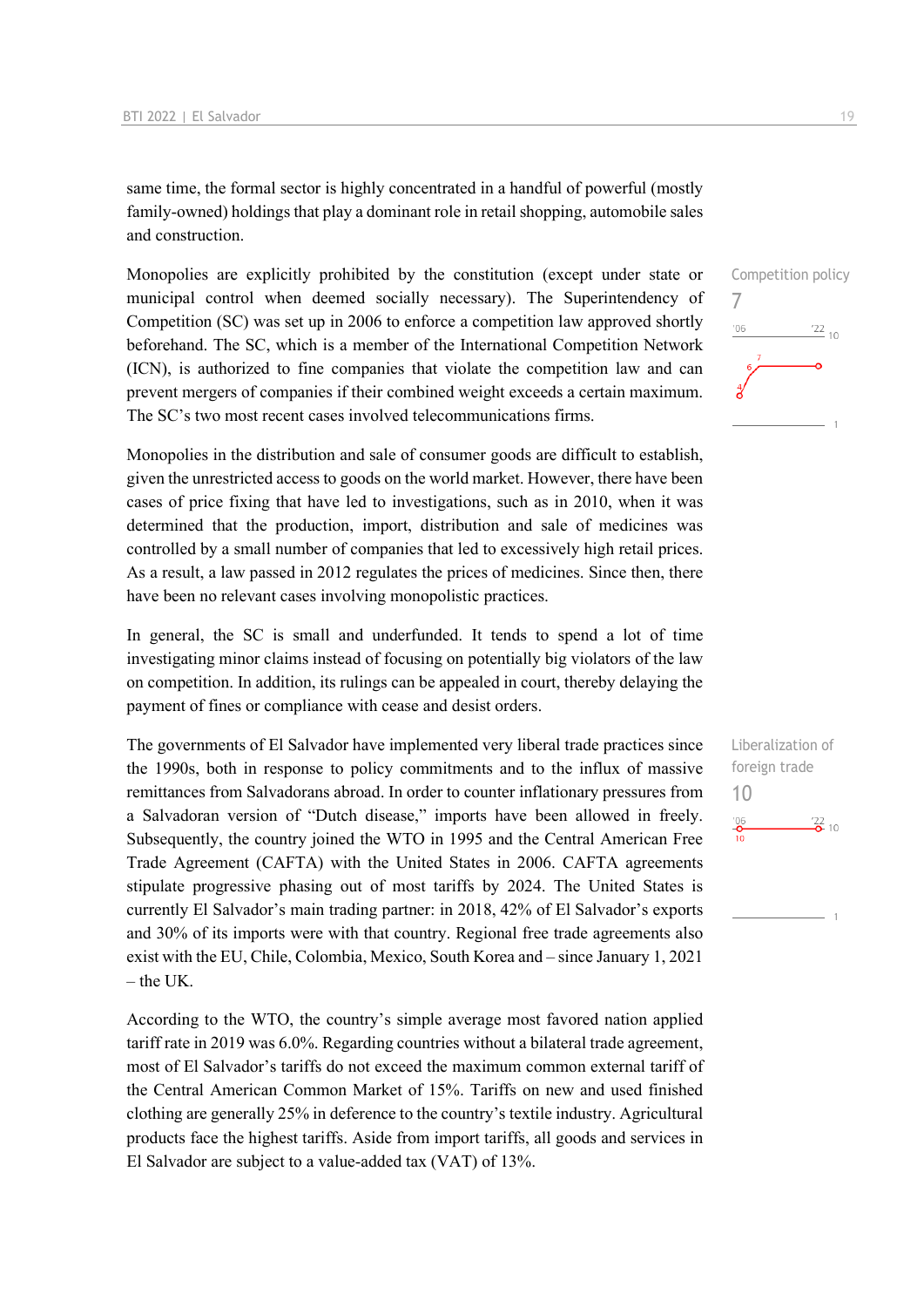At the beginning of 2020, the four largest banks in El Salvador were owned by transnational banking corporations: two by Colombian interests, one by a Canadian bank and one by a Honduran financial corporation. In 2020, the Honduran corporation absorbed the Canadian bank, so there are now three large banks in the country. The sale of the banks to transnational interests can be explained in part by the introduction in 2000 of the U.S. dollar as legal tender, which means that the country has no domestic currency or monetary policy and that the central bank is unable to provide liquidity when required. Now bank solvency is assured to the extent possible by the local banks' foreign parent companies.

At present, there are twelve private banks in the country, while the state retains majority control of two small banks, including the national mortgage bank. There are an additional five small banks organized as cooperative entities. The banking system is subject to oversight by the Superintendency of the Financial System (SSF). Its work is complemented by regular reporting by the Salvadoran Banking Association (ABANSA), a group that mostly represents the private banks.

As a dollarized economy, there are no currency or exchange controls in El Salvador. Still, the banks are legally required to report large or suspicious transactions to the SSF and law officials. In addition, every bank is required to make available its audited financial statements every year.

The banking system does not seem to have been unduly affected by the economic downturn due to COVID-19 lockdown measures and increased unemployment in the United States (which directly affects remittance flows). Bank capital to assets ratio in December 2020 was 11.83%, compared to 12.68% for the same month in 2019, while non-performing loans represented 1.8% and 1.9% of total loans in December 2020 and December 2019, respectively. The distribution of outstanding loans as of September 2020 reflects the credit priorities of El Salvador's economic agents: out of a total of \$13.3 billion in outstanding loans, 34% were used to finance consumption, 19% for housing purchases, 13.4% for commercial operations and 10% for manufacturing, but only 3.1% were channeled toward agricultural activities.

In the informal sector money lenders manage credit to a considerable degree. According to a study sponsored by the banking association in 2019, only about a third of people working in the informal sector in the five most important urban centers receive loans from banks and savings and loan cooperatives, while nearly all of them use recurring credit money lenders provide at interest rates that can add up to over 1,000% per year. These predatory credit practices are difficult to control as they involve individuals with links to criminal organizations.

Banking system 9 $\frac{22}{10}$  10  $'06$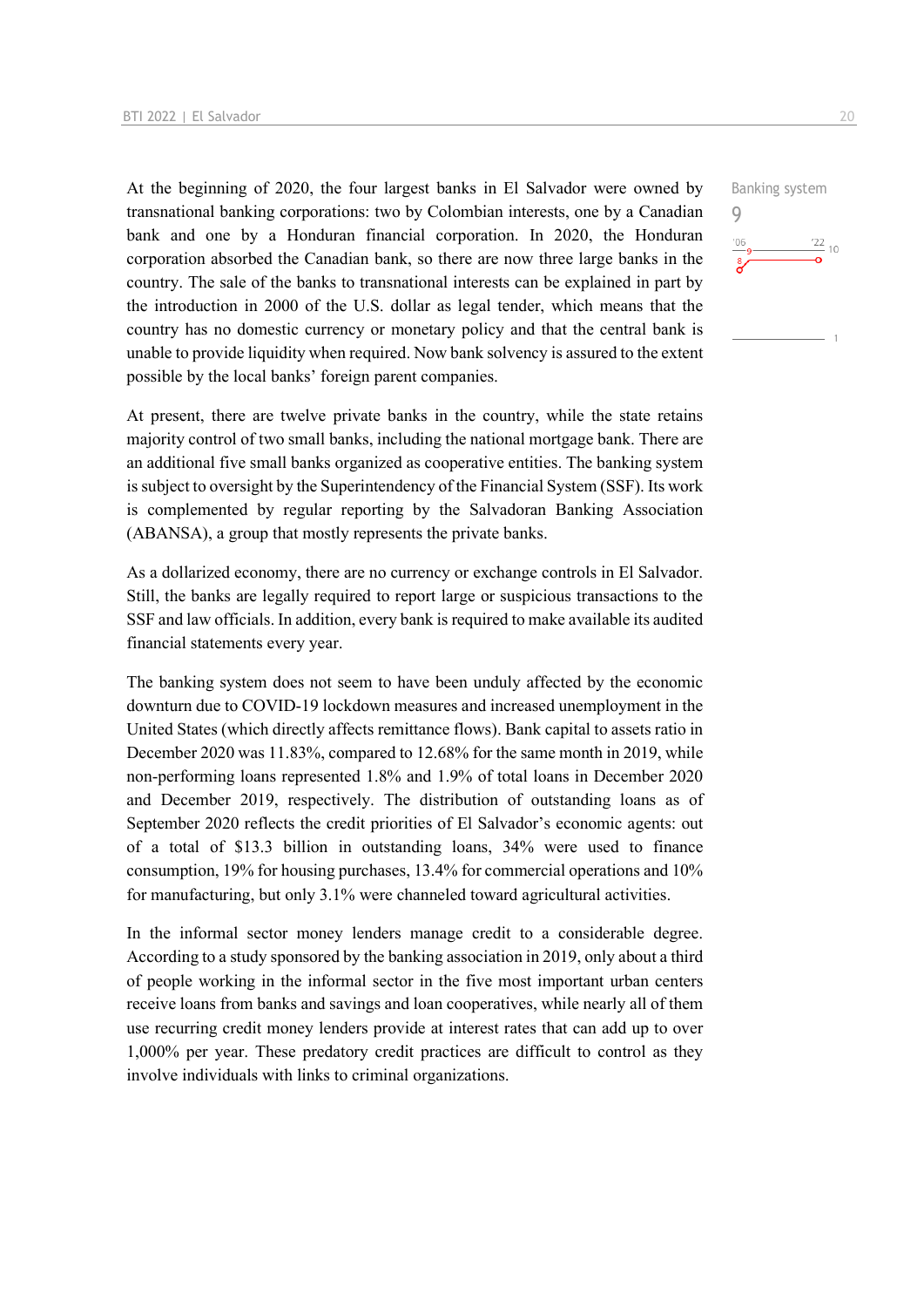#### **8 | Monetary and fiscal stability**

As of November 2000, the U.S. dollar is legal tender in El Salvador. The local currency, the colón, is still legal tender but all colón notes have been removed from circulation. Thus, monetary stability is assured, and any inflationary tendencies are a reflection of inflation in the U.S. economy and the exchange rate of the U.S. dollar versus other currencies. The Economic Commission for Latin America and the Caribbean (ECLAC) reports a real effective exchange rate (in 2005: 100) of slightly above 100 since 2011, at 102.2 in 2019 and 102.8 in 2020. In November 2019, the CPI (in 2010: 100) was 110.96 and in November 2020 110.76. The central bank still exists but plays no significant role other than producing reports on trade, remittances and fiscal policy.

While dollarization has essentially prevented any significant inflationary pressures, government deficits can only be financed through additional public debt obligations. In fact, some of the most contentious yearly legislative debates involve budget and public debt size. Government expenditures as a proportion of GDP have remained quite stable over the last decade at around 16%, while public debt has grown regularly, from 56.6% of GDP in 2009 to 69.4% in 2019.

In 2020, public debt increased significantly as a result of additional emergency deficit spending of up to \$3 billion authorized by the legislature to counter the impact of COVID-19: total public debt rose from \$19.76 billion in November 2019 to \$22.65 billion in November 2020, an increase of 14.6%. In addition to the sale of its own bonds, the government of El Salvador received an emergency loan from the IMF for \$389 million and another loan for \$20 million from the World Bank, both in April 2020.

The budget approved for 2021 at \$7.45 billion is 16% greater than that for 2020 and falls short of regular expected income by \$1.18 billion. This gap will have to be covered by additional public debt (although the legislature authorized unused loans from 2020 to be applied in 2021). Credit rating agencies are warning that any substantial increase in deficit spending will make it more difficult for the country, which has a credit rating of B- (according to Fitch Ratings), to acquire loans. According to ECLAC, the deficit of the current account balance diminished slightly over the past decade – with the exception of 2018, when it rose to about \$1.2 billion – reaching \$558 million in 2019 and \$190 million in 2020.





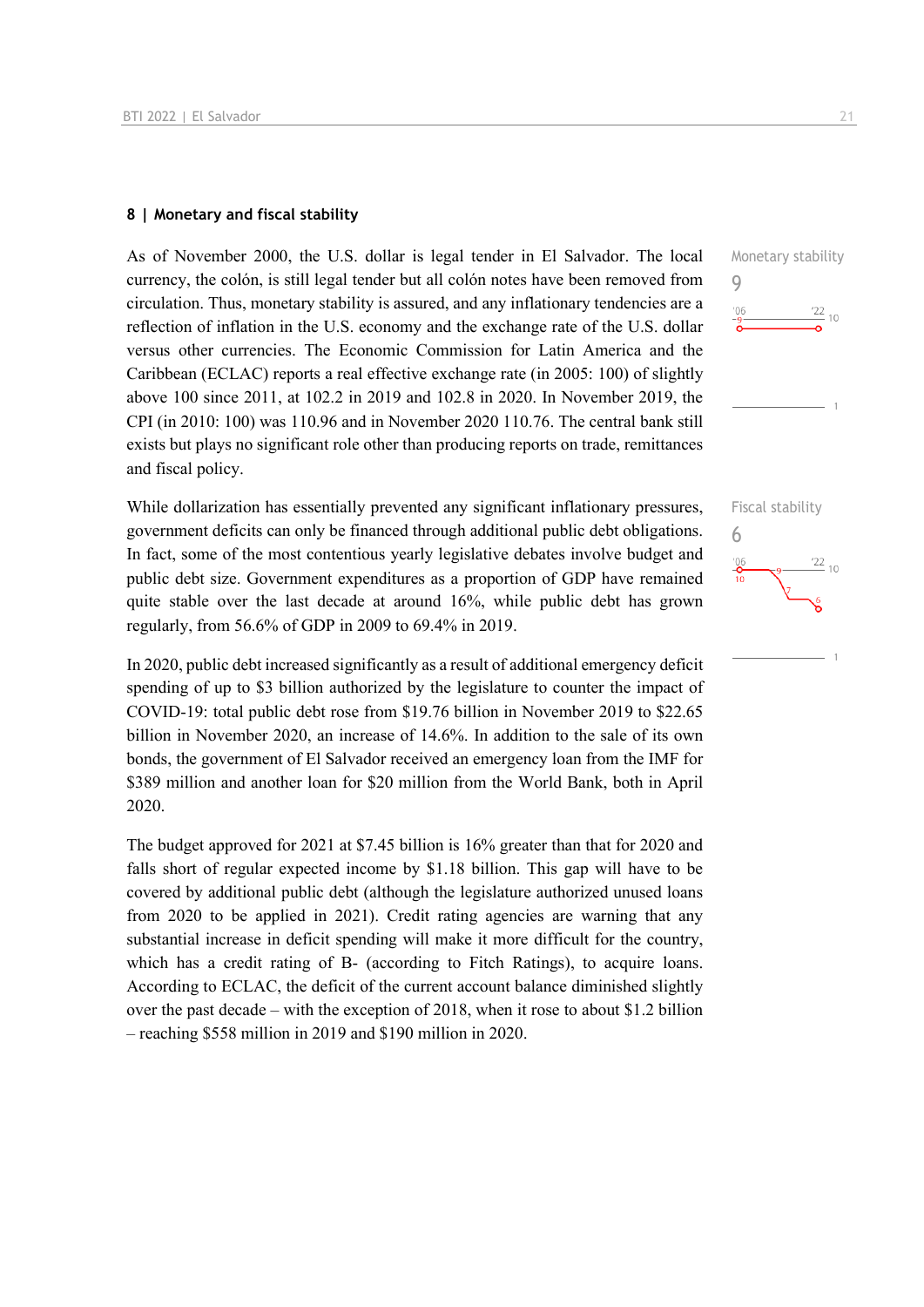#### **9 | Private Property**

The right to property is enshrined in the constitution as one of the fundamental individual rights under the proviso (inherited from past constitutions) that it must contribute to social well-being. A more precise provision in the constitution limits private landed property to 245 hectares; there have been calls to eliminate this stipulation under the claim that large agribusiness investments are thereby discouraged.

Water and mining rights are a contentious political issue. A water law has been under discussion for years now with no end in sight. However, in 2017, new legislation forbade metal mining outright.

In general terms, however, the right to private property is not questioned or debated and procedures for its registration, transfer, and sale have been improved by the introduction of digital information technologies at the government's property registry office. Still, the International Property Rights Index (IPRI) for 2020 ranks El Salvador 100 (between Malawi and Benin) out of 129 countries.

El Salvador's rank in the IPRI is affected negatively by its low enforcement of intellectual property rights (especially software) and its overall legal and political environment (judicial independence, rule of law, corruption). For example, the Business Software Alliance report for 2018 estimates that 52% of software in the Latin American region is unlicensed while in El Salvador the figure is 80%.

The Salvadoran economy operates essentially under private enterprise rules. Since the end of the civil war of the 1980s, the state has mostly retired from running economic enterprises. Its communications and financial services were privatized, as was electrical distribution. The government-owned social security institution turned over management of retirement funds to private concerns in 1998, similar to what Chile has implemented.

At present, the government's direct involvement in economic activities is limited to the operation of the country's seaports and its only international airport, as well as the national hydroelectric power authority. These are run as autonomous public corporations, although the government chooses the members of their boards.

Under the business-friendly governments of the ARENA party (1989 – 2009), private enterprise was well represented and supported: the property tax was abolished, most import and export duties were reduced or eliminated, government income began to rely principally on the value-added tax, and free trade deals were negotiated with the United States, the European Union, Mexico and a number of Latin American countries.





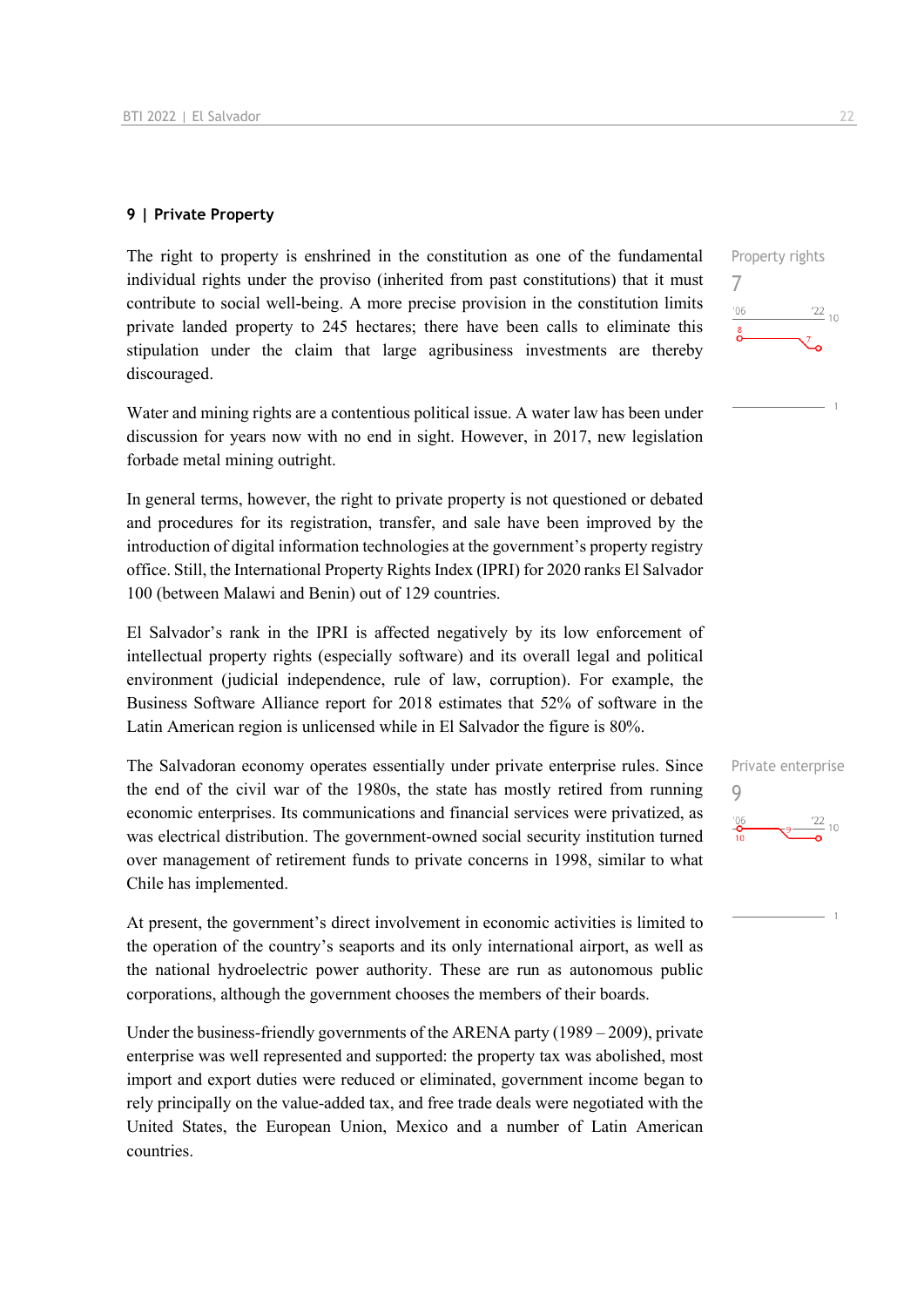The accession of governments from the leftist FMLN party  $(2009 - 2019)$  did not change this situation in any appreciable way. A few semi-public companies were set up under FMLN direction with financing from the Venezuelan governments of Presidents Chávez and Maduro, including a chain of service stations and a distribution network for petroleum products. However, most of these firms closed after the FMLN's defeat in the presidential elections of 2019 and a lack of additional Venezuelan financing.

#### **10 | Welfare Regime**

Social safety nets exist, but do not cover all risks to all strata of the population. Statefunded and -administered medical insurance is mandatory for all formally employed individuals, including resident non-citizens. In 2019, 28.5% of the economically active population was enrolled in the medical insurance program, a proportion which has remained essentially unchanged over the last five years. Those not covered – informal sector workers, domestic help, self-employed individuals – must rely on private medical facilities or the government's free public health clinics and hospitals, which are generally adequate for outpatient situations but usually require considerable waiting periods for non-emergency hospital procedures. Private medical facilities are mostly concentrated in the principal urban areas.

Old-age pensions, for many years managed by a government agency, have been administered by private pension funds since 1998, along the lines of the system introduced in Chile some years before. However, the transition from public to private pension funds placed pressure on the state's contributions and has required a series of stop-gap measures since 2017, involving an increase in contributions and borrowing from private pension funds and elsewhere. As of September 2020, there were two private retirement funds in the country with a total of 686,034 individuals paying into them out of a total of 3.4 million registered people, representing a fifth of the total. Most of those paying into the fund are urban workers in the formal sector.

The government took steps to counter COVID-19's impact on households and businesses. The first measure announced, at the time of the first lockdown, was a onetime \$300 cash transfer to all families, which turned into a logistical nightmare that was never really sorted out; there is still no information on how many people received the money nor regarding how much was disbursed in total. The government also distributed food donations that do not seem to have been well-organized and, in some cases, were handed out as gifts from the political party in power. The members of a commission set up by the government to monitor these assistance programs resigned shortly after the commission's organization because the members did not receive the information it requested. Other government initiatives to counter the impact of COVID-19 included: deferral of basic utility payments and income tax declarations, lowering bank reserve requirements for newly issued loans and a new hospital specializing in COVID-19 cases.

Social safety nets 5 $\frac{22}{10}$  $'06$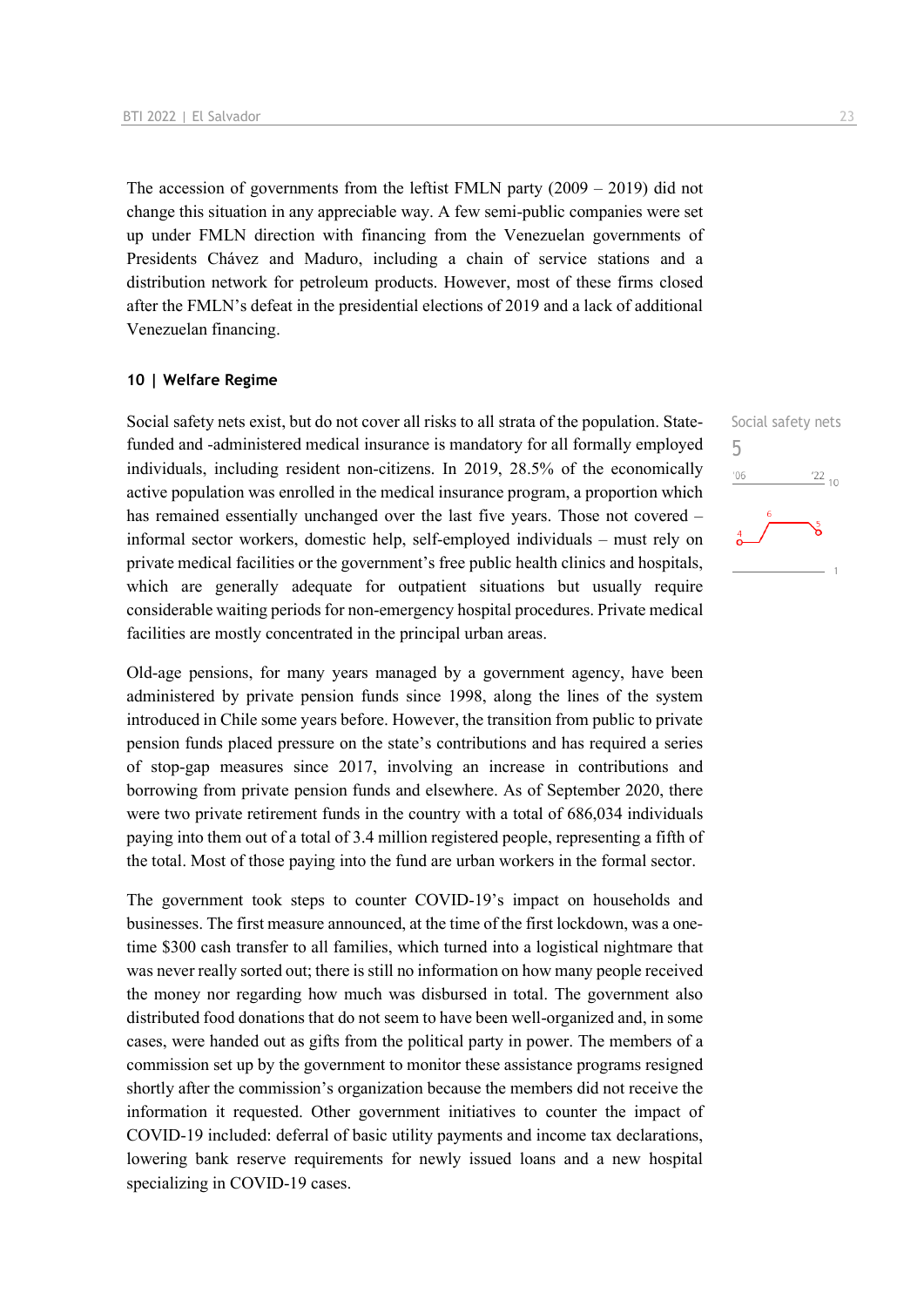Since at least the middle of the last century, Salvadoran governments have expressed their commitment to expand opportunities for young people, mostly in terms of support for public education and job training. As a reflection of this effort, the literacy rate has increased steadily: in 2018, 89% of those 15 years of age and older could read (91.1% of men and 87.2% of women). In gender terms, the proportion of female and male students enrolled at all levels of the education system is roughly equal, with women somewhat exceeding men at the university level.

However, enrollment rates clearly indicate that socioeconomic status still plays an important role in education opportunities. Nearly 95% of all students at the primary age level attend school, but only 71.7% attend the secondary level and just 29.5% at the university level. Education costs increase with the second and tertiary level and many young people need to work. Rural populations are especially disadvantaged in this regard.

After completing their studies, young people – even those with a university degree – have a hard time finding jobs in an economy largely based on services, with sluggish growth and high youth unemployment. This is one reason so many Salvadorans consider emigrating in search of better opportunities.

The Global Gender Gap Report 2020 ranks El Salvador at 80 out of 153 countries in terms of gender disparities; women are mostly on a par with men in educational acquisition and health, but are significantly underrepresented in politics, economic participation (42% of labor force) and opportunities. At the same time, women's reproductive rights are generally respected in terms of access to contraception, as evidenced by the fact that women in El Salvador today have just over two children on average. However, anti-abortion laws are among the most severe in the world.

#### **11 | Economic Performance**

El Salvador's economy has transformed radically over the last half century: from a traditional exporter of agricultural products (coffee, cotton) and an incipient light industrial sector to a net exporter of population and offshore production goods and a large service sector. It adopted the U.S. dollar as legal tender and receives considerable family remittances. The country has liberalized trade and investment but, nonetheless, has the lowest economic growth rate of any Central American country. The most dynamic sectors of the economy are services (consumption) and construction, both closely tied to remittances.

Since 2013, annual growth per capita has mostly hovered a bit below 2%, but due to lockdown measures is expected to contract by 9.2% in 2020 (ECLAC data). Official unemployment rates seem not very pronounced (about 4%), but do not reflect underemployment and the huge informal sector (nor emigration).



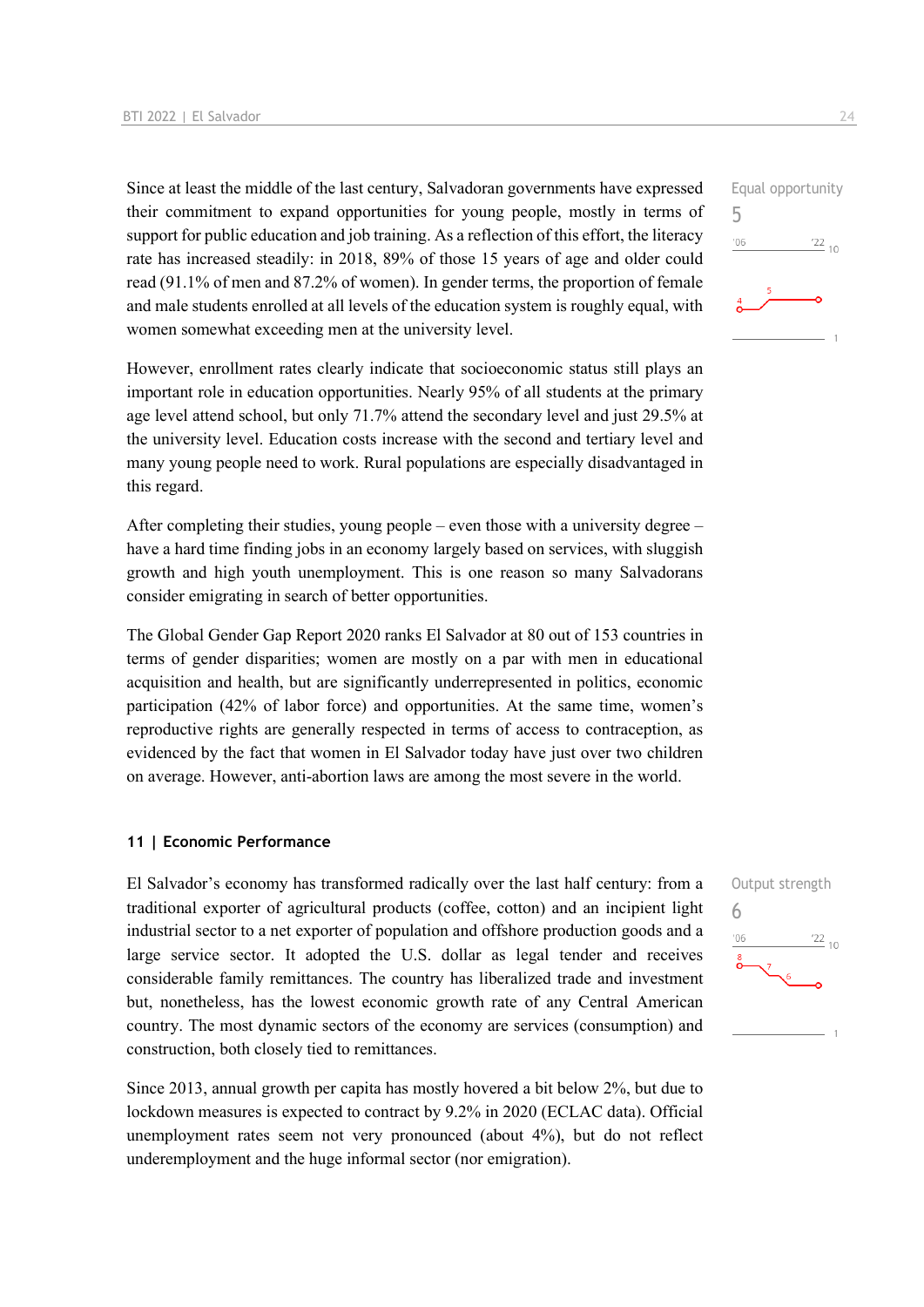Despite poor economic performance, GDP per capita (PPP) stood at \$9,140 in 2019, which places the country at the low end of the middle-income category. Since the economy is dollarized, inflation is kept in check (0.1% in 2019). Most imports enter the country free of all duties and contribute to a current account deficit that stands at \$558 million in 2019; the last time the current account was in balance was in 1994. Since 2010, remittances have risen every year and in 2019 they reached \$5.65 billion, equivalent to roughly one-fifth of GDP. In 2020, remittances received until November added up to \$5.27 billion and the total for 2020 is expected to be at least as high as 2019, despite the impact of COVID-19.

Foreign direct investment in 2018 was \$410 million (1.6% of GDP). In 2019 it rose to \$720 million (2.7% of GDP). Most foreign investment is in the textiles, electricity generation and telecommunications. The country has not attracted more foreign investment due to the limited size of the domestic market, the scarcity of natural resources, and high levels of criminality and social violence.

Slow economic growth together with increased government spending on social programs have placed strains on the government's finances. In 2019, the government's gross debt rose for the sixth consecutive year to 69.4% of GDP. The \$3 billion in additional spending approved in April 2020 to counter the COVID-19 pandemic will increase public debt substantially and credit ratings agencies have warned that El Salvador will have difficulties securing new loans.

#### **12 | Sustainability**

While framework legislation (National Environmental Policy, 2012), environmental regulations and incentives have been introduced, they lack consistency and are sometimes subordinated to other seemingly more pressing concerns on the country's political agenda. The Ministry of Environment and Natural Resources (MARN) exists since the 1990s, but its size and budget are hardly in line with the country's environmental problems. With a population that is now two-thirds urban, environmental concerns have shifted to access to energy and water and levels of air pollution. Climate change has increasingly become an issue, due to once-dire deforestation and its consequences.

El Salvador has taken important steps to restore ecosystems and landscapes since 2012 with its Ecosystem and Landscape Restoration Program, and has also taken the lead at the regional and international levels to stimulate action and implement restoration commitments. As part of the Bonn Challenge, El Salvador committed to restoring one million hectares by 2030, half of its total area. The restoration strategy is an integrated policy that involves national and local laws and institutions, as well as stakeholders (from public institutions to local actors). By 2020, actual results are somewhat behind target, but evaluations of the sustainability of the approach – such as the Sustainability Index for Landscape Restoration – show solid qualitative progress.

Environmental policy 5 $06'$  $\frac{22}{10}$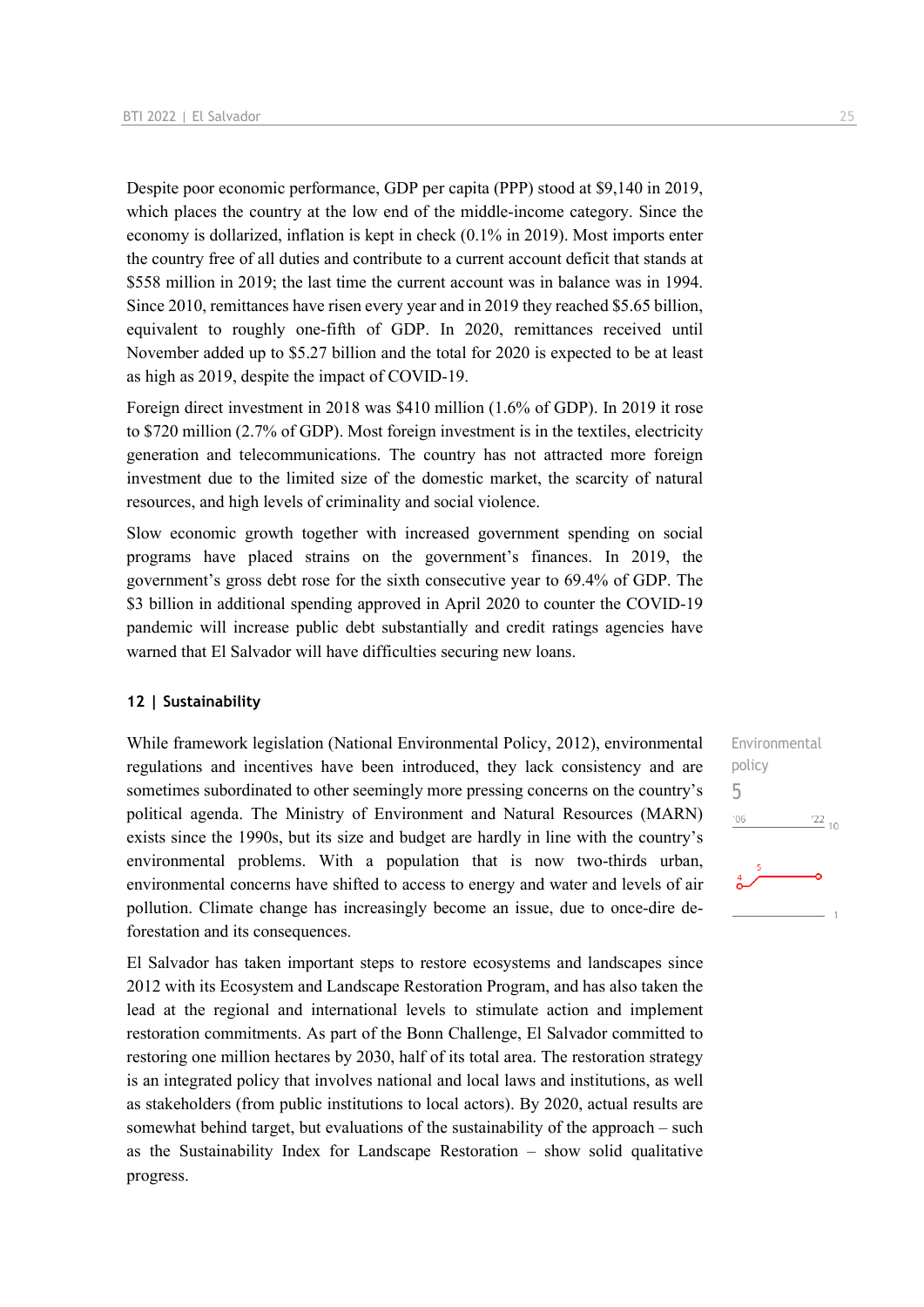Water is becoming a scarce resource, due to very high levels of agricultural and industrial use, contamination of surface waters and a rapid decline of water table levels as a result of overexploitation. At present, no town or city in the country has sewage treatment plants in operation. A proposal for a water law has been debated over the last 10 years with no end in sight. The main point of contention has been the role of private interests in the use of water resources and the constitution of the proposed national administration to regulate their use. Many areas of the country, both rural and urban, already experience moderate or severe water scarcity.

Air pollution is particularly severe in San Salvador, the capital city, as a result of a dramatic increase in private motor vehicle ownership and a poor (and sometimes dangerous) urban transport system. Emission controls are practically nonexistent.

There has been an increased reliance on fossil fuels for electrical generation since the country's only river with hydroelectric potential is already exploited to capacity. The country also generates electricity from geothermal sources, but solar power holds more promise as the costs of solar panels decline. A number of solar power projects have begun operation, funded in part by the Inter-American Development Bank, the Overseas Private Investment Corporation (OPIC) of the U.S. government and various European sources.

Education policy has long been focused on achieving maximum enrollment at the primary level (grades  $1 - 6$ ). This has resulted in near-total school coverage for elementary level students while enrollment at the secondary level is around 70%. However, these levels of enrollment come at a price: the school day for students at public schools is only 4 to 5 hours long because they operate on a two-shift system (morning and afternoon). In the 2019 UN Education Index, El Salvador ranked 82nd (out of 133 BTI countries listed) with a score of 0.555, between Zambia and India.

Government spending on education was 3.9% of GDP in 2015 and has declined every year since, to 3.6% in 2019. Repeated calls have been made to raise the proportion to 5–6% to improve education. Elementary education absorbs about 60% of public funding, while 30% is assigned to secondary education and 10% to higher education (universities and technical training schools). As a consequence, a majority of students at the secondary and university levels study at private institutions, which are beyond the means of many families. Thus, educational achievement is still linked to high social and economic status. One important result of efforts to improve education is a high literacy rate: nearly 90% among the population over 15 years of age, with a youth literacy rate of nearly 98%.

In general terms, the education system is highly skewed toward the elementary and secondary levels. The enrollment rate in higher education in 2020 was only 31.1% for women and 27.5% for men. Higher education institutions are engaged mostly in teaching in the fields of law, administration and the social sciences.

Education policy / R&D 5 $'06$  $^{22}$  10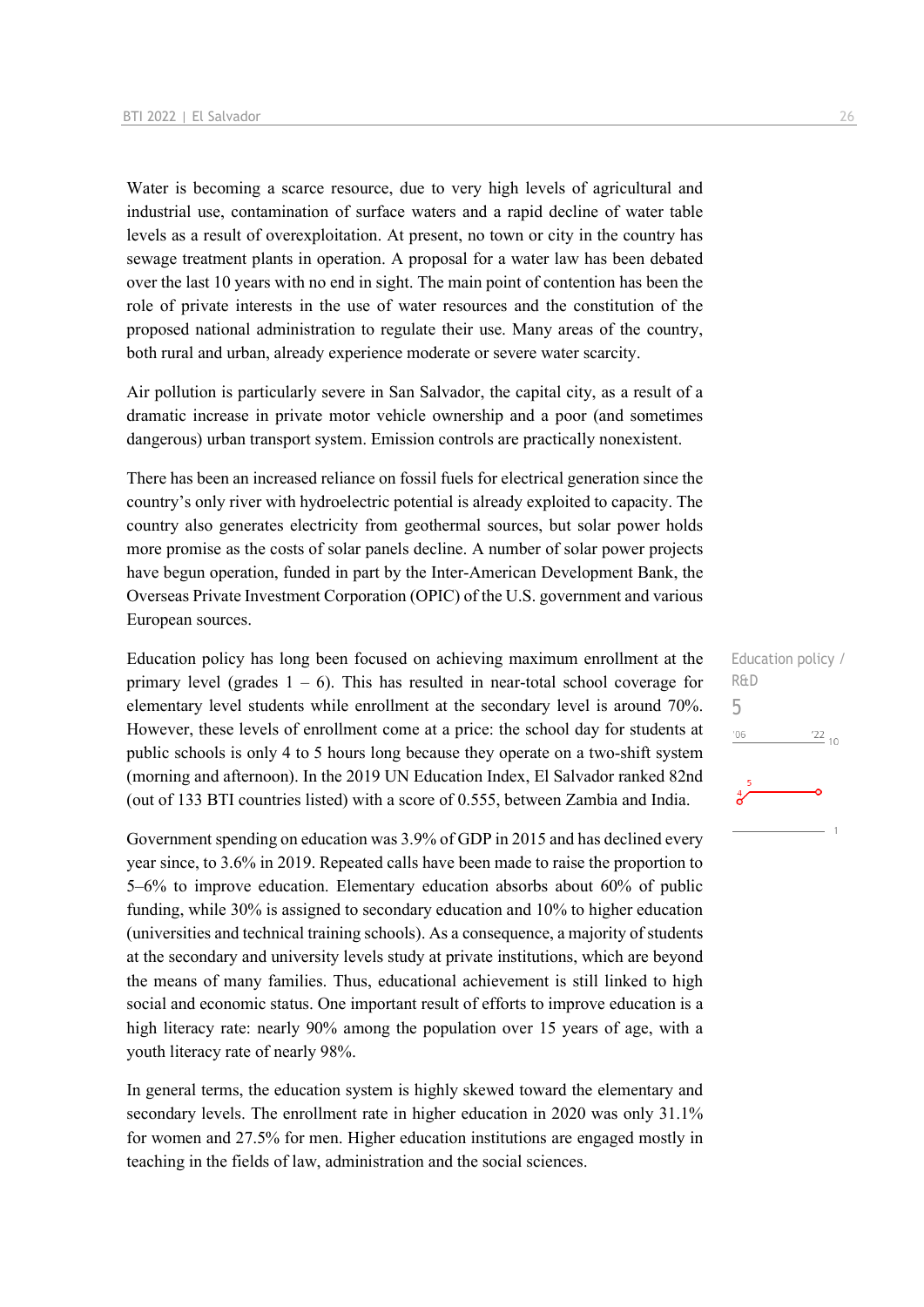Serious research is carried out in only a handful of universities, mostly in the medical and social sciences. There is very little basic scientific research. Overall investment in R&D (universities, business, government) is insignificant: according to UNESCO, gross expenditure on research and development in 2020 was around 0.2% of GDP.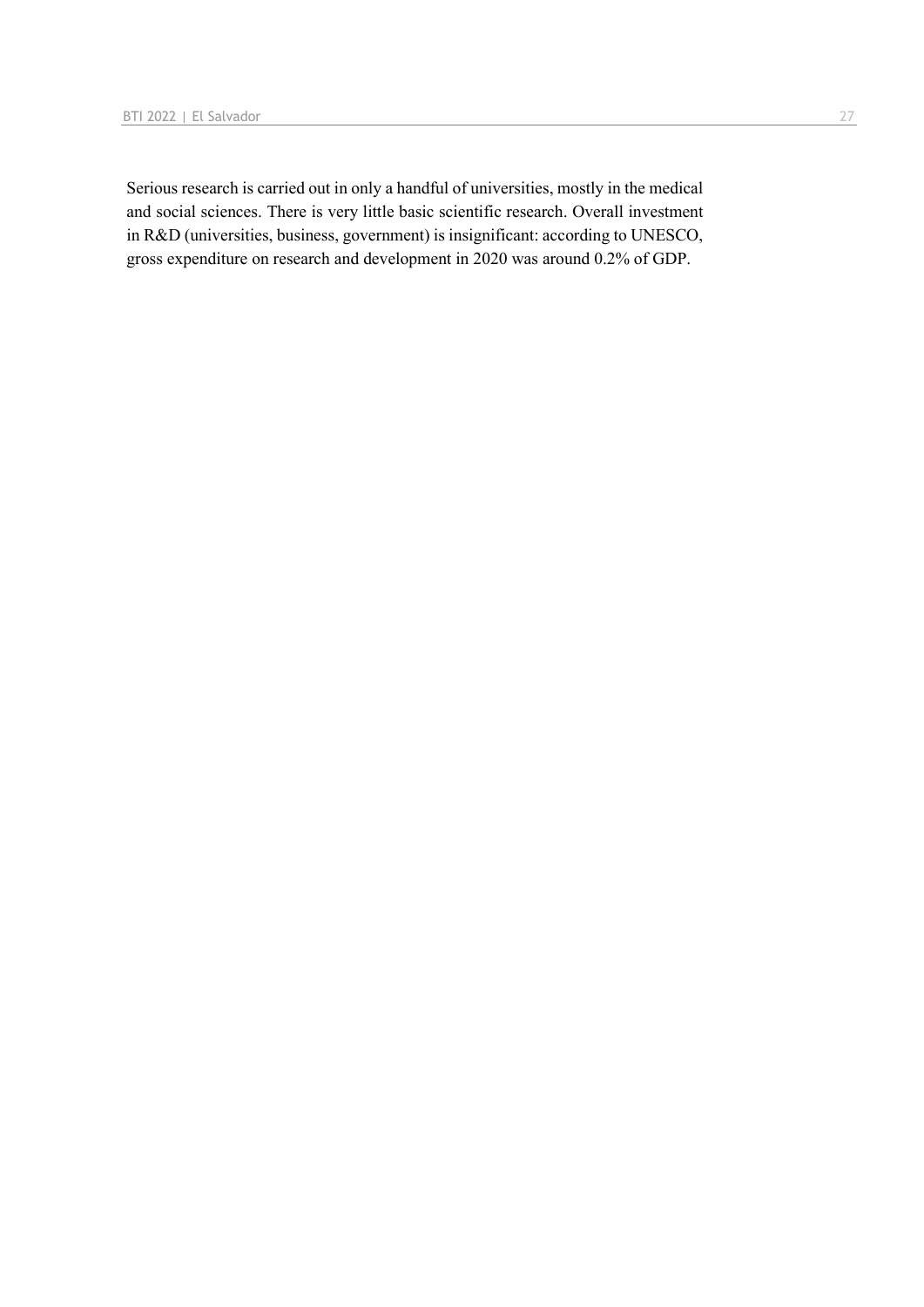## Governance

## I. Level of Difficulty

Structural constraints to governance are fairly high and result from a combination of diverse social, economic and political-structural factors, including a shift from an agriculture- to a service-centered economy, from a predominantly rural to a predominantly urban population, and from high population growth rates to an increasingly aging society. It is becoming apparent that declining fertility rates – from an all-time high of 6.7 live births per woman in 1963 to 2.0 in 2021 and a projected decline to 1.7 by the mid-21st century – will place additional demands on social services as a large share of the population enters retirement age. The largely privatized pension funds struggle to meet their obligations in a slow-growing economy.

Emigration and remittances have allowed many families to escape poverty. The flip side of massive emigration is the breakup of families and many family units headed by single parents (mostly women). Children living with relatives who are not their parents may be at particular risk of becoming involved in gang-related violence and criminal activity. This is linked to another constraint, namely the high level of social violence (murders, kidnappings) associated with gangs and organized crime, which erodes social trust and imposes enormous economic costs (estimated at 16% of GDP).

The education system is chronically underfunded and has been unable to provide the skills and knowledge needed for technologically complex production chains. As a result, most employment opportunities in the formal productive sector are for lowskilled workers in the service sector and offshore production (maquila). Those with special talents and professional ambitions – especially college graduates – attempt to migrate abroad in search of opportunities.

Natural disasters – earthquakes and related landslides, as well as flooding in lowlying coastal areas – are a constant threat. The country's only functioning seaport dates from 1962 and has no facilities built specifically for container traffic; an expensive container port in the east of the country has sat idle for more than a decade due to unforeseen technical and concession difficulties.

The COVID-19 pandemic is expected to have contracted the economy by 8.7% in 2020. The first wave of the pandemic peaked at about 450 new cases per day in late July 2020, dropped to 80 cases in mid-August, and rebounded to about 300 cases per

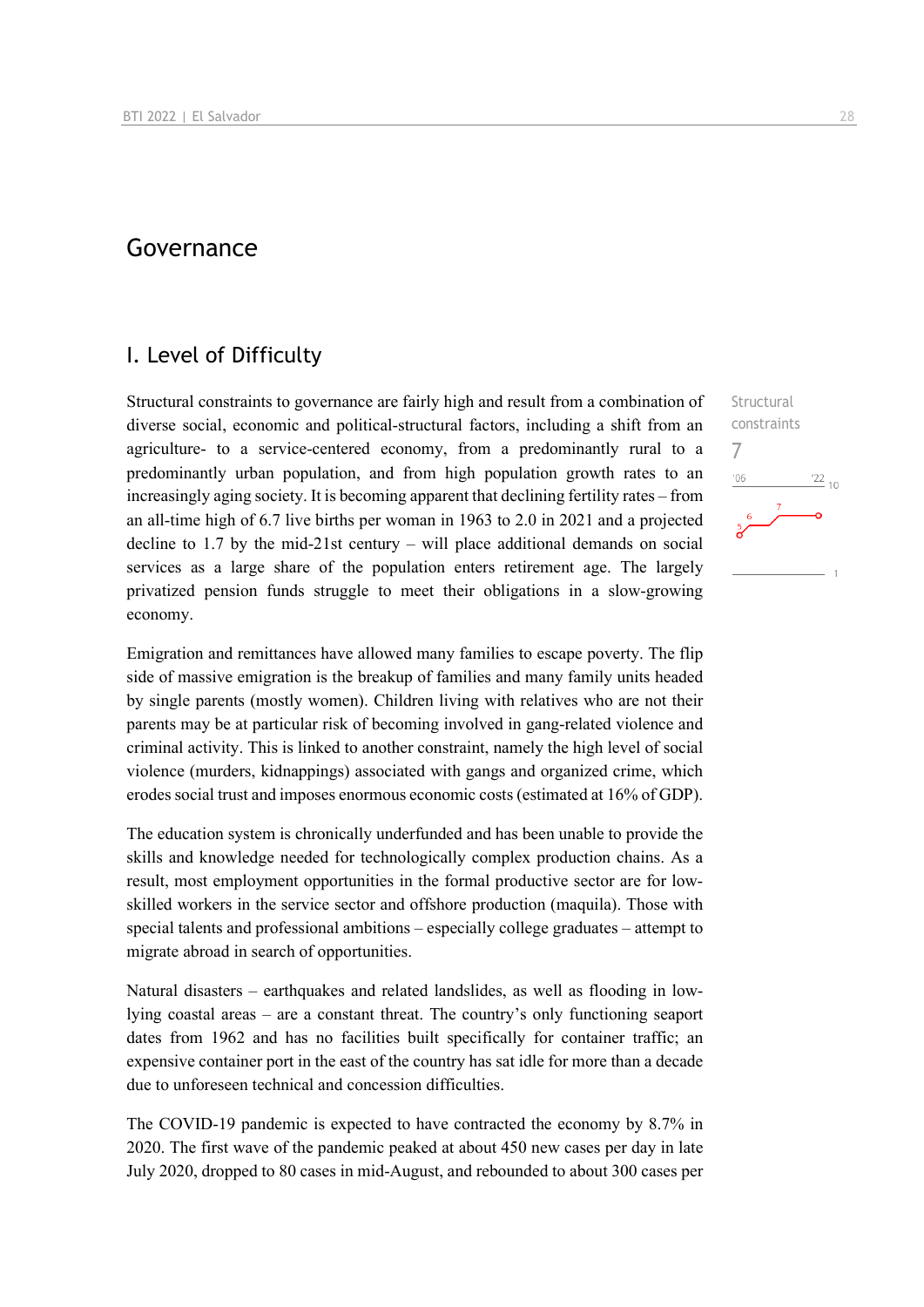day in December 2020. By the end of 2020, just over 1,300 people had died from COVID-19 (although there are doubts about the accuracy of the government's published data on COVID-19). The economic downturn is certain to push more people into the informal sector, which has already ballooned to about 65 – 70% of total employment, limiting provisions of social services and increasing social inequality.

Autonomous civil society organizations (CSOs) and social mobilization were only possible after the end of the civil war in 1992 and the establishment of a liberal democratic political system. Prior to that, most CSOs were repressed and criminalized by successive governments during the civil war of the 1980s. After a period of relatively high activism in the 1990s, civil society has become more focused on a number of issues, while political parties and new public institutions have come to replace CSOs as a path for citizens' expressions of concern and advocacy. Many individuals involved in civil society organizations became active in political parties or were appointed to positions in government (especially during the years of FMLN presidents from 2009 to 2019).

CSOs' central concerns involve women's reproductive rights, defense of the environment (recycling, green energy, water management), and maintaining ties between towns and villages and expat Salvadoran communities, including funds for local development projects. Other CSOs are engaged in anti-corruption drives and gender equality and LGBTQ+ rights. The work of CSOs and civil society in general has become difficult since President Bukele assumed office in mid-2019. He has attacked a number of organizations for criticizing his government and receiving funds from abroad to finance their operations. He ordered an audit of the main digital newspaper, a not-for-profit that specializes in investigative reporting.

After twelve years of civil war (1980 – 1992), political differences are settled largely through the ballot box, social debate and participation in managing government institutions. At the same time, social violence – interpersonal conflict, gang warfare, criminal activities – is high, with peaks in homicide rates among the highest in the world, at 103 per 100,000 inhabitants in 2015. Since then, however, homicide rates have dropped significantly to 36 per 100,000 in 2019 and to 19.8 in 2020.

What has increased noticeably is political confrontation. Bukele became president when the opposition controlled the legislative body (due to staggered terms for president and legislators) until May 2021, when the new legislative body takes over. Bukele's rhetoric and actions have become increasingly confrontational. On February 9, 2020, he led a brief takeover of the legislature using the police and military to demand approval of an international loan to buy equipment for the police and the army. Subsequently, the legislature required reporting on special budget expenditures for COVID-19 relief, which Bukele has mostly refused. He has accused legislators (and the Supreme Court) of trying to undermine his handling of the pandemic and holds them responsible for coronavirus-related deaths. He also refused to sign certain pieces of legislation, even after the legislature overrode his veto. Bukele won the Civil society traditions 5  $\frac{22}{10}$  $06'$ 

|                | Conflict intensity |
|----------------|--------------------|
| $\overline{4}$ |                    |
| '06            | $^{22}_{-10}$      |
|                |                    |

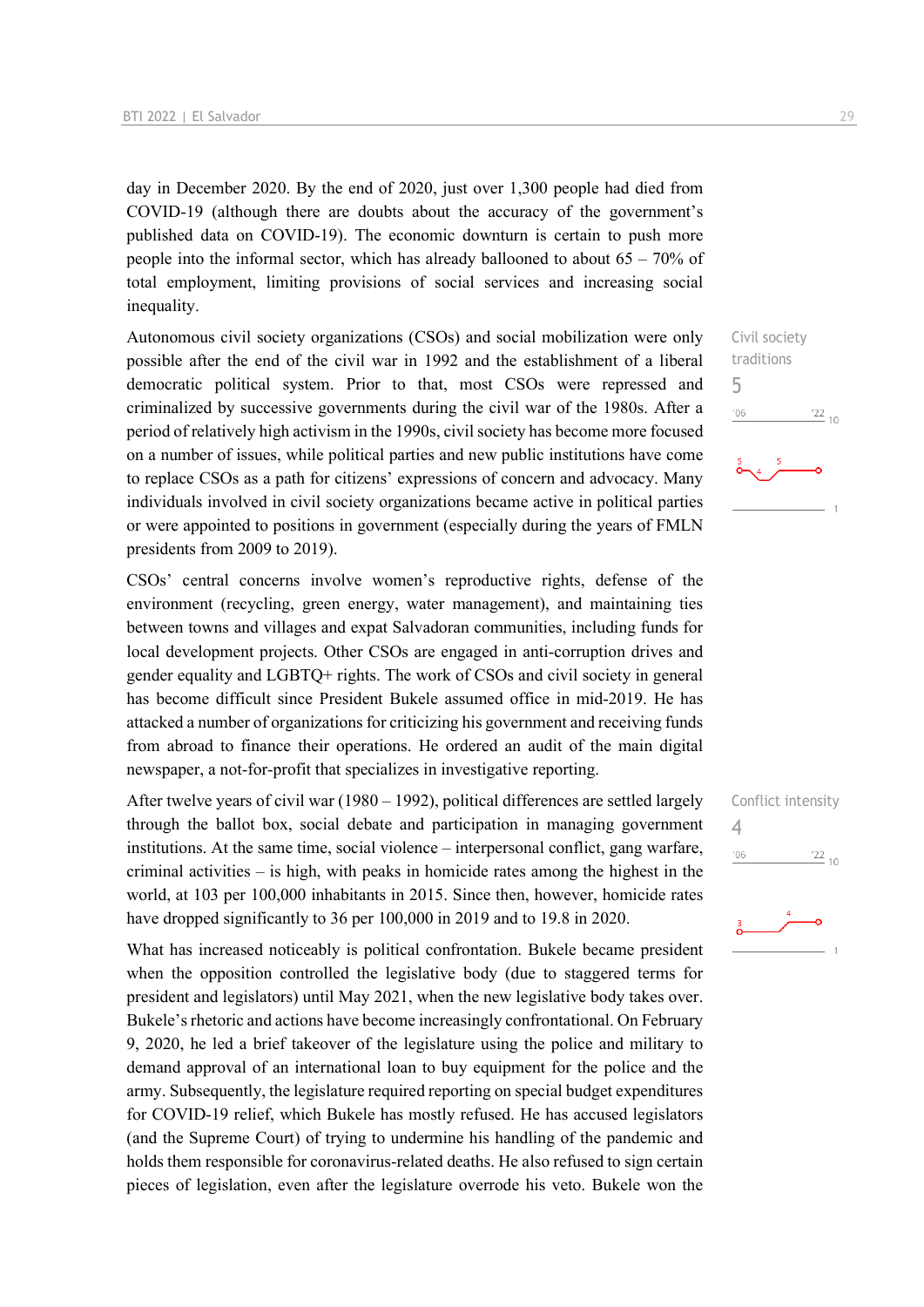presidency with 53% of votes in March 2019, achieving this mostly by the intensive use of digital media, and by convincingly blaming the traditional parties (ARENA and FMLN) for all the country's woes. His style is clearly populist, combining personal charisma with promises of simple solutions to complex problems.

## II. Governance Performance

#### **14 | Steering Capability**

Shortly before he was elected to the presidency in March 2019, Nayib Bukele presented a hastily prepared program for governing that he promised to implement. It included a number of very expensive public works projects (a high-speed railroad, a second international airport, an ambitious beach-surf tourism complex) and some administrative reforms, including the introduction of comprehensive digital bureaucratic procedures and a new organization of government departments that would improve efficiency. In line with his attacks on the corruption of former ARENA and FMLN governments, he promised to create an anti-corruption commission along the lines of the International Commission against Impunity in Guatemala (CICIG). He also insisted that he would end violence by combating gangs head on.

All of this went over very well with the electorate, but the projects faced the chronic limitations of all Salvadoran governments: a lack of sufficient funds and limited administrative and technical capacities to plan and implement. Bukele ignored these facts and insisted that if corruption were weeded out, there would be enough resources to achieve all he promised, with a new generation of people and ideas he would bring into the government. When COVID-19 struck, everything was put on hold while the government sought monies to fight the pandemic and its socioeconomic repercussions. Once the pandemic is over, there will still be a lack of strategic government thinking. Even the large public investment projects have not been thought out properly.

Neither President Bukele nor his closest advisers seem prepared to develop policy for the long term. They are all much involved in achieving short-term objectives as political operatives; some initial cabinet members have already left to run for office as legislators and mayors. Nor does the president have any seasoned senior advisers who can advise on how to achieve continuity with successful past government initiatives. In February 2020, Bukele invited a Harvard University professor to help create a multidisciplinary commission to establish development priorities, restructure government operations and involve different economic agents. To date, nothing has come of this.

#### **Ouestion** Score

## Prioritization 6 $\frac{22}{10}$  $106$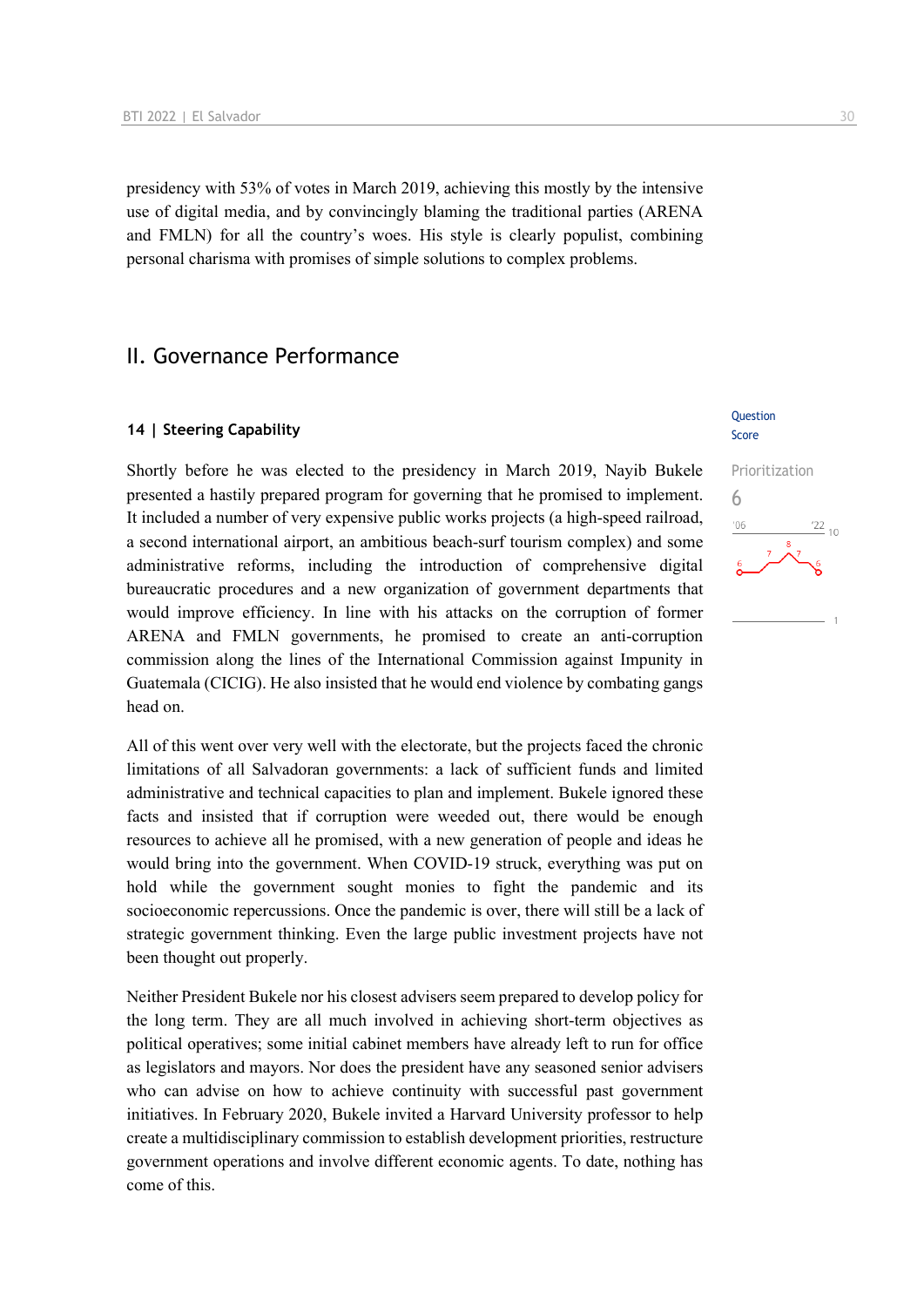All governments in El Salvador have difficulty implementing policy due to limited financial resources and the absence of a qualified civil service staff. High-level government officials come and go with changes in government, which is normal in Western democracies, but mid-level personnel are also moved or removed, and this makes for difficult transitions from one government to the next. In Bukele's case, special effort was made to break with as many policies and projects of past governments as possible and replace mid-level appointees with new, mostly inexperienced people from the president's party, Nuevas Ideas. Of the unclearly defined priorities mentioned in his government plan, reduction of homicide rates is the one achieved, though critics doubt that this success has been the result of a thorough policy implementation (see "Monopoly on the use of force"). While Bukele installed an anti-corruption commission (CICIES; see "Anti-corruption policy") by agreement with the Organization of American States (OAS), it had only limited powers (and was terminated by the government in June 2021).

The onslaught of the COVID-19 pandemic has placed considerable burdens on the new government and challenged its creativity and adaptability. The constant confrontation between the president and the legislature means that, to date, no legally binding and comprehensive public health measures to contain the epidemic have been put in place, with the legislature passing its own bills and the president enacting his. Still, the legislature has authorized most of the emergency loans the executive has requested to build hospitals, purchase medical supplies, distribute food and provide cash subsidies. Many of these purchases have occurred outside the regular bidding process, as allowed for under emergency conditions. They have however resulted in a considerable number of investigations of corrupt practices favoring friends and relatives of government officials.

As of now, the Bukele government demonstrates little policy learning ability. Due to his political socialization, Bukele increasingly blames the formerly dominant parties FMLN and ARENA for all the country's ills and rejects established policy procedures. He has insisted on his right to govern without legislative approval, especially after the onset of COVID-19, and he ignores rulings by the Supreme Court. He has refused to provide reporting on spending on COVID-19-related purchases. The commission he set up to monitor government spending on the pandemic disbanded shortly after its creation because its members received none of the reports they requested. He also has reconstituted the office that provides access to public information in order to hinder its operation.

The only sign that the current government is attempting to think through policy was an invitation in February 2020 to Harvard University Professor Ricardo Hausmann to bring together a team of Salvadoran experts to design a strategic plan for economic recovery and government reform. Nothing has come of this and probably will not, unless political confrontation levels lessen and constitutional processes are guaranteed so as to persuade qualified individuals to support the government with their expertise.

Implementation 6



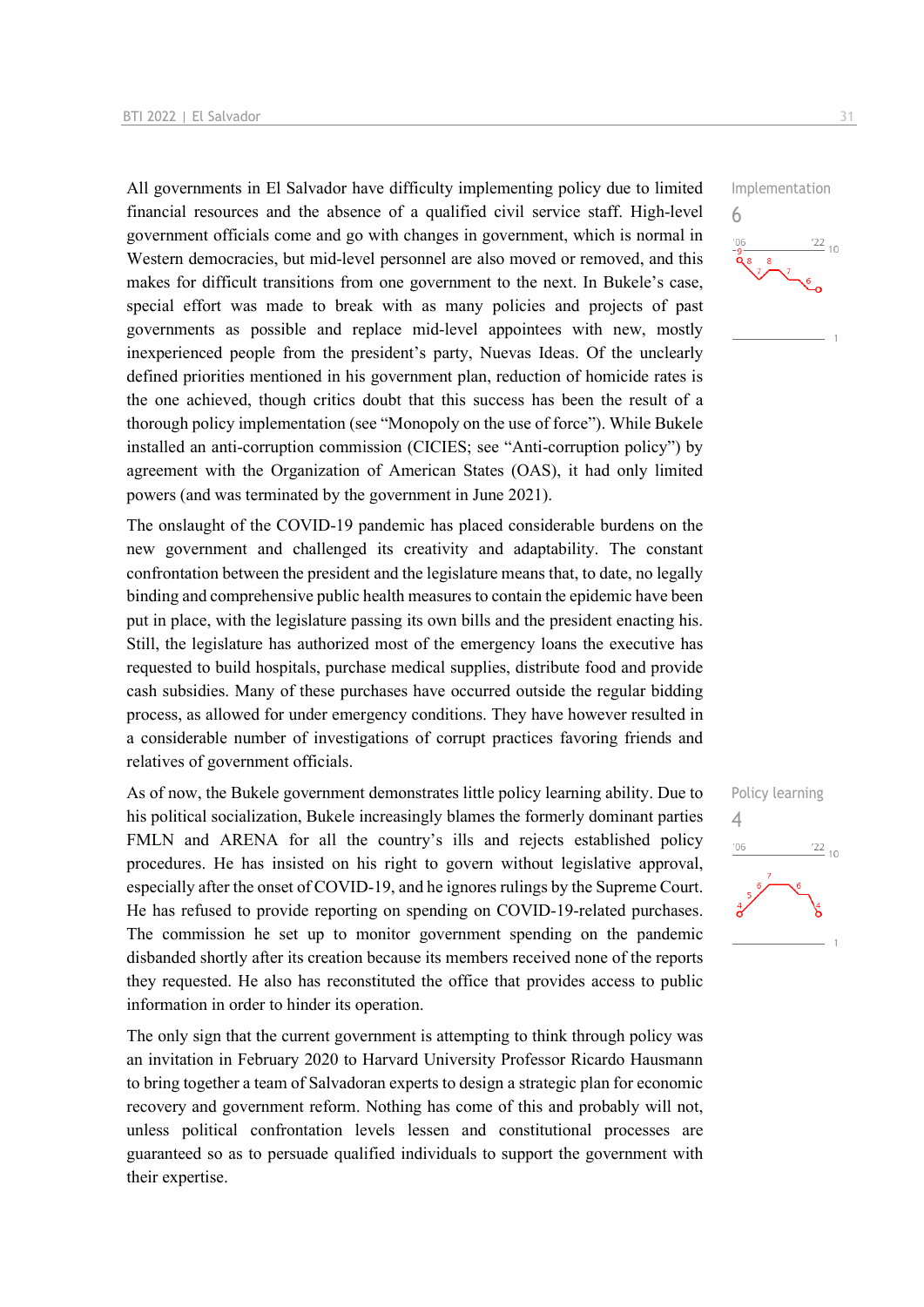All in all, the first year and a half of Bukele's government has been characterized by political confrontation between executive and legislative branches of government that distracts from substantive issues that must be addressed, such as the COVID-19 pandemic itself, economic recovery and environmental issues. All of these require creative approaches to government policy but also a focus on routine, administrative procedures, which a new cohort of political appointees has upended in many instances.

#### **15 | Resource Efficiency**

Employment growth in the public sector has been a constant since 2000. The number of new hires in 2020 was a little over 1,000. In the previous five years growth, it was between 3,000 and 4,000 annually. Public employment is always highest in the social sectors. Of a total of 184,197 government employees in 2020, 28.9% were in education, 16.5% were in health care and 20.3% were in justice and public safety. These three ministries represent approximately two-thirds of all government employees. Government employee salaries represented 41.3% of all government expenditures in 2020, up from 38% in 2017. However, transfers of funds to other public institutions and offices (municipalities, for example) would increase public salary outlays.

In theory, appointment to public office is based on merit and competence, but political connections weigh heavily on hiring decisions; card-carrying membership in the party in power improves chances that a person will be hired or promoted. President Bukele's first days in office were full of tweets in which he publicly ordered the sacking of numerous government officials with ties to the FMLN.

The government's budgets have been unbalanced over the last few decades, especially since 2011, when pension funds were insufficient and required injections of public monies. Public debt has risen from \$12.9 billion in 2011 to \$16.6 billion in 2015 and then to \$19.8 billion in 2019. It is expected to rise dramatically in 2020 as a result of \$3 billion in loans to mitigate the COVID-19 emergency; it could rise as high as 89.4% of GDP, according to Fitch Ratings, greatly exceeding the 70% of GDP registered in 2019.

The considerable increase in spending during 2020 has raised concerns about mismanagement of funds. The government's auditing office has been notoriously incapable of uncovering malfeasance. It has been run by political appointees who are committed to cover up corruption as part of deals made among parties. President Bukele's appointment of an anti-corruption commission has yet to produce results, while independent journalists have discovered numerous cases of fraudulent purchases benefitting friends and relatives of government officials, especially in cases of funds for COVID-19 programs.

Efficient use of

 $\frac{22}{10}$ 

assets 5 $106$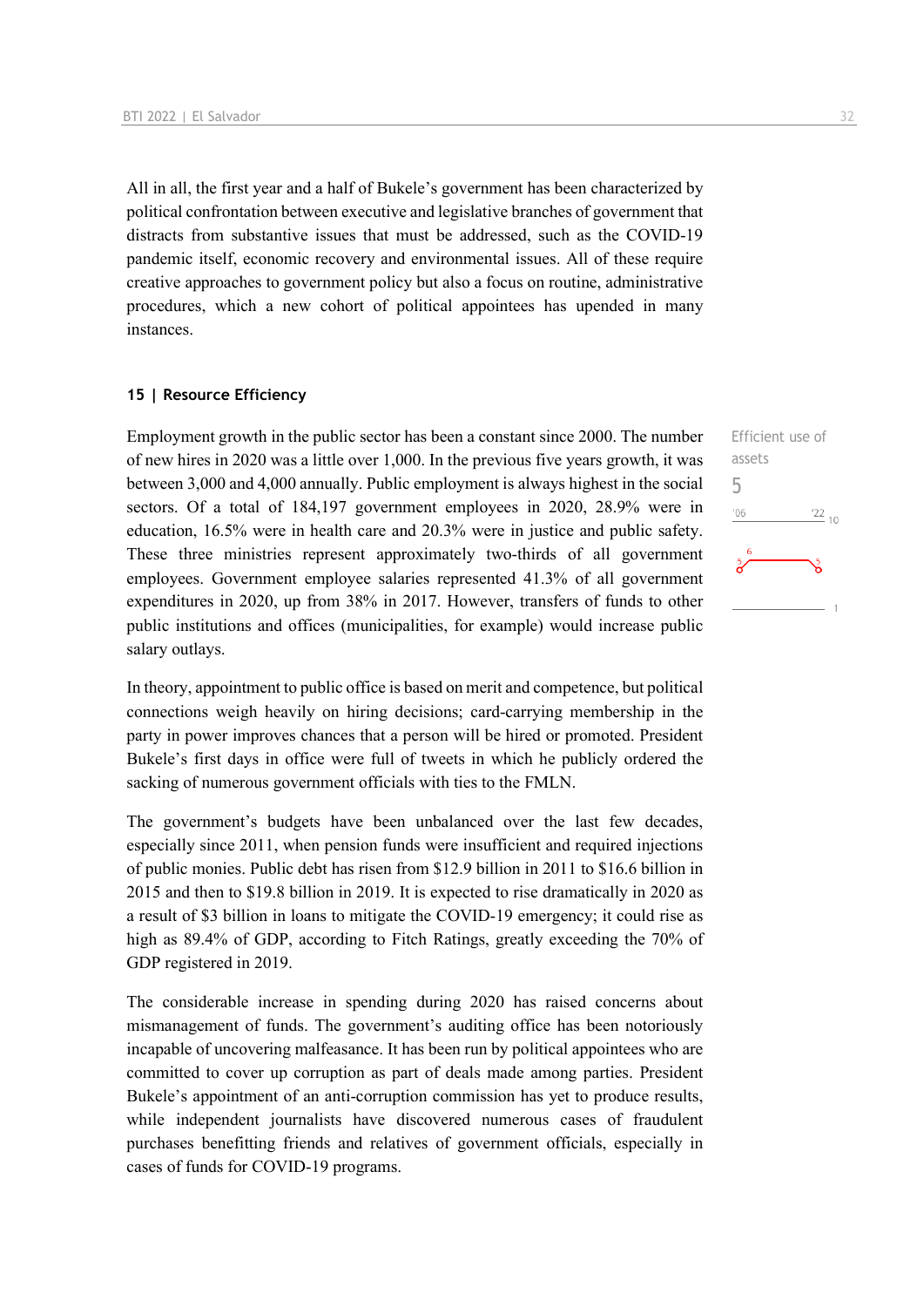In general terms, public administration has improved somewhat over the years as a result of the introduction of computer technology and internet access. Citizens now can interact more easily with any number of government offices than before. Some administrative procedures take less time than before but others are still awaiting modernization.

During his election campaign in early 2019, President Bukele announced he would introduce a new approach to governing. There would be increased use of digital resources to provide precise, prompt information to decision-makers and, thus, greater efficiency in achieving results. Bukele himself envisioned an executive office full of computer screens displaying the latest statistics on all aspects of the country's situation. He also proposed a new approach to coordinating government operations by setting up interministerial committees to work together on specific issues. However, since he has yet to present his first constitutionally mandated yearly report to the legislature (it was due on June 1, 2020), it is difficult to determine if anything has been implemented along these lines.

Instead, the government is still heavily presidential in its operation. Bukele has taken to using his Twitter feed to announce his decisions, as well as to criticize the legislature, the Supreme Court, the opposition parties and the independent media. Political debate, in turn, mostly concerns COVID-19 and the president's struggle to get his way in the face of opposition from the legislature.

In general, 2021 will be a year for a "reset" of government policy objectives through negotiations and political outreach or a continuation of confrontations that debilitate the democratic system and undercut efforts to tackle the country's most serious problems in inclusive and coordinated ways. One advantage the Bukele government has is the decline in violence which, if maintained, will remove one of the most rancor-causing political issues and allow for refocusing government priorities.

Corruption in government has been a constant for a long time in El Salvador and government institutions designed to prevent it have not done their job. Kickbacks for granting contracts for public works and other government-funded activities are a common practice. Monies obtained in this manner finance election campaigns and buy political loyalty. A law passed in 2000 subjects all government contracts and acquisitions to specific procedures that attempt to prevent corrupt practices by making bidding procedures more transparent and establishing stiff fines for violators. However, recurring cases of unfinished public works and non-compliance with contract obligations indicate that these practices continue.

Since the late 1930s, a government audit office (the Corte de Cuentas) has been charged with detecting fraud and malfeasance in public spending. However, its leadership was appointed after political negotiations that, in effect, prevent it from doing its job properly. For example, it cleared Presidents Saca and Funes of wrongdoing after they had left office; both were later accused of multimillion-dollar embezzlement schemes, which should have been detected at the time.

7

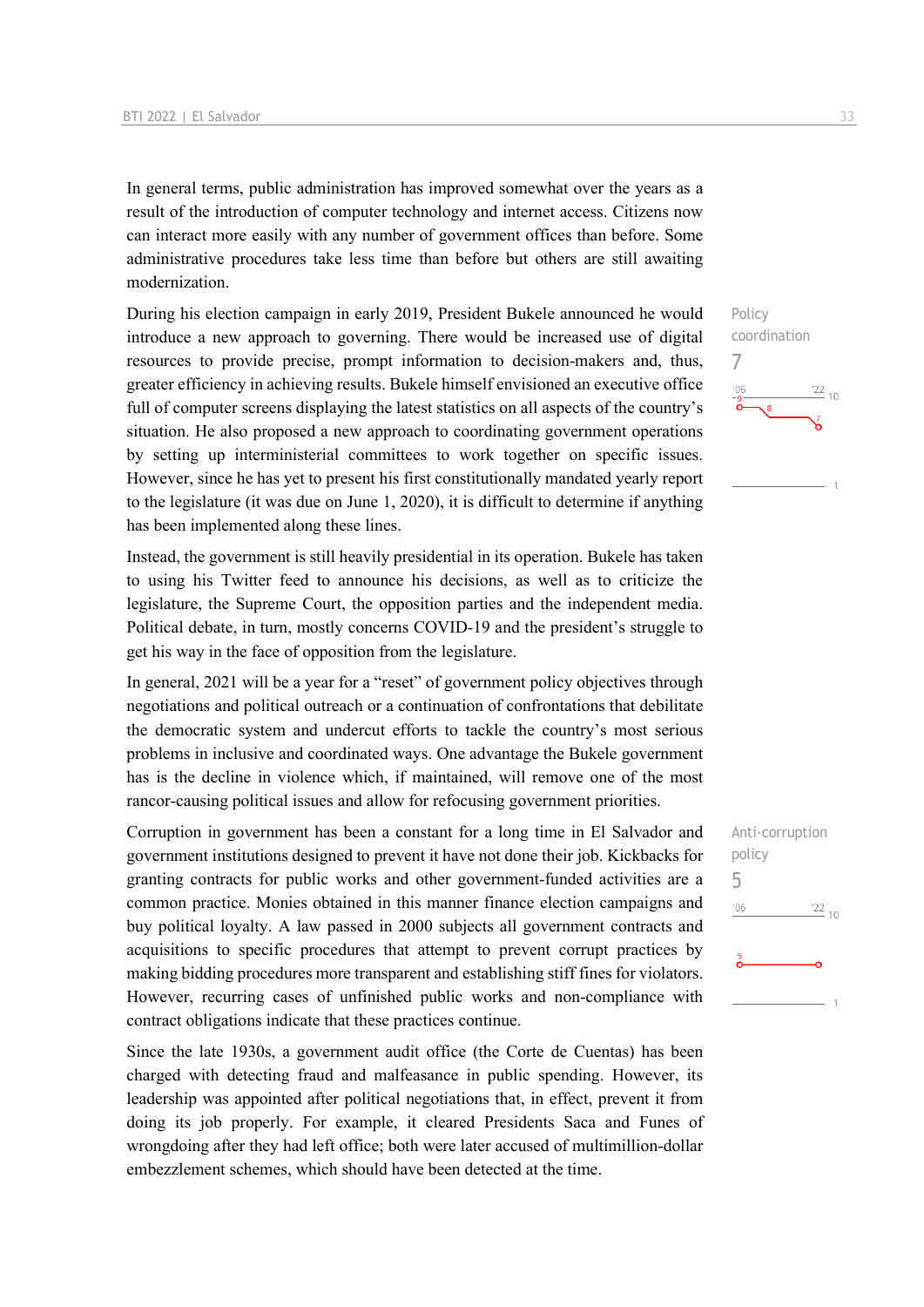President Bukele was elected overwhelmingly in 2019 in good part because of his public repudiation of corruption associated with governments headed by "traditional" politicians. In November 2019, his government signed an agreement with the OAS to set up the International Commission against Impunity in El Salvador (CICIES). However, in contrast to the CICIG experiment in Guatemala (under United Nations sponsorship), the Salvadoran commission has only a limited role of providing support and advice to national prosecutors and no authority to initiate investigations. (In June 2021, the government terminated the CICIES.)

What is particularly worrisome is that 2020 was a year when the government spent enormous sums of money on COVID-19 prevention and relief from \$3 billion in emergency funds the legislature authorized. Under the state of emergency, normal bidding processes were suspended. The government has not responded to legislative demands to explain and document purchases of medical equipment, building contracts and monetary subsidies to families affected by unemployment, in addition to the monies it disbursed to compensate for shortfalls in government income.

The attorney general's office has initiated several investigations, but the scope of government spending is such that it will take time with the resources currently available to determine how much malfeasance has taken place. The government also restructured the office in charge of access to public information, making it more difficult for investigative reporters to do their jobs. In addition, the Supreme Court's probity chamber is charged with registering asset declarations of government officials, but not all officials have complied with this requirement.

#### **16 | Consensus-Building**

Since the signing of the Peace Accord in 1992, El Salvador has been the only Central American country (besides Costa Rica) with an unblemished record of political stability and regular change in governments. This is the result of an agreement among political elites to respect electoral cycles and outcomes, as well as monitoring by the international community. It has also meant that the legislative and judicial branches of government have exercised their respective powers and jurisdictions for the first time ever in the history of the republic.

Nevertheless, this consensus has weakened. Over the last two years, the legislature and the Supreme Court have practiced oversight and judicial review as never before, especially after the election of Nayib Bukele as president in March 2019. It can be argued that legislative and judicial activism reflect a political opposition in control of the legislature which is posturing for political advantage in anticipation of legislative elections in February 2021. This may be so, but the fact is that Bukele acted in an autocratic fashion when he assaulted the legislature in February 2020, disregarded bills the legislature approved and rulings by the constitutional chamber of the Supreme Court. His cabinet ministers have refused to appear before the legislature when required to do so and he himself has not presented his annual report on the state of the country, as required by law.

Consensus on goals 7 $-06$  $\frac{22}{10}$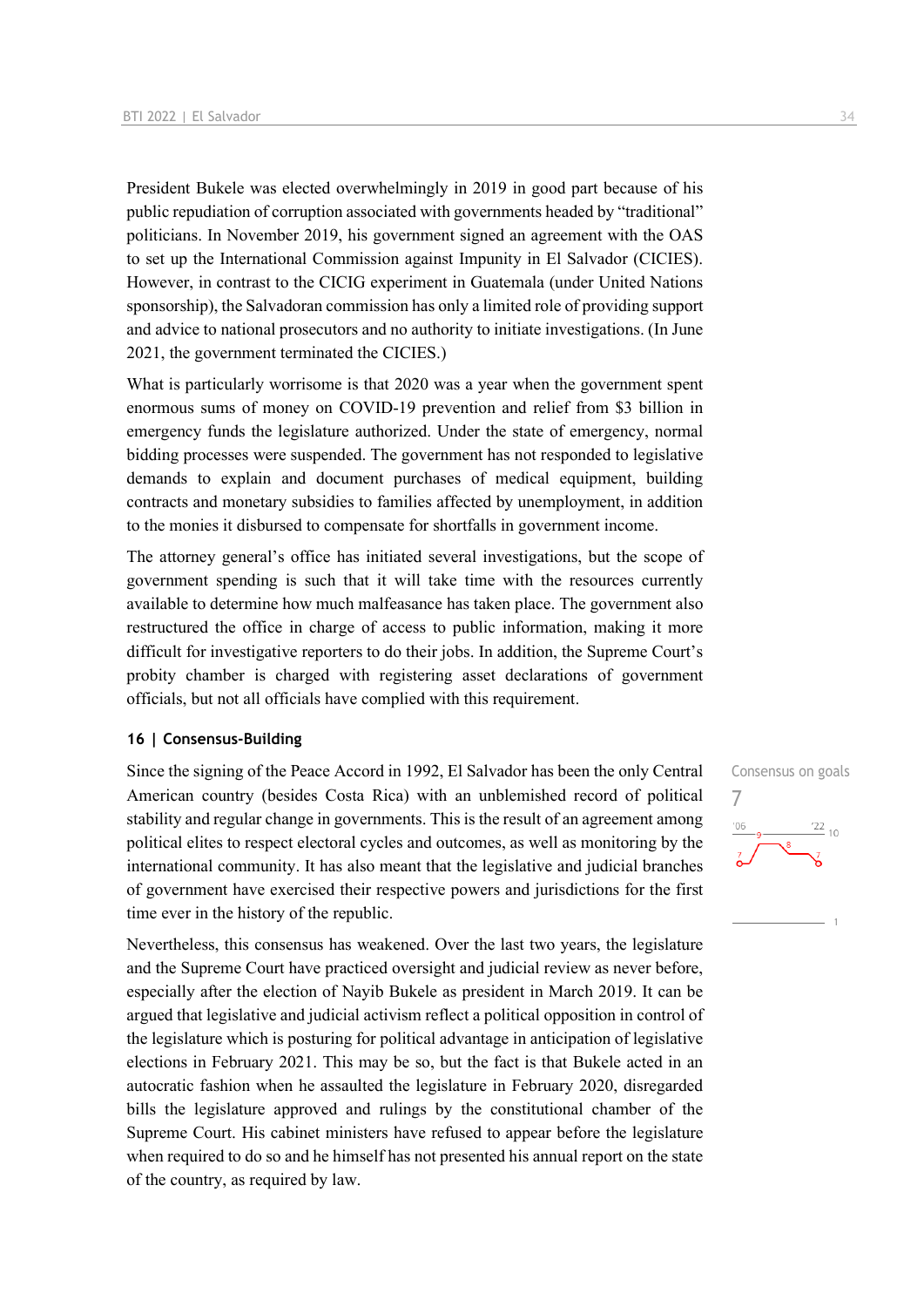Overall, Bukele believes that his strong election victory for president in 2019 empowers him to act unilaterally, disregarding constitutionally mandated processes. To put it in other terms, he is in a hurry to get things done and cannot be bothered by parliamentary debates and opposition legislators, especially when it comes to COVID-19 prevention measures. This attitude also underpins his planned reform of the constitution, without any clear indication of what might result.

All El Salvador's political forces are committed to a free, socially responsible market economy. Even the leftist FMLN party proved its free-market credentials while occupying the presidency over ten years (2009 – 2019).

However, the economy performs very poorly. A diversified export base would increase investment opportunities and generate employment. Reliance on remittances, which constitute up to one-fifth of GDP, has contributed to a growth in consumption and a service sector heavily reliant on imports. A by-product of remittance flows was the decision to dollarize the economy in 2000, which stymied inflationary tendencies, but limits the government's fiscal and monetary policy options. Moreover, social violence has discouraged potential investment (foreign and national) and weighs heavily on the economy in terms of security expenses and extortion payments demanded by gangs.

But none of the above has placed in doubt the overall acceptance of a market economy as the best way forward. Nor has the government of President Bukele, despite his political confrontations and ambitious public investment projects, given any sign of changing the country's economic orientation.

The Peace Accord of 1992 was a compromise to end the civil war by establishing a democratic system of government that has remained largely unchanged since then. However, after nearly 30 years in existence, the democratically organized government – regular elections, separation of powers, accountability, freedom of the press – has been subject to great strains for not fulfilling voters' expectations. This explains Nayib Bukele's resounding electoral victory in the presidential elections in March 2019.

President Bukele has largely limited his criticism to individuals and political parties associated with past governments, blaming them for not doing enough to improve the lives of the population and engaging in deals and corruption that only benefited them. Although the show of force when he stormed the legislature did not succeed, he has continued to insist that his high levels of approval, measured in the contents and volume of his Twitter account and some public opinion surveys, allow him to proceed with disregard for constitutionally mandated procedures and obligations.

The COVID-19 pandemic emergency presented Bukele with further opportunities to act unilaterally, ignoring Supreme Court rulings and bills passed by the legislature regarding lockdown measures. The legislative and municipal elections scheduled for Anti-democratic actors 7 $\frac{22}{10}$  $n \in \mathbb{Z}$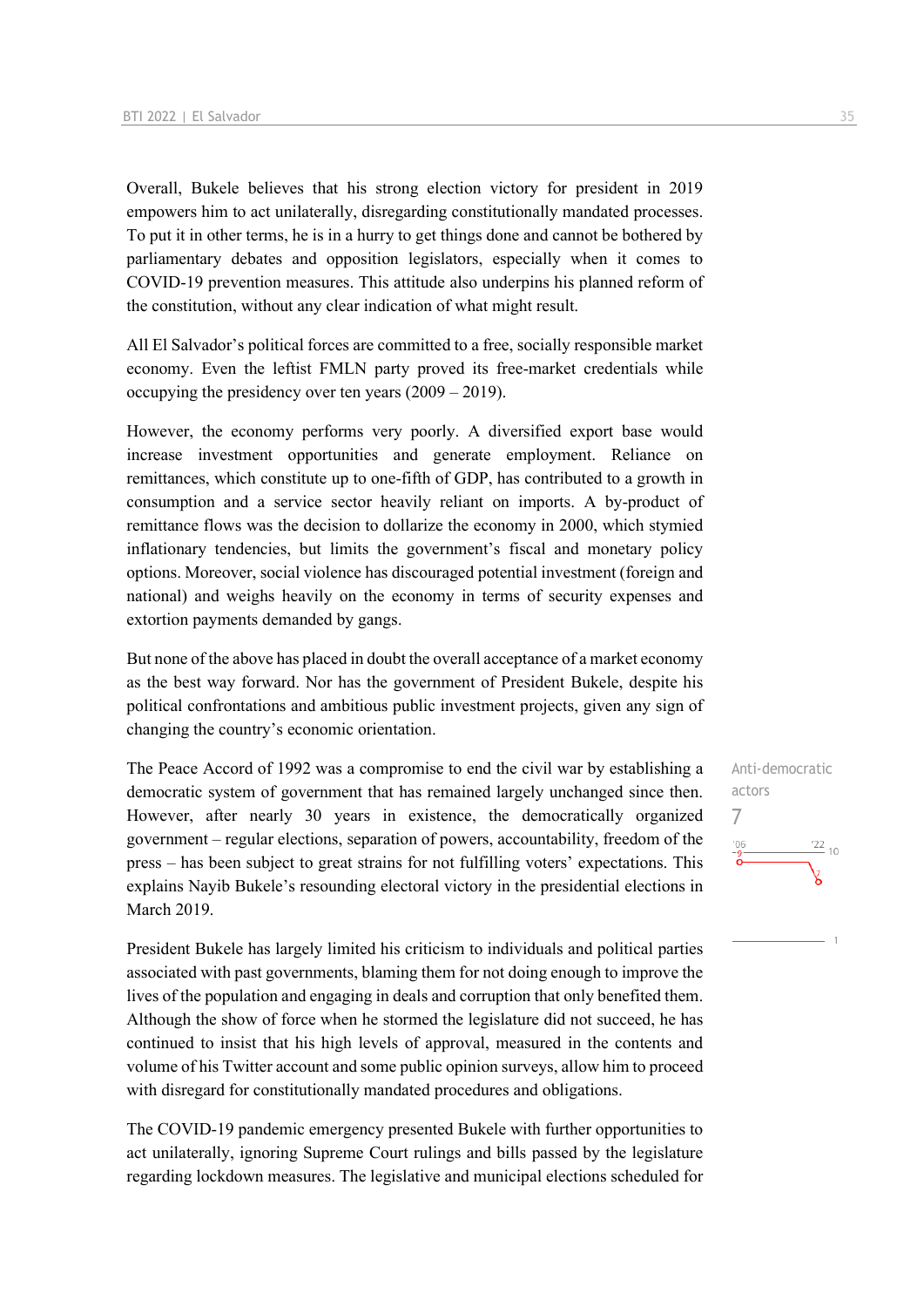February 28, 2021, will likely give him majority control of the legislature and facilitate implementation of his announced intention of reforming the constitution. One change observers frequently mention is lifting the prohibition on immediate presidential re-election, while another concerns the procedures for electing members of the Supreme Court's constitutional chamber. All these potential changes are worrisome and should alert both national and international actors to the dangers to democracy that lie ahead.

El Salvador's main cleavage is class-based, exemplified by the civil war in the 1980s – the most traumatic event in recent memory – linked to political and economic exclusion. This division is still present, but governments have prevented subsequent conflicts from escalating, except for gang-related violence. Since the 1992 Peace Accord, both the left and the right have accommodated this social conflict in democratic political competition, which has pacified it. These efforts were aided by massive emigration (and a subsequent high number of remittances that further supported the mitigation of cleavages). Nonetheless, inclusive efforts during the last FMLN government came to a halt with the Bukele administration, which added – at least rhetorically – a new conflict component between the old "war" forces and the "new" generation he supposedly represents. His election represents the arrival of a new generation of political leadership beholden to Bukele, a generation made up of young people born during or after the civil war. Nevertheless, the population that supported Bukele also includes a significant number of elderly voters who traditionally identified with the FMLN and ARENA.

Civil society actors were particularly active in the decade after the end of the civil war in 1992. Subsequently, more institutional channels of political and social participation (political parties, government agencies and programs) took hold and sidelined a number of civil society initiatives. Sometimes, when a particularly important policy initiative was under consideration, previous governments convened leaders from civil society to participate in devising policy and to provide legitimacy to their efforts, as was the case with the national commissions on education and public safety under FMLN President Sánchez Cerén. However, under the Bukele administration there has been practically no consultation with civil society organizations, which is consistent with his personal governing style.

Governments have generally jealously guarded their prerogatives, and civil society has mostly been critical of government performance. Recently, the breach between the government and civil society has widened noticeably. President Bukele has come under particular criticism for violating constitutional procedures and administering public monies without proper auditing during the pandemic and he, in turn, has criticized a number of civil society organizations for pursuing an agenda that, he claims, is inspired by and funded from abroad. He has been particularly critical of journalists who work for independent media.



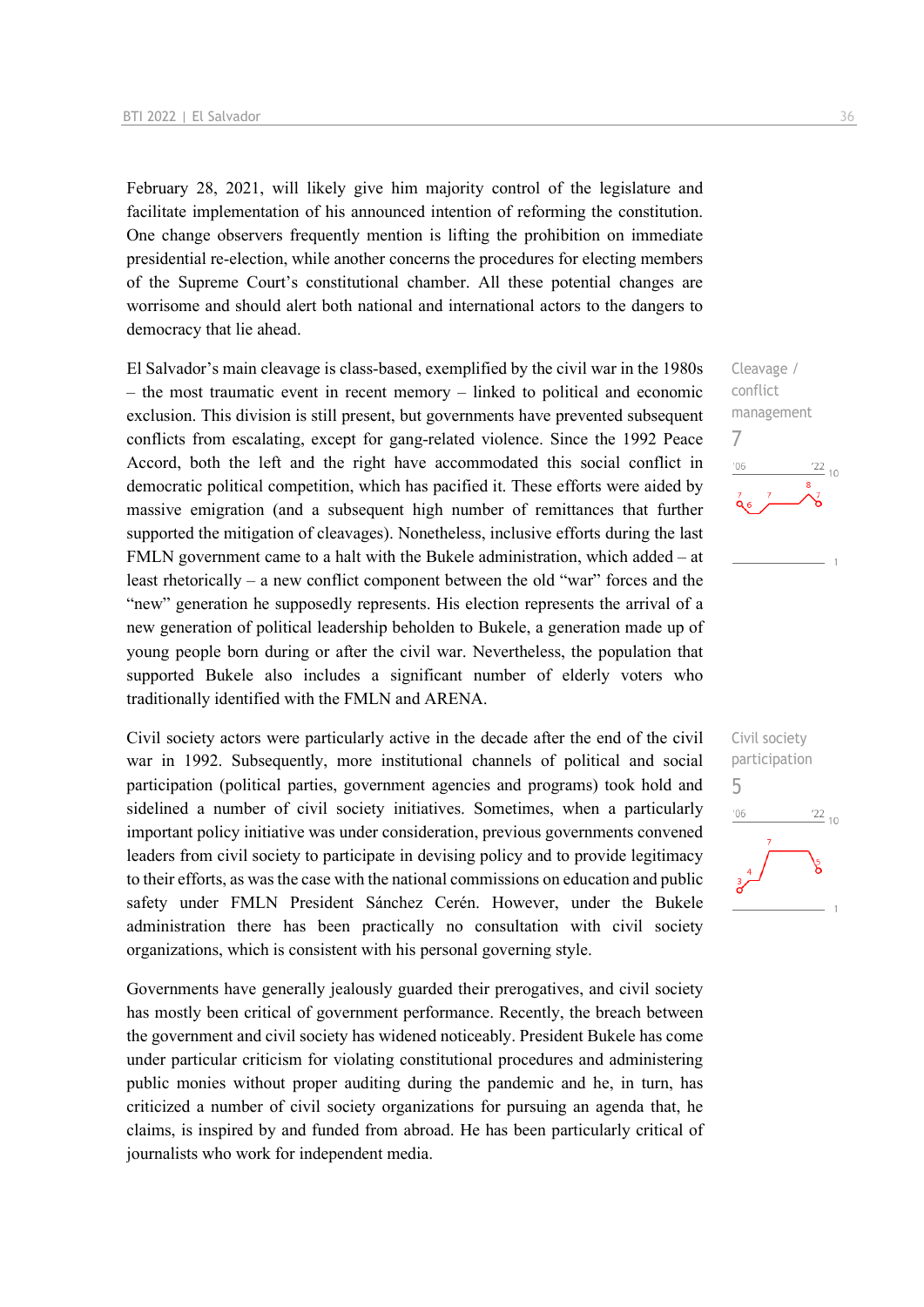Reconciliation has been very difficult for a country that suffered over 70,000 nonmilitary violent deaths during its twelve years of civil war (1980 – 1992) and an equally large number of homicides since then, associated with gangs and crime organizations. Until recently, it was not possible to prosecute individuals who committed human rights violations or mass killings during the civil war because of a blanket amnesty law approved in 1993. However, in 2016, the Supreme Court ruled that the amnesty law was unconstitutional and that prosecutors should proceed with cases which had been held up for years.

Some of these cases involve individuals or small groups, but others encompass entire communities. Among the former is the case of six Jesuit priests and their two housekeepers murdered in 1989. Among the latter, the most terrible is the massacre of nearly one thousand people, mostly women and children, in El Mozote in 1981. The Salvadoran military were involved in both and have gone to great lengths to suppress evidence and to prevent individual officers from appearing in court. Some advances have been made – a local Salvadoran judge has opened a case against highranking officers, a court in Spain just condemned one of the officers involved in the death of the Jesuits – but the number of human rights violations is so great that it will be materially impossible to prosecute only a fraction.

President Bukele announced at the beginning of his presidency that he would require the army to provide all the available evidence to judges and prosecutors, but he has since backed down claiming that, in the case of El Mozote, there is no more information to be had in the army's files. He has even claimed that the civil war and the peace agreement were "scams" that only benefited those in government and the guerrilla chiefs. His strategy is, precisely, to distance himself from the war and claim that his is a "postwar" government that owes nothing to ARENA or the FMLN.

In general, the Bukele government is not interested in reconciliation because it claims to have no responsibility for what past governments and insurgents did, while ignoring that little has been done to heal the hurt among survivors, many of whom have not been able to gain closure with regard to the fate of relatives who are still unaccounted for or to overcome their lingering personal trauma.

#### **17 | International Cooperation**

Up until 2019, the governments of both ARENA (on the right) and the FMLN (on the left) were generally committed to promoting economic growth in the private sector and channeling government spending toward social programs, especially education and health. These priorities were generally in line with the concerns of the country's principal foreign donors: the United States and the European Union. In the case of the United States, economic growth and employment opportunities were associated with a broad strategic objective of reducing illegal immigration to the United States, while the European Union focused on youth development programs and support for small- and medium-sized businesses and cooperatives. Foreign aid monies spent on specific development projects were properly monitored and audited by both donors and the Salvadoran recipients.



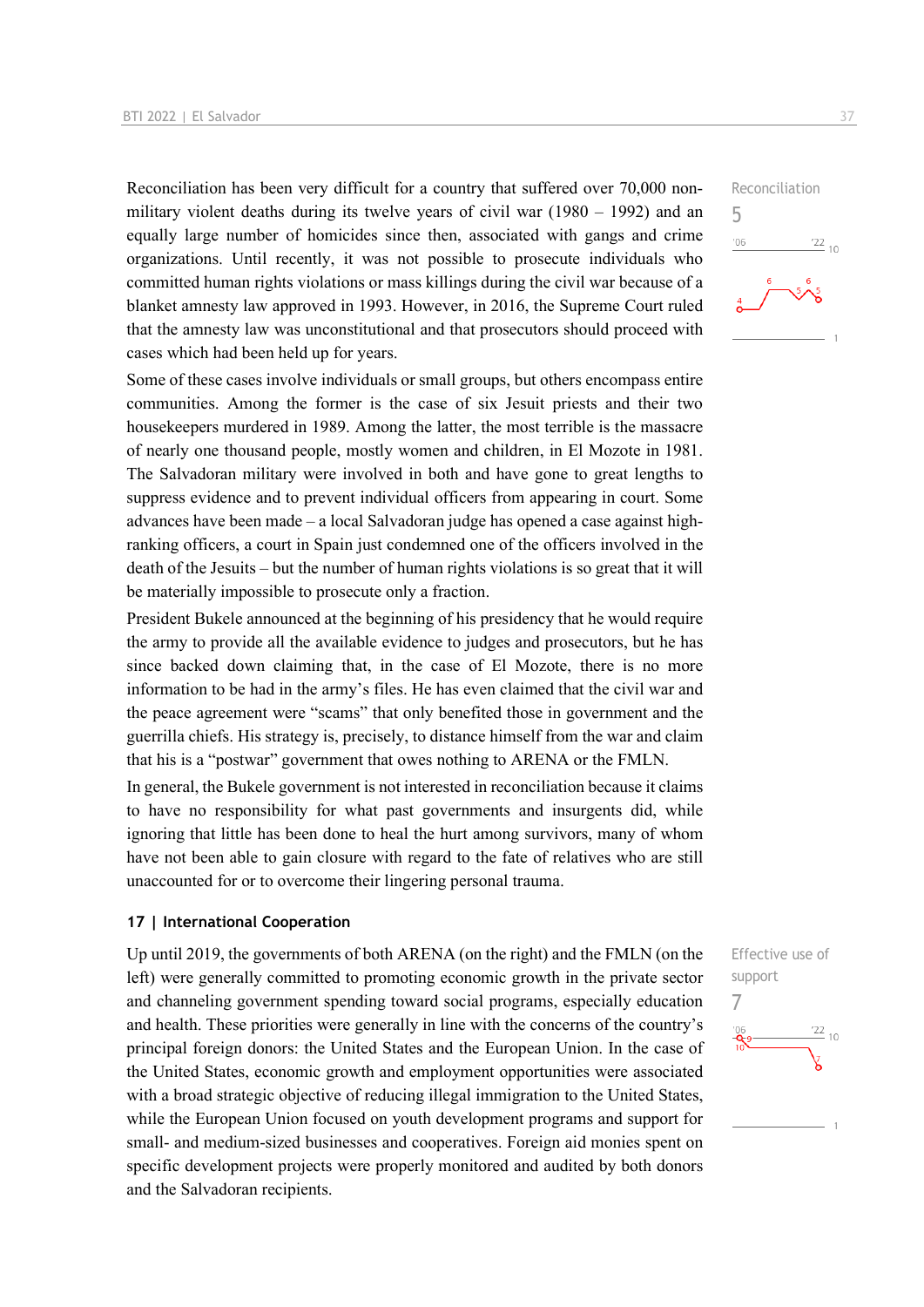The Bukele government has not clarified its strategic development objectives other than what appeared in its electoral platform, which emphasized infrastructure: a high speed rail link, a second international airport and a development program for the country's northern region. President Bukele visited China and Qatar shortly after taking office in search of investment and economic aid, but at the end of 2020 no agreements had been signed to that effect. In fact, it is difficult to identify the Bukele government's "development strategy," both because it has not been spelled out except in very general terms (violence reduction, infrastructure, tourism, pension fund reform) and because the COVID-19 pandemic absorbed most funds otherwise available for development projects.

If the past is any indication, the government of El Salvador under President Bukele will continue to honor its obligation as a signatory of the Paris Declaration on Aid Effectiveness, which establishes priorities for development agendas in consultations between donors and recipients, including local civil society organizations. However, the contentious relationship between the government and civil society organizations needs to be resolved before aid agencies will feel confident that international cooperation can be put to effective use.

The governments of El Salvador have generally been consistent in honoring their international commitments. They have complied with trade agreements and paid debt obligations on time, and also complied with WTO decisions involving disputes. They have honored the Peace Agreements of 1992 and respected democratic political norms. Some accords still have to be implemented. For example, El Salvador signed the Paris Climate Agreement but has yet to enact pollution or emission regulations for motor vehicles. Its governments are committed to respecting human rights, but have been singled out for violating due process, especially in cases of juvenile arrests and incarcerations connected to the fight against gangs. They have also failed to comply with international demands that they support judicial procedures for victims of the country's civil war, in which the army was involved.

President Bukele has been in office for only one and a half years and he already has created uncertainty with his abrupt decisions and accusations against political rivals and the unaccounted use of funds spent on COVID-19 relief. Most significant is his disdain for democratic and constitutional provisions regarding freedom of the press, the separation of powers and respect for judicial decisions. While Bukele's actions do not necessarily have a direct impact on foreign assistance programs, they do create confusion about where the country is headed. The assistance program for Central America proposed by the incoming Biden administration in Washington, DC will also influence the Salvadoran government's priorities vis-à-vis foreign aid and its own governance.

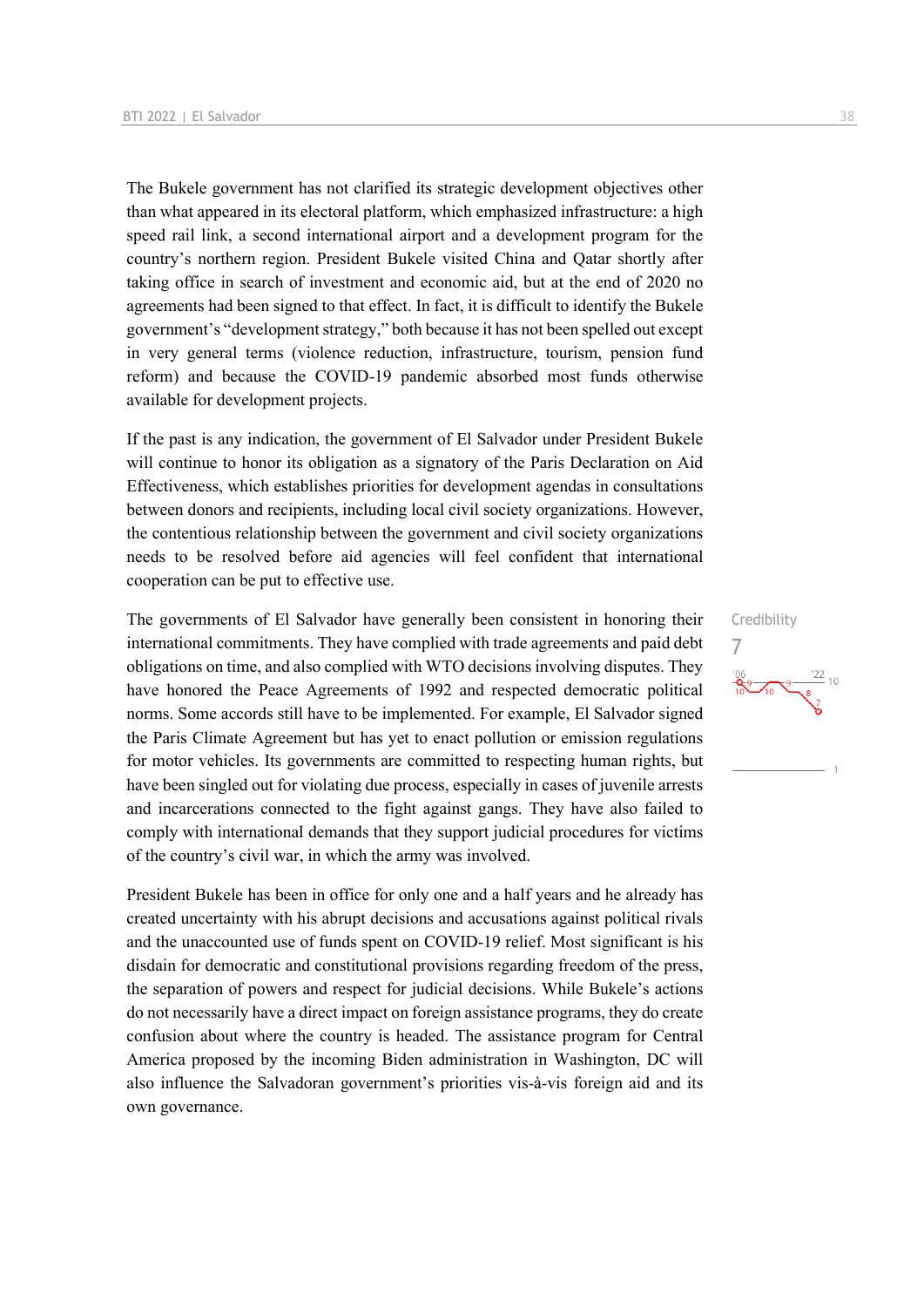To date, Salvadoran governments have treaded carefully in a Central American region, which recently has been particularly unstable, but within which El Salvador is firmly integrated in terms of trade and investments. El Salvador imports a considerable proportion of its food from Guatemala and Nicaragua and Salvadoran companies have invested heavily in neighboring countries. Thus, the maintenance of trade and capital flows is vital as well as the movements of migratory workers, especially in times of coffee and sugar harvests.

The commitment of successive Salvadoran governments to regional integration and cooperation is unquestionable. The main offices of the Central American Integration System (SICA) are located in San Salvador; SICA provides coordination and expertise for continuing Central American integration, which now includes a regional development bank, a Central American parliament and migratory agreements (the socalled CA-4, on hiatus during the COVID-19 pandemic).

Before he was sworn in as president, Bukele created a ripple when he openly criticized the Honduran and Nicaraguan governments (and by extension that of Maduro in Venezuela) for being dictatorships, although this has not affected trade between El Salvador and the other two countries (they all need it). He has also criticized and questioned the governments of Costa Rica and Guatemala regarding their measures to manage the COVID-19 pandemic. All in all, there would be no advantages to Bukele, his government or the country should he provoke a crisis or misunderstanding with neighboring regimes.

Regional cooperation 10 $rac{106}{10}$  $\frac{22}{2}$  10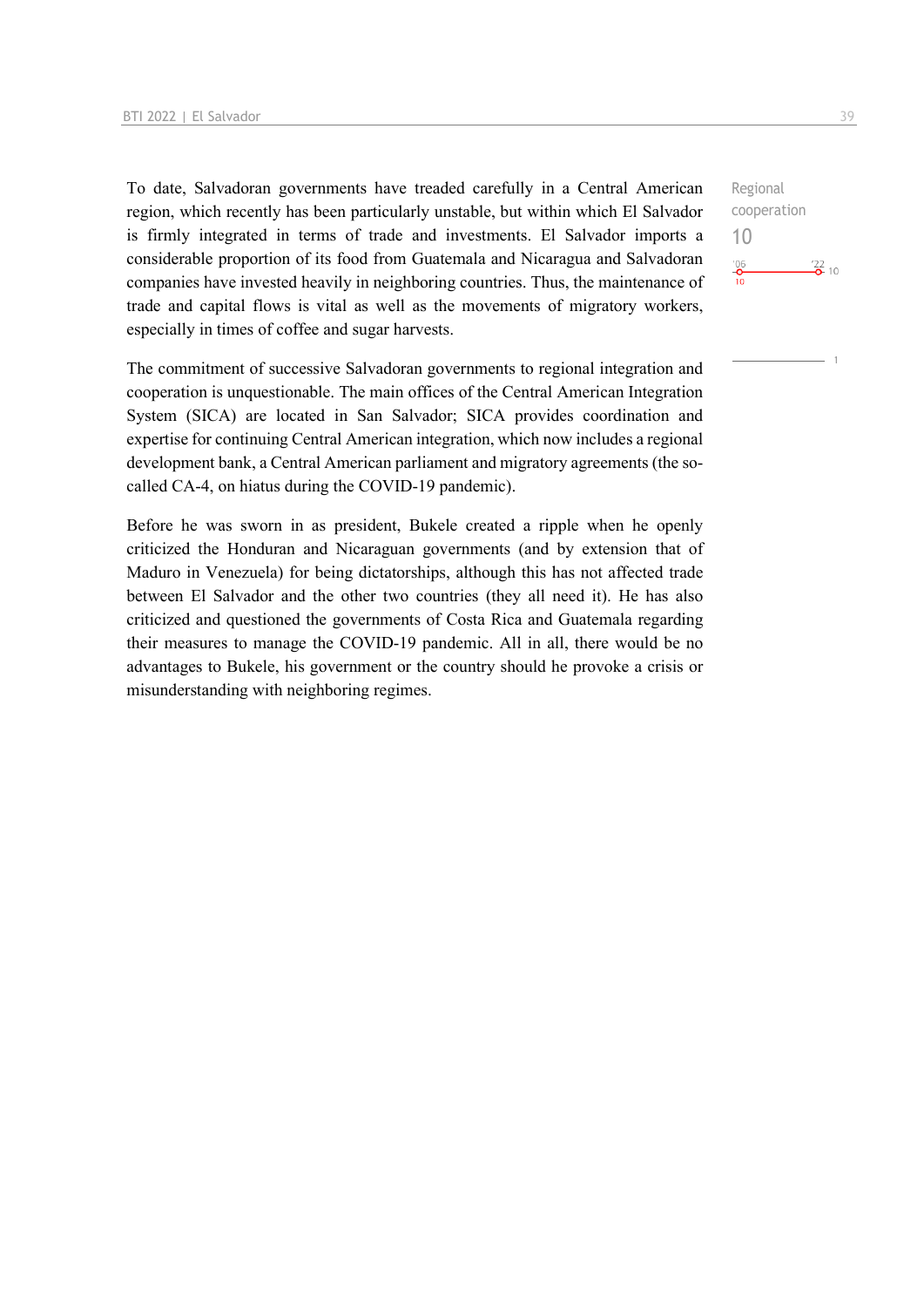## Strategic Outlook

For many years, it was said that El Salvador's main source of wealth was its population. That made some sense when the principal exports – all of them agricultural – required abundant labor to plant and harvest and the majority of the population lived in the countryside. Today, with two-thirds of people living in urban centers and a considerable number living abroad, the country's population dynamic has changed irrevocably, along with its economic profile. Some of these changes are well underway and their future tendencies can be predicted with relative certainty.

While the agricultural export sector is in decline, rural areas continue to be vitally important as sources of water and some foodstuffs for urban consumption. The protection and conservation of watersheds is also vital for the sustainability of the country's hydroelectric dams. In fact, about one-half of the country's territory is part of one single watershed. Despite progress, the country needs an enhanced reforestation program to protect its remaining topsoil and replenish its watersheds, and to contribute to the fight against climate change. It also needs to bring wastewater disposal under control to clean up its rivers and lakes. If this is not done, many future promising activities, such as tourism and irrigated farming will not be fully possible.

Population growth has been slowing over the last 50 years as a result of declining fertility while people are living longer. Projections should therefore define education and health policies for the next generation. Decisions that must be made involve the types of education that should be prioritized: vocational/technical, university, health sciences, administration (including civil service) and engineering. Higher education has been criticized for producing too many graduates who cannot find a job commensurate with their expectations or efforts or who are simply underqualified.

The country's emigration phenomenon needs to be reassessed. While remittances from emigrants provide additional liquidity for a dollarized economy and help cover the current account deficit, emigration cannot continue forever. The Trump administration's border policy is a warning with regard to this. The country needs to prepare for a substantial decrease in emigration and remittances over the next decade. The good news is that the incoming Biden administration will attempt to reform immigration law and allow undocumented Salvadorans already in the United States to legalize their status. The Salvadoran government needs to prepare for intense engagement with United States authorities, underline its commitment to improving social and economic conditions inside the country and thus provide assurances that undocumented migratory flows will significantly decrease.

The most visible symptom of El Salvador's shortcomings is social violence as measured in stillhigh homicide rates, especially among urban youth and young adults in gangs. Gangs are the final option for individuals who have no real family, no access to education or employment and no chance of being accepted in mainstream society. Abundant resources are being used to contain them: police, soldiers and jails. At the very least, the country's leadership – political, academic, entrepreneurial, professional – must ask itself if this is the right approach to produce positive, timely outcomes or if it is only an improvised, short-sighted holding operation without assurances that things will improve over the long term.